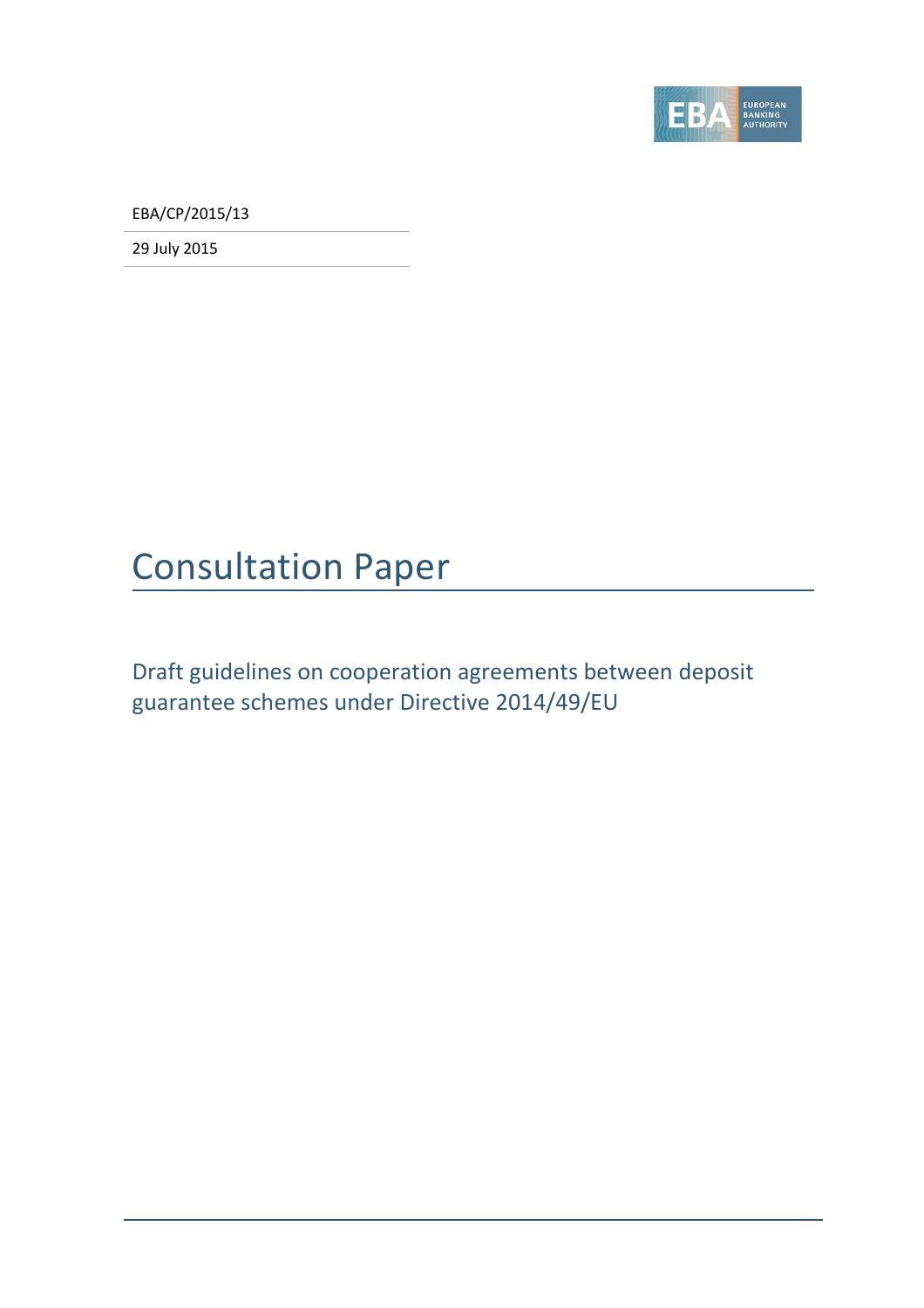

# **Contents**

|     | 1. Responding to this consultation              | 3  |
|-----|-------------------------------------------------|----|
|     | 2. Executive summary                            | 4  |
|     | 3. Background and rationale                     | 6  |
|     | 4. Draft guidelines                             | 9  |
|     | 5. Accompanying documents                       | 47 |
| 5.1 | Draft cost-benefit analysis / impact assessment | 47 |
| 5.2 | Overview of questions for consultation          | 56 |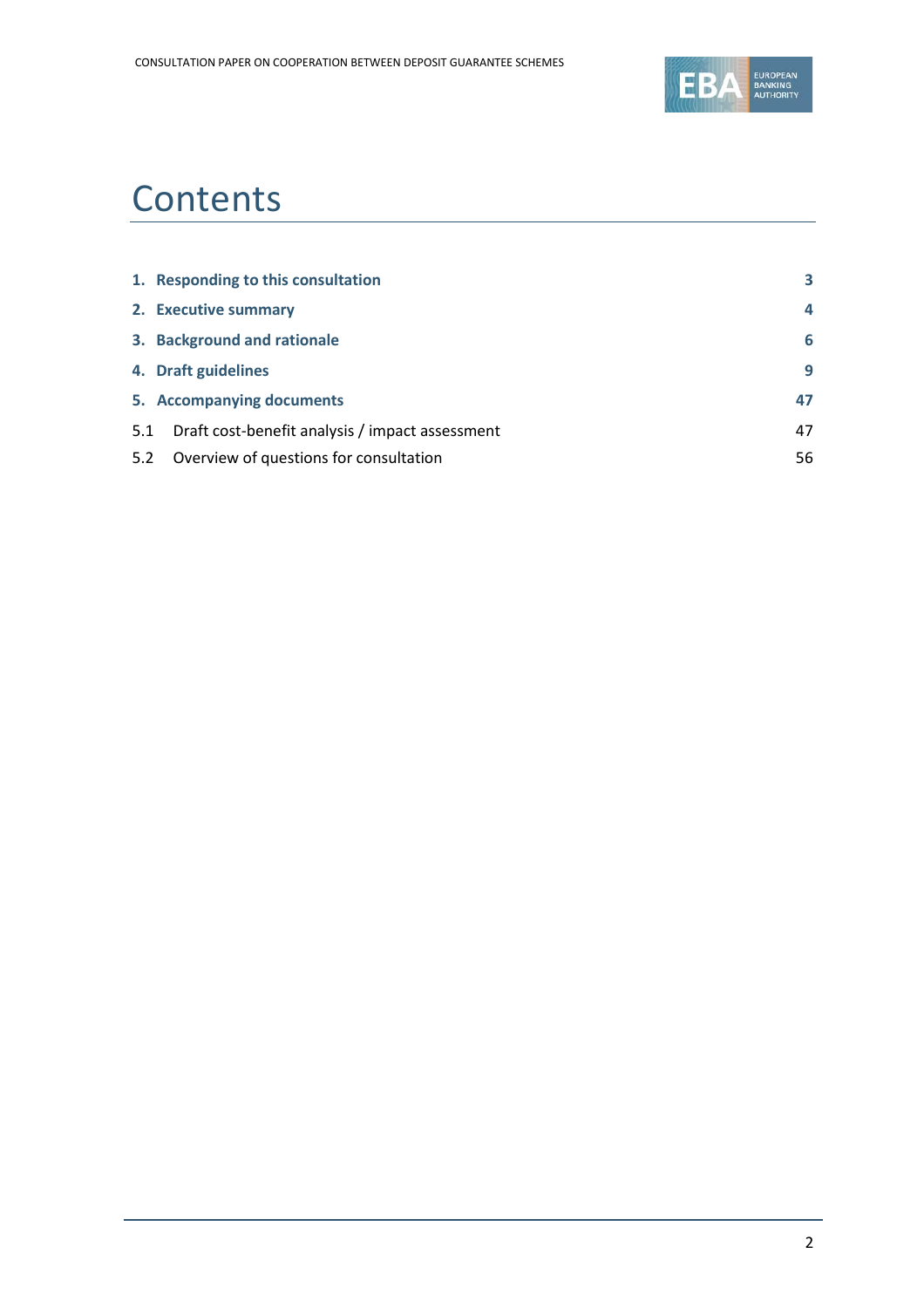

# <span id="page-2-0"></span>1. Responding to this consultation

The EBA invites comments on all proposals put forward in this paper and in particular on the specific questions summarised in 5.2.

Comments are most helpful if they:

- respond to the question stated;
- **Example 3** indicate the specific point to which a comment relates;
- contain a clear rationale;
- **F** provide evidence to support the views expressed/ rationale proposed; and
- **Example 3** describe any alternative regulatory choices the EBA should consider.

#### **Submission of responses**

To submit your comments, click on the 'send your comments' button on the consultation page by 29.10.2015. Please note that comments submitted after this deadline, or submitted via other means may not be processed.

#### **Publication of responses**

Please clearly indicate in the consultation form if you wish your comments to be disclosed or to be treated as confidential. A confidential response may be requested from us in accordance with the EBA's rules on public access to documents. We may consult you if we receive such a request. Any decision we make not to disclose the response is reviewable by the EBA's Board of Appeal and the European Ombudsman.

#### **Data protection**

The protection of individuals with regard to the processing of personal data by the EBA is based on Regulation (EC) N° 45/2001 of the European Parliament and of the Council of 18 December 2000 as implemented by the EBA in its implementing rules adopted by its Management Board. Further information on data protection can be found under the [Legal notice section](http://eba.europa.eu/legal-notice) of the EBA website.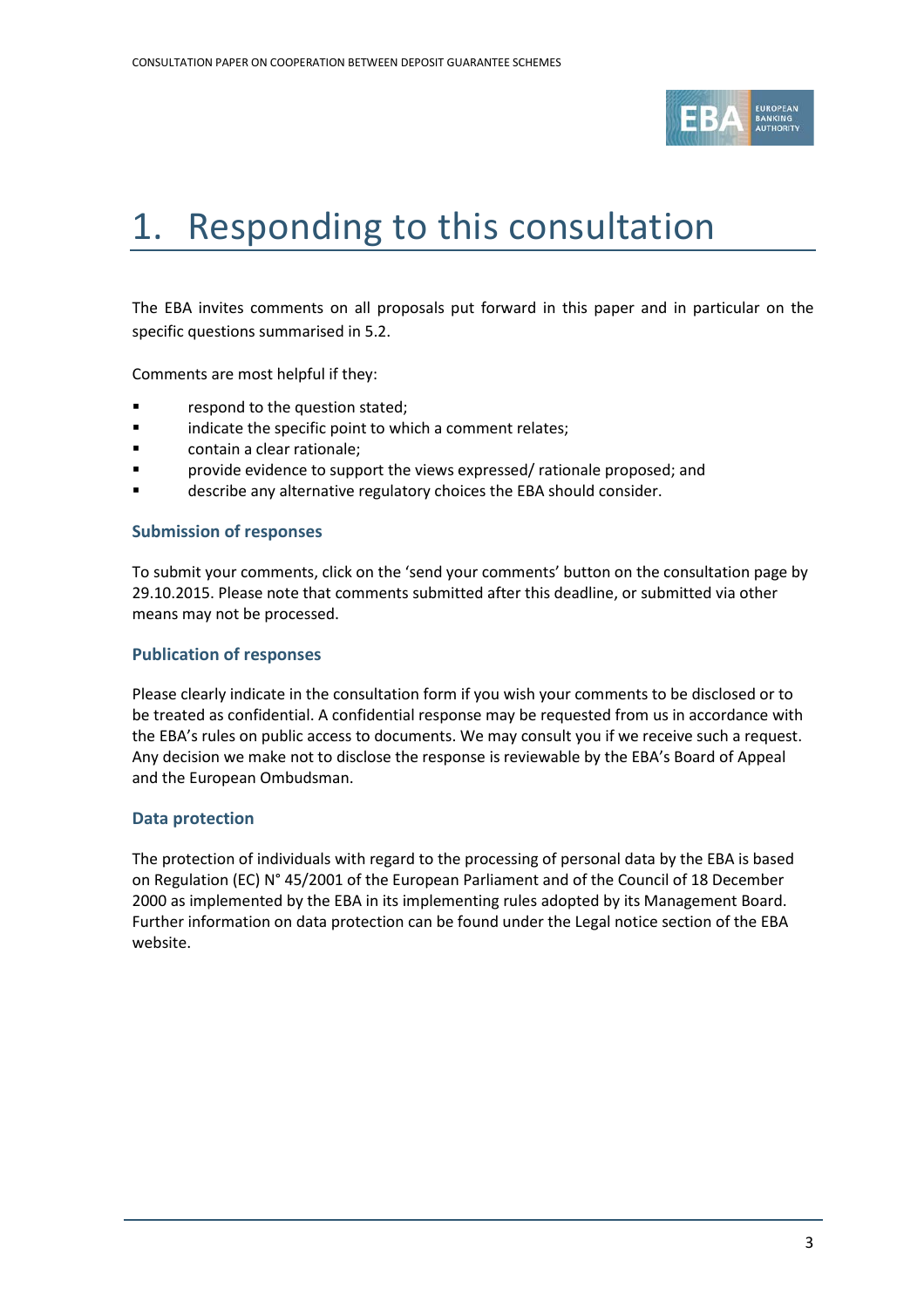

# <span id="page-3-0"></span>2. Executive summary

- 1. Deposit Guarantee Schemes Directive (DGSD) stipulates that, in order to facilitate effective cooperation between deposit guarantee schemes (DGSs), the DGSs, or, where appropriate, the designated authorities shall have written cooperation agreements in place.
- 2. According to the DGSD, where the designated authorities or DGSs cannot reach an agreement or if there is a dispute about the interpretation of an agreement, either party may refer the matter to EBA for a binding mediation.
- 3. These guidelines specify the objectives and minimum content of cooperation agreements between DGSs or, where appropriate, designated authorities, with the aim of ensuring a common and consistent approach to such cooperation agreements across Member States, contributing to strengthening the European system of national DGSs.
- 4. Furthermore, the guidelines aim to facilitate entry into cooperation agreements between DGSs in order to ensure consistent application of the DGSD throughout the Union and ensure that such agreements include the necessary elements to ensure effective cooperation in case of an institution's failure.
- 5. In order to avoid the signing of hundreds of bilateral agreements between multiple DGSs within the EU, the guidelines include a multilateral framework cooperation agreement to which the DGSs, or where relevant, the designated authorities, should adhere. The guidelines also allow DGSs, or where relevant, the designated authorities, to enter into bilateral agreements where they intend that these cooperation agreements contain terms which go beyond the level of detail required by these guidelines.
- 6. These guidelines specify the minimum content in relation to the three key areas to be included in cooperation agreements: modalities for repaying depositors by the host DGS at branches of credit institutions headquartered in other Member States, modalities for the transfer of contributions from one DGS to another in case a credit institution ceases to be a member of a DGS and joins another DGS, and modalities for mutual lending between DGSs.
- 7. To strike the right balance between the need for flexibility required given the diversity of DGS models on the one hand, and the need for harmonisation and comparability of cooperation agreements across the Single Market on the other, within each of the three key areas specified in the guidelines, these guidelines include minimum core elements to be included in the cooperation agreements, and, where options are available, suggest the preferred approach.
- 8. Finally, to ensure that depositors in EU branches of institutions headquartered in other Member States are treated similarly to depositors in the home Member State, these guidelines provide further guidance on the sequence and timing of events when the host DGS performs a payout of depositors on behalf of the home DGS.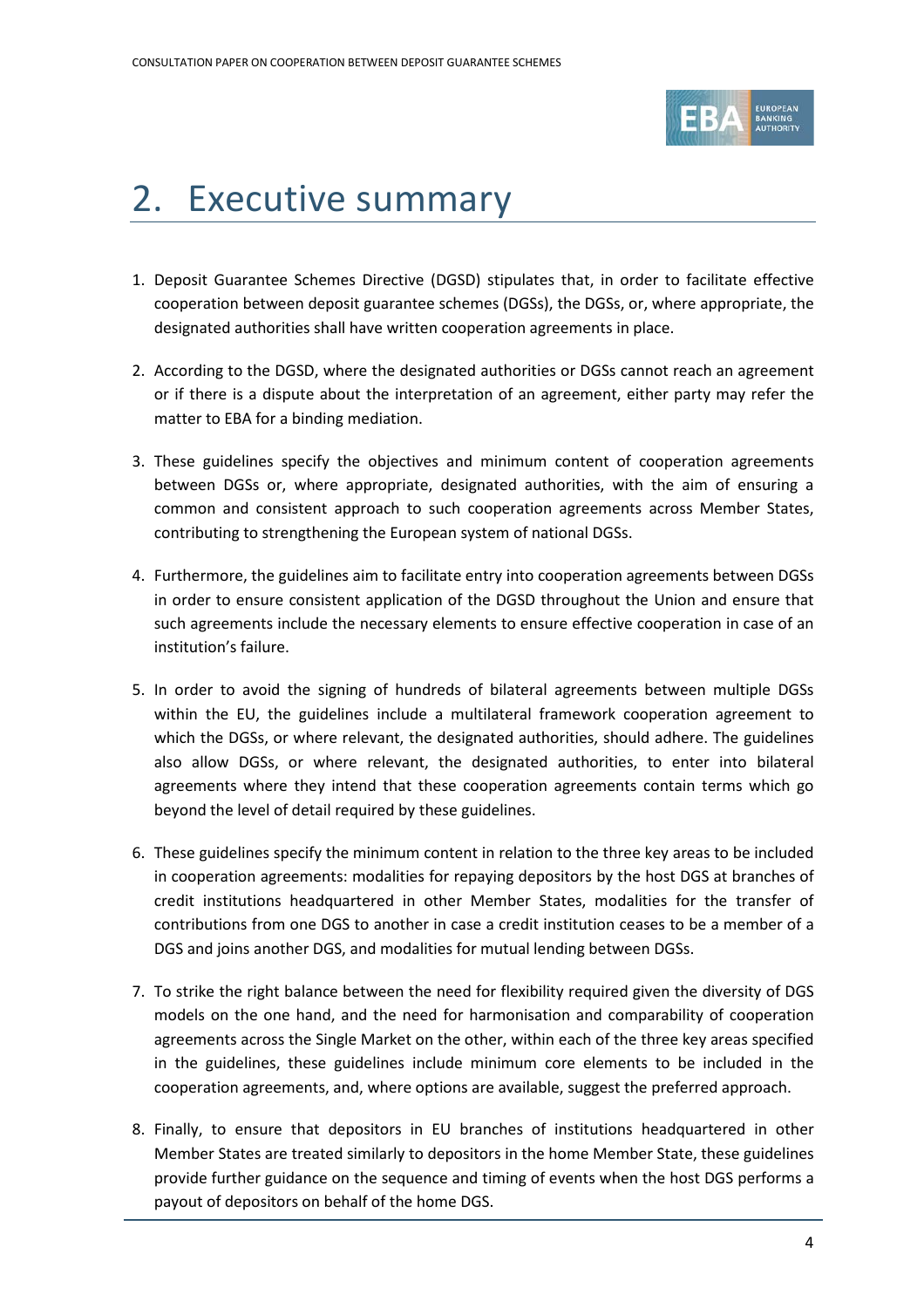

## Next steps

The guidelines will be translated into the official EU languages and published on the EBA website. The deadline for competent authorities to report whether they comply with the guidelines will be two months after the publication of the translations. The guidelines will apply from [*6 months from publication of the translation of the guidelines in all EU official languages on the EBA's website*].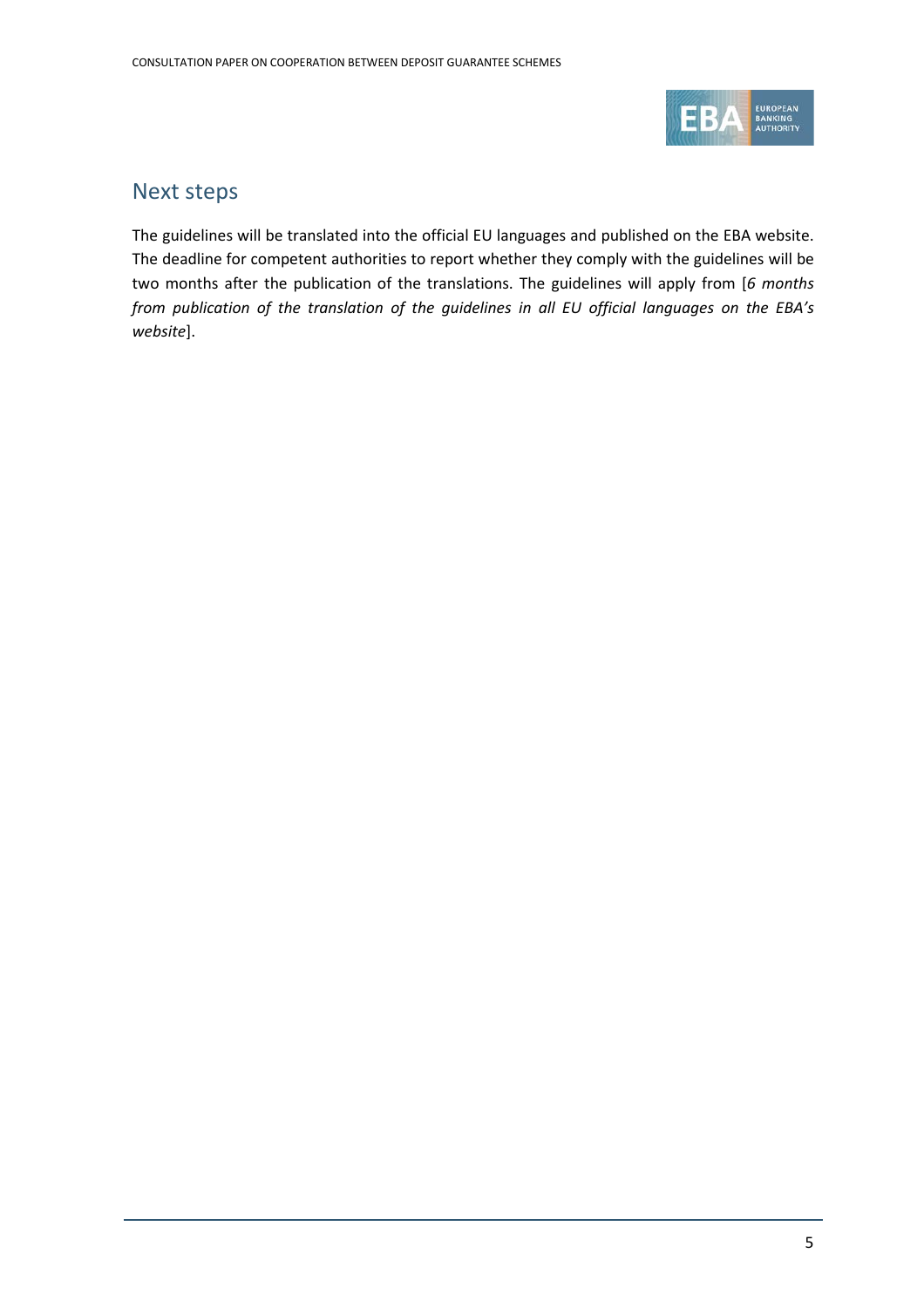

# <span id="page-5-0"></span>3. Background and rationale

- 1. There are about 750 branches of EU credit institutions located in Member States other than the Member State where their headquarter is located. The cross-border nature of many of EU's credit institutions calls for effective cooperation between the relevant authorities to ensure financial stability in the EU, including when one or more of these credit institutions fail and there is a need for the deposit guarantee schemes (DGSs) to payout depositors.
- 2. Directive 2014/49/EU of the European Parliament and of the Council of 16 April 2014 on deposit guarantee schemes (hereafter 'Directive 2014/49/EU'), recasting Directive 94/19/EC and its subsequent amendments, was published in the Official Journal on [1](#page-5-1)2 June 2014<sup>1</sup>.
- 3. Pursuant to Article 14(5) of Directive 2014/49/EU, in order to facilitate effective cooperation between DGSs, with particular regard to Article 14 and Article 12 of Directive 2014/49/EU, the DGSs, or, where appropriate, the designated authorities, shall have written cooperation agreements in place.
- 4. Article 14(5) also requires the designated authority to notify EBA of the existence and the content of such agreements and gives EBA the power to issue opinions in accordance with Article 34 of the EBA Regulation.
- 5. Finally, Article 14(5) states that if designated authorities or DGSs cannot reach an agreement or if there is a dispute about the interpretation of an agreement, either party may refer the matter to EBA for a binding mediation in accordance with Article 19 of the EBA Regulation and EBA shall act in accordance with that Article.
- 6. The EBA binding mediation in this area is a challenging task for a number of reasons:
	- i. Directive [2](#page-5-2)014/49/EU sets out broad cooperation principles<sup>2</sup> but leaves the concrete arrangements<sup>[3](#page-5-3)</sup>, which are crucial in practice, to cooperation agreements. This means that where parties have not concluded an agreement or where the agreement is silent on a particular issue or subject to further interpretation, the EBA will find little guidance in the existing corpus of law, unless more specific and concrete rules on DGS cooperation have been identified beforehand.
	- ii. Without guidance on the cooperation between DGSs, the DGSs or the designated authorities may conclude very different agreements that may not contain the

 $\overline{a}$ 

<span id="page-5-1"></span>Directive 2014/49/EU of the European Parliament and of the Council of 16 April 2014 on deposit guarantee schemes, OJ L 173, 12.6.2014, p. 149–178.

<span id="page-5-2"></span> $2$  For example, the responsibility of the home DGS for covering depositors and the role of the host in operationalising payouts.

<span id="page-5-3"></span> $3$  For example, how to exchange information on depositors, IT systems, funding transfer modalities etc.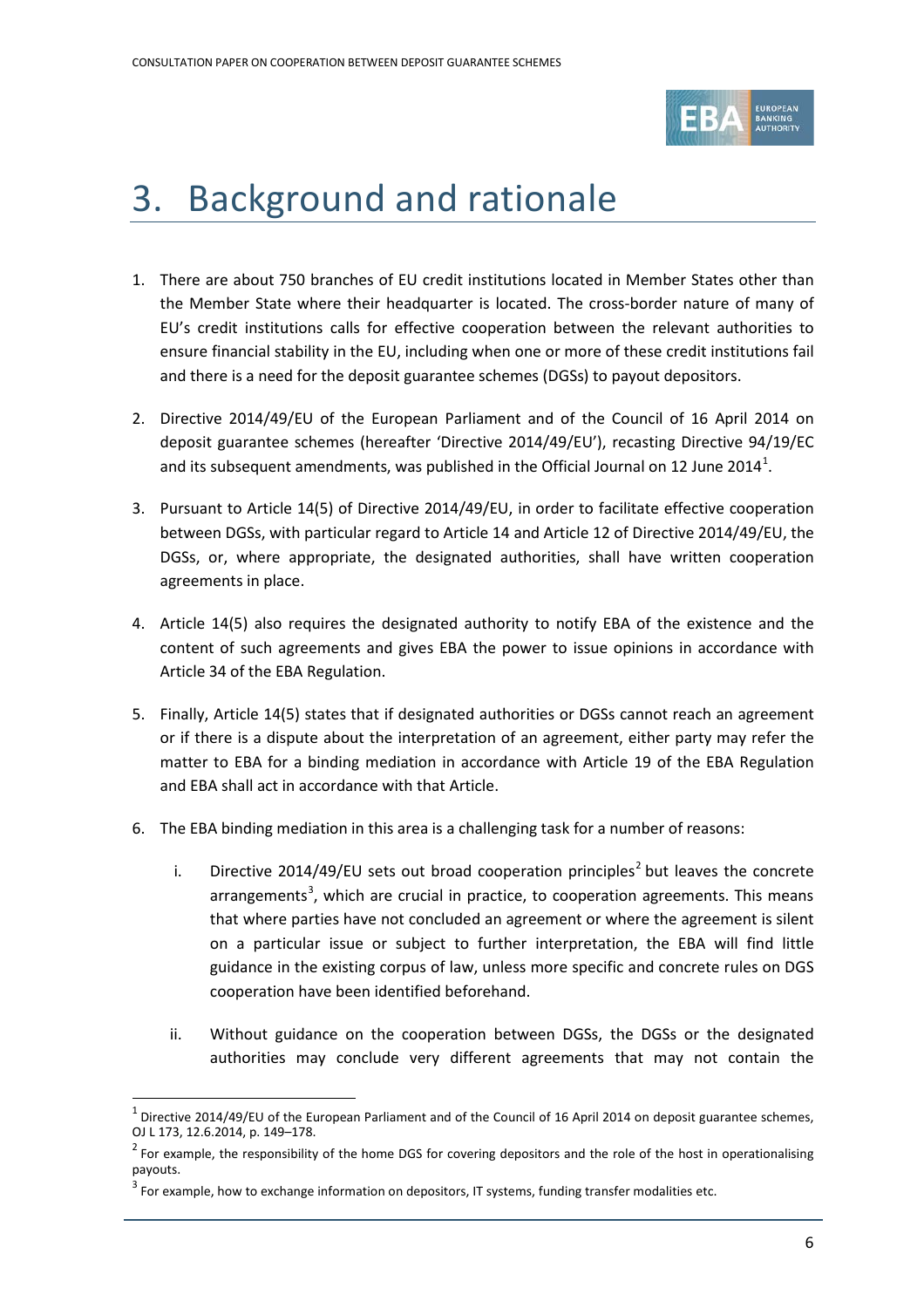

necessary elements to ensure smooth and legally safe cooperation at the point of failure. This would increase the likelihood of conflicts.

- iii. Lack of convergence would also render the EBA mediation particularly difficult, especially in a situation of emergency, as in case mediation is needed, the EBA would have to reassess the details of each specific agreement and propose an ad hoc solution for the specific conflict without being able to rely on existing set of principles or guidelines.
- 7. From March to April 2015, the EBA conducted among the designated authorities a survey on existing cooperation agreements. The questionnaire was developed with the aim to allow such authorities to provide examples of existing practices and highlight the most important elements of such agreements.
- 8. Taking into account the results of the survey, these guidelines aim to:
	- i. facilitate entry into cooperation agreements between DGSs in order to ensure consistent application of the Directive 2014/49/EU throughout the Union and foster convergence of the European system of national deposit guarantee schemes; and
	- ii. ensure that such agreements include the necessary elements to ensure effective cooperation in case of an institution's failure.
- 9. Furthermore, the guidelines could offer useful inspiration as to practical solutions that could be applied in case DGSs or designated authorities fail to conclude an agreement or to the extent a particular aspect is not covered by the agreement.
- 10. Finally, in order to avoid the signing of multiple bilateral agreements between multiple DGSs within the EU, the guidelines include a framework multilateral cooperation agreement which the DGSs, or where relevant, the designated authorities, should use. The guidelines allow DGSs, or where relevant, the designated authorities, to enter into bilateral agreements where they intend that these cooperation agreements contain terms which go beyond the level of detail required by these guidelines. Such bilateral agreements should be based on relevant terms set out in Annex 1, as applicable, so far as possible.
- 11. These guidelines specify the minimum content in relation to the three key areas to be included in cooperation agreements, pursuant to Article 14(5) of Directive 2014/49/EU:
	- i. Modalities for repaying depositors by the host DGS at branches of credit institutions headquartered in other Member States, pursuant to Article 14(2) of Directive 2014/49/EU;
	- ii. Modalities for the transfer of contributions from one DGS to another in case a credit institution ceases to be a member of a DGS and joins another DGS, including crossborder and domestic transfers, pursuant to Article 14(3) of Directive 2014/49/EU;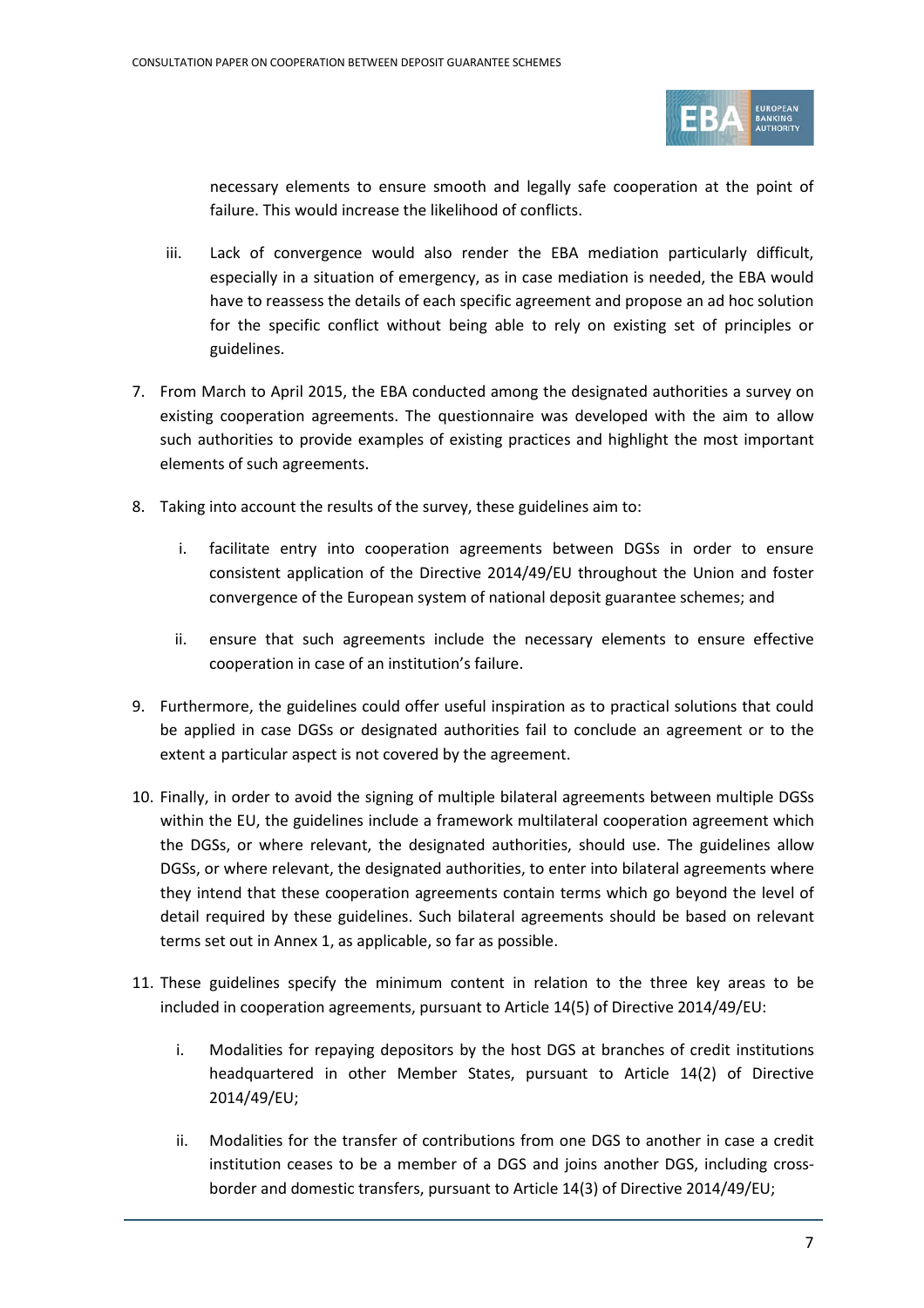

- iii. Modalities for mutual lending between DGSs, pursuant to Article 12 of Directive 2014/49/EU.
- 12. These guidelines do not preclude the DGSs, or where relevant the designated authorities, from including in their cooperation agreements elements beyond the content included in the key three areas outlined above.
- 13. To strike the right balance between the need for flexibility required given the diversity of DGS models on the one hand, and the need for harmonisation and comparability of cooperation agreements across the Single Market on the other, within each of the three key areas specified in paragraph 11, these guidelines include minimum core elements to be included in the cooperation agreements, and, where options are available, suggest the preferred approach. These guidelines provide deposit guarantee schemes with some flexibility to depart from the preferred approach, where the relevant parties agree, and upon providing proper justification to the EBA.
- 14. These guidelines have benefited from and have been informed by the work of the European Forum of Deposit Insurers (EFDI), which in 2014 has established four work-streams on crossborder DGS cooperation.
- 15. In parallel to these guidelines, EFDI is continuing its work on a European standard for cooperation agreements, addressed to a broader set of countries than the guidelines, and with a narrower, albeit more detailed, scope.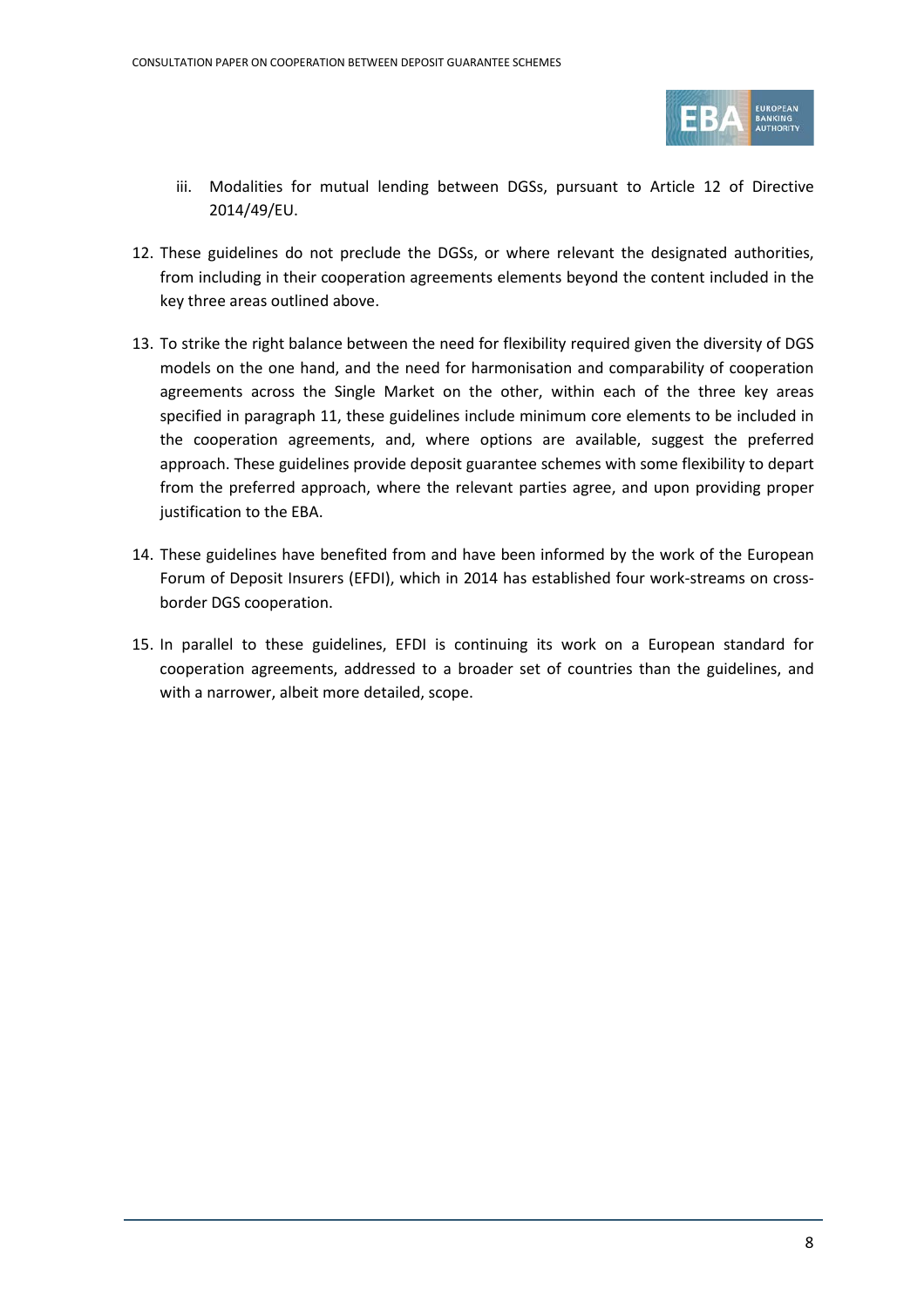

# <span id="page-8-0"></span>4. Draft guidelines

The text of the draft Guidelines that follows includes specific questions for the consultation process. Where this is the case, this explanatory text appears in a framed text box.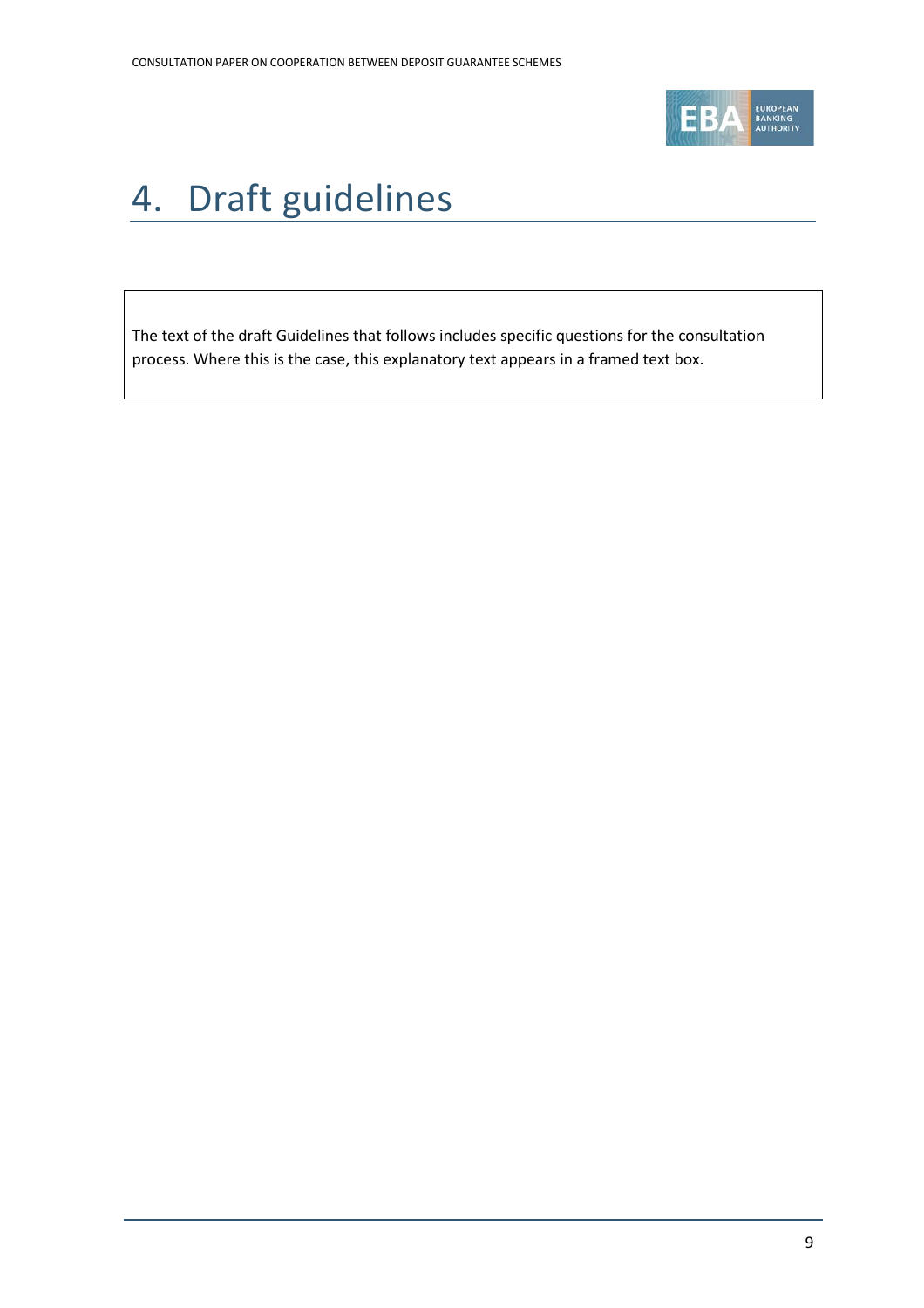

EBA/GL-REC/20XX/XX

DD Month YYYY

# Guidelines

*draft*

# on cooperation agreements between deposit guarantee schemes under Directive 2014/49/EU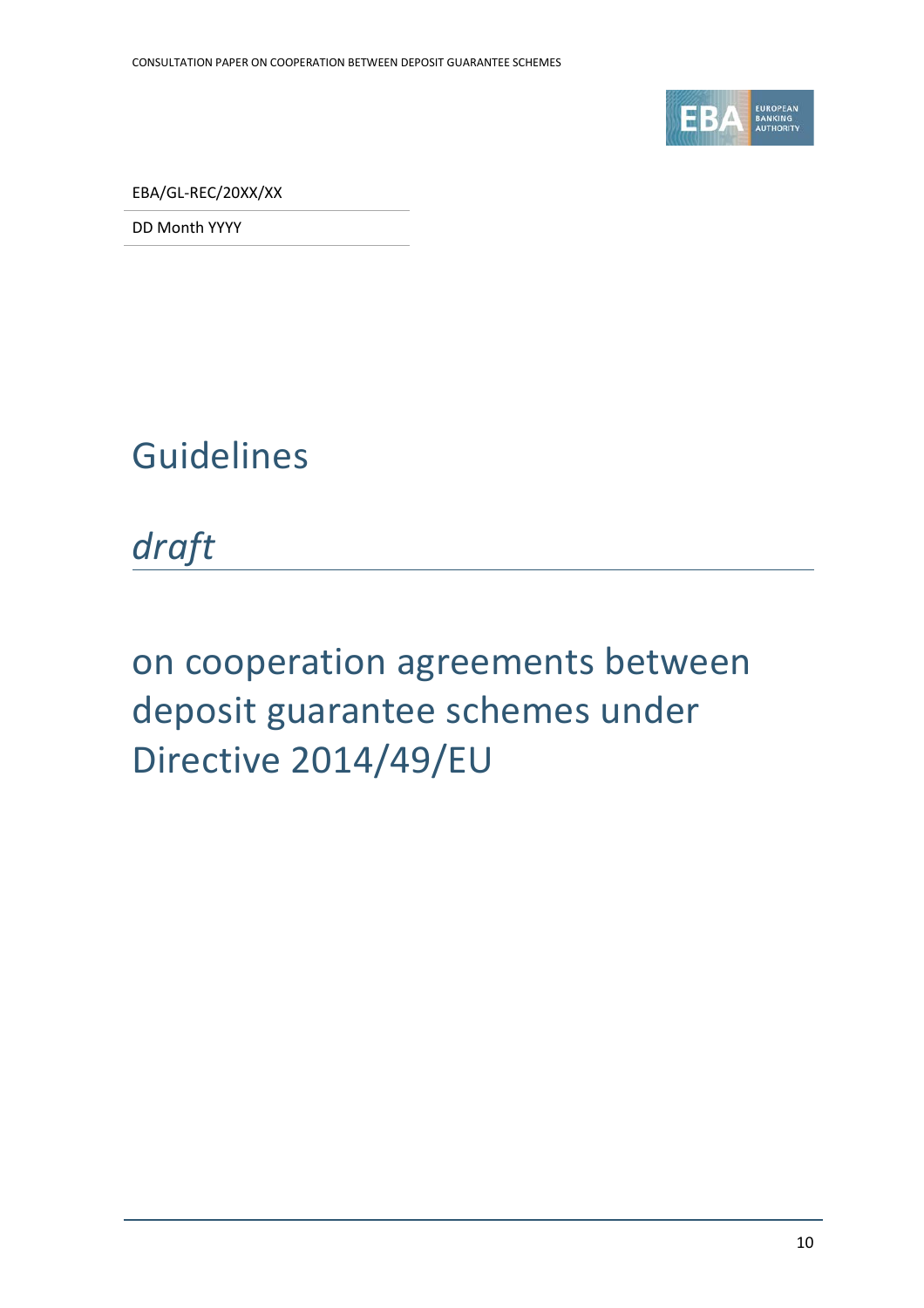

# 1. Compliance and reporting obligations

# Status of these guidelines

- 1. This document contains guidelines issued pursuant to Article 16 of Regulation (EU) No 1093/2010<sup>[4](#page-10-0)</sup>. In accordance with Article 16(3) of Regulation (EU) No 1093/2010, competent authorities and financial institutions must make every effort to comply with the guidelines.
- 2. Guidelines set the EBA view of appropriate supervisory practices within the European System of Financial Supervision or of how Union law should be applied in a particular area. Competent authorities as defined in Article 4(2) of Regulation (EU) No 1093/2010 to whom guidelines apply should comply by incorporating them into their practices as appropriate (e.g. by amending their legal framework or their supervisory processes), including where guidelines are directed primarily at institutions.

## Reporting requirements

 $\overline{a}$ 

- 3. According to Article 16(3) of Regulation (EU) No 1093/2010, competent authorities must notify the EBA as to whether they comply or intend to comply with these guidelines, or otherwise with reasons for non-compliance, by ([dd.mm.yyyy]). In the absence of any notification by this deadline, competent authorities will be considered by the EBA to be noncompliant. Notifications should be sent by submitting the form available on the EBA website to [compliance@eba.europa.eu](mailto:compliance@eba.europa.eu) with the reference 'EBA/GL/201x/xx'. Notifications should be submitted by persons with appropriate authority to report compliance on behalf of their competent authorities. Any change in the status of compliance must also be reported to EBA.
- 4. Notifications will be published on the EBA website, in line with Article 16(3).

<span id="page-10-0"></span><sup>4</sup> Regulation (EU) No 1093/2010 of the European Parliament and of the Council of 24 November 2010 establishing a European Supervisory Authority (European Banking Authority), amending Decision No 716/2009/EC and repealing Commission Decision 2009/78/EC, (OJ L 331, 15.12.2010, p.12).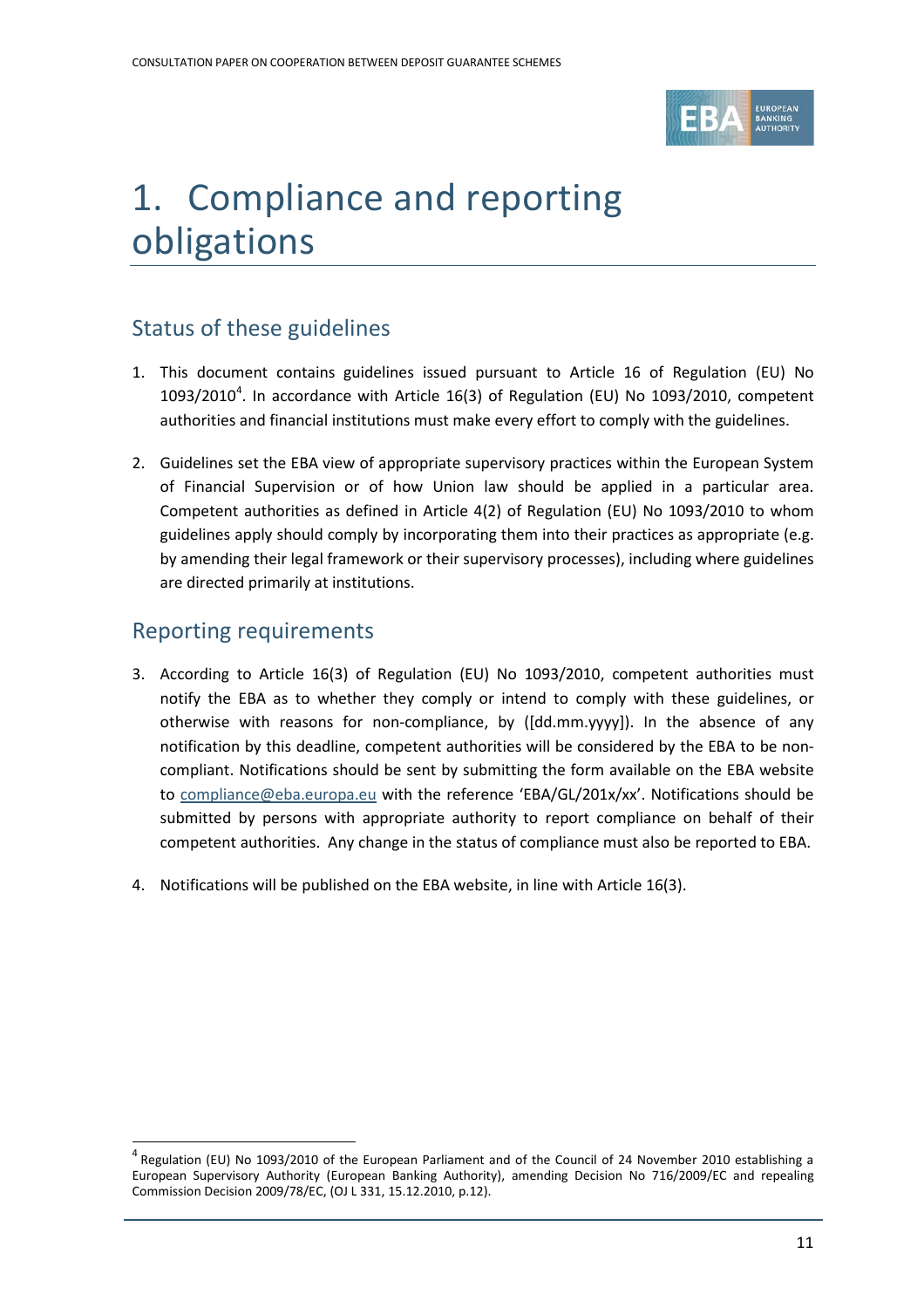

# 2. Subject matter, scope and definitions

# Subject matter

- 5. These guidelines specify the objectives and minimum content of cooperation agreements between deposit guarantee schemes ('DGSs') or, where appropriate, designated authorities, required to have such cooperation agreements in place in accordance with Article 14(5) of Directive 2014/49/EU.
- 6. These guidelines aim at ensuring a common and consistent approach to such cooperation agreements across Member States, contributing to strengthening the European system of national DGSs in accordance with Article 26 of the Regulation (EU) No 1093/2010.

# Scope of application

- 7. These guidelines apply in relation to the cooperation agreements that DGSs or, where appropriate, designated authorities, must have in place in accordance with Article 14(5) of Directive 2014/49/EU.
- 8. Where DGSs are administered by a private company, designated authorities should ensure that these guidelines are applied by such DGSs.
- 9. Within each of the three key areas to be included in the cooperation agreements and enumerated in paragraph 17, these guidelines specify minimum core elements. Where options are available, the guidelines suggest the preferred approach. However, it may be departed from the preferred approach, where the relevant parties agree, and upon providing proper justification to the EBA. In all three key areas mentioned in the paragraph above, the guidelines also allow DGSs, or where relevant, the designated authorities, to include additional terms provided that the relevant parties agree bilaterally.

## Addressees

10. These guidelines are addressed to competent authorities as defined in point (iii) of Article 4(2) of Regulation (EU) No 1093/2010.

## Definitions

11. Unless otherwise specified, terms used and defined in Directive 2014/49/EU have the same meaning in these guidelines. In addition, for the purposes of these guidelines, the following definitions apply: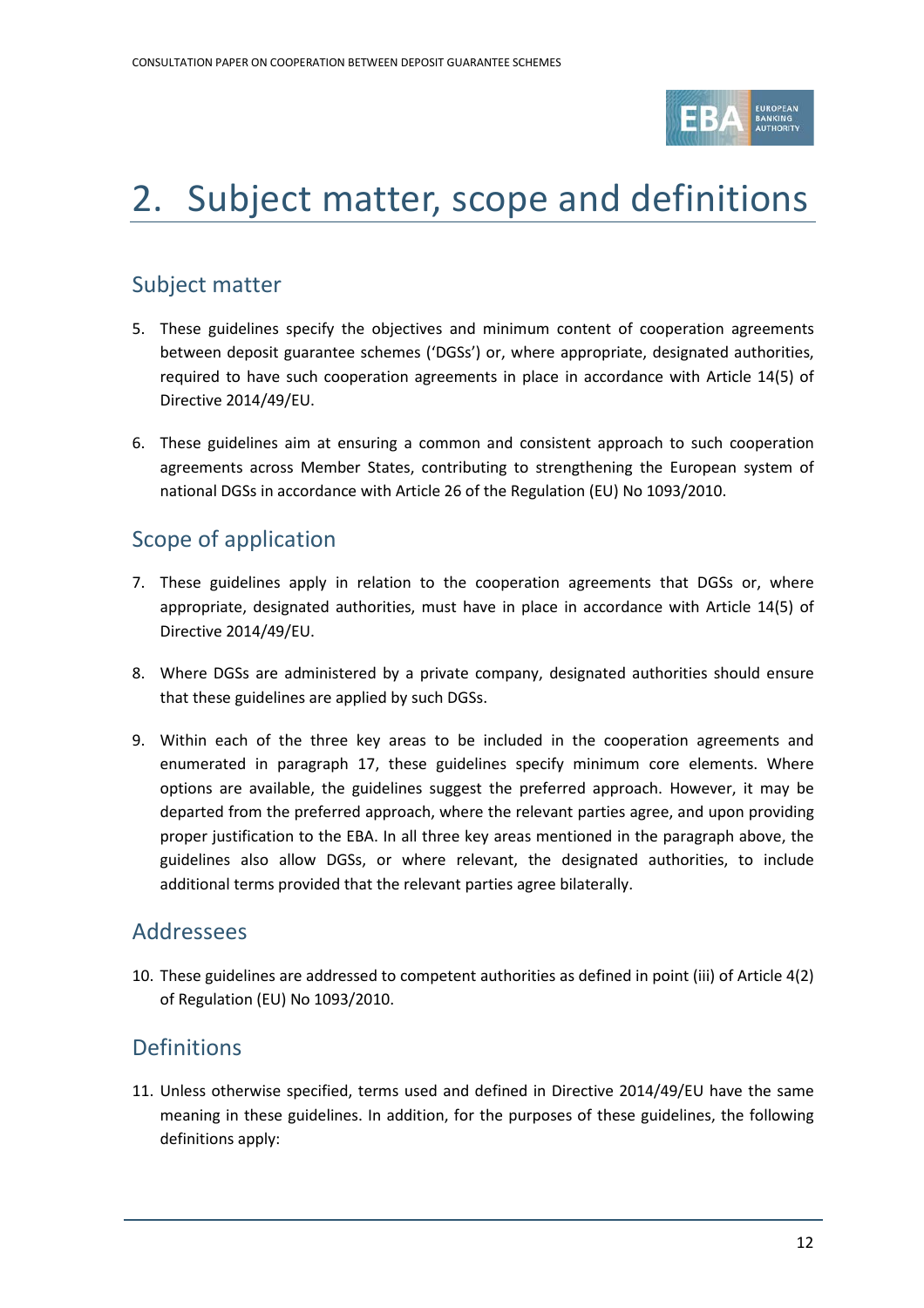

Single Customer View (SCV)' means the file containing the individual depositor information necessary to prepare for a repayment of depositors, including the aggregate amount of eligible deposits of every depositor.

'Home DGS' means the deposit guarantee DGS established in the Member State where a member credit institution has been authorised pursuant to Article 8 of Directive 2013/36/EU.

'Host DGS' means the deposit guarantee DGS established in the Member State in which territory a member credit institution, authorised in another Member State, has established a branch.

'Member credit institution' means a credit institution affiliated to a deposit guarantee DGS.

'Relevant DGS' means a DGS in connection with which, any of the following situations occur:

- (i) A branch of a Home DGS's member credit institution has been established in the territory of the MS of the Host DGS;
- (ii) A member credit institution affiliated to one DGS ceases to be a member of such DGS in order to join another DGS; or
- (iii) The national legislation transposing the DGS Directive in the jurisdiction of a DGS lending the funds to another DGS allows for such a possibility.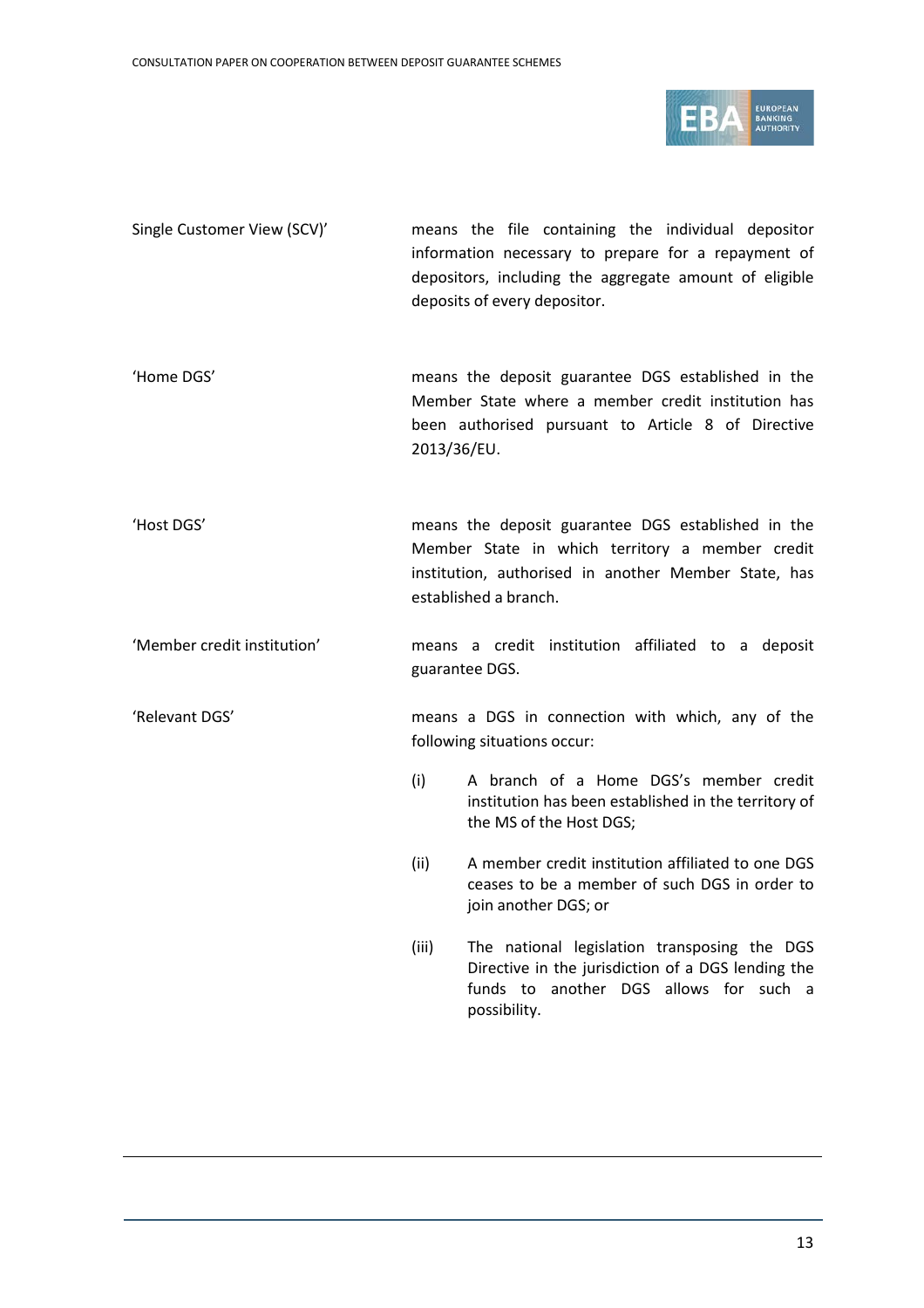

# 3. Implementation

# Date of application

12. These guidelines apply from *[6 months from publication of the translation of the guidelines in all EU official languages on the EBA's website*]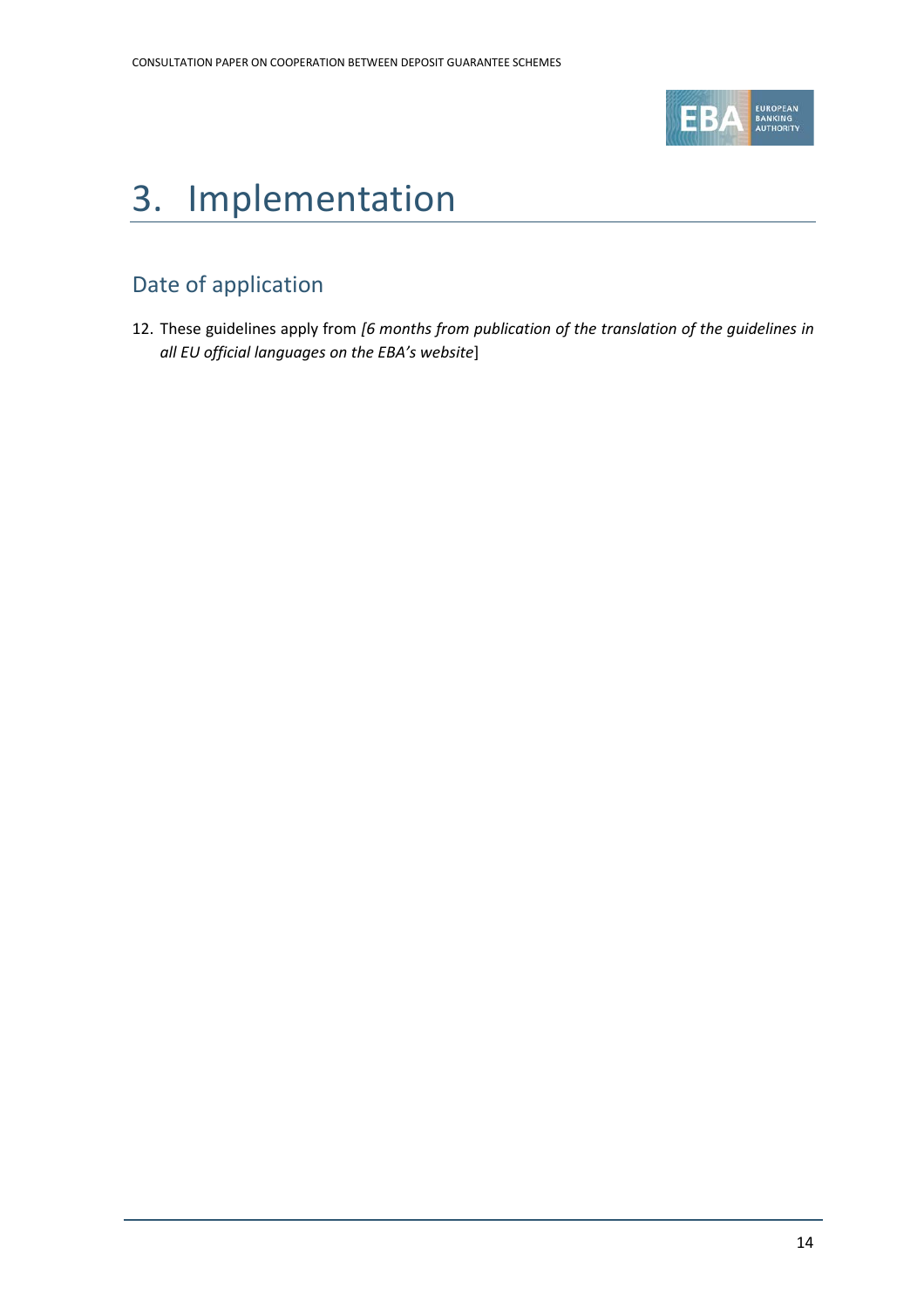

# 4. Objectives and general approach when establishing cooperation agreements between deposit guarantee schemes

## 4.1 Objectives of the cooperation agreements

- 13. in line with Article 14(5) of Directive 2014/49/EU, the objectives of the cooperation agreements should be, to:
	- Facilitate an effective cooperation between the DGSs, or where appropriate, the designated authorities; and
	- Specify in particular ex-ante various aspects of depositor payouts, transfers of DGS contributions and loans between DGSs, which otherwise would have to be agreed upon very quickly at a time of stress which would divert the DGSs attention and resources away from other difficult decisions.

# 4.2 General approach to be followed when establishing cooperation agreements

- 14. DGSs or, where appropriate, designated authorities should adhere to the multilateral framework cooperation agreement ('MFCA') or conclude bilateral cooperation agreements with all other relevant DGSs and, where appropriate, designated authorities in the Union by [6 months from publication of the translation of the guidelines in all EU official languages on the EBA's website].
- 15. The terms and conditions of the MFCA are those set out in Annex 1 to these guidelines. Where DGSs or, where appropriate, the designated authorities, need to further specify certain elements not covered by the terms and conditions of the MFCA, they may supplement such agreement with bilateral agreements, provided that the terms of those agreements do not contradict the terms and conditions specified in the MFCA.
- 16. DGSs should only conclude bilateral cooperation agreements where they intend that these cooperation agreements contain terms which go beyond the level of detail required by these guidelines. Such bilateral agreements should be based on relevant terms set out in Annex 1, as applicable, so far as possible.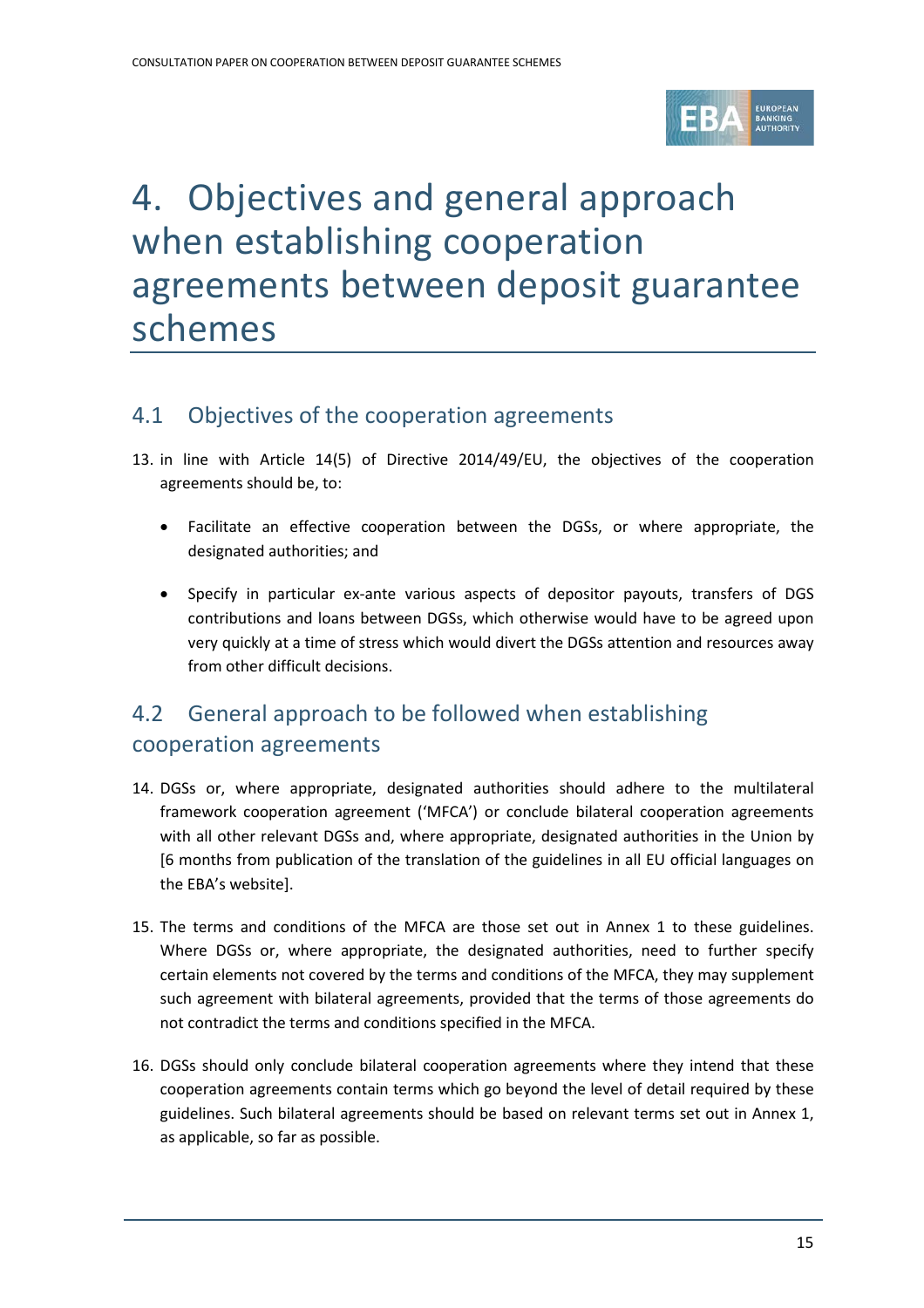

*Question 1: Do you agree that the DGSs, or where relevant the designated authorities, should adhere to the multilateral framework cooperation agreement or conclude bilateral cooperation agreements where they intend that these cooperation agreements contain terms which go beyond the level of detail required by these guidelines? Is there a need for further flexibility?*

# 5. Minimum core elements of the cooperation agreements

- 17. Pursuant to Article 14(5) of Directive 2014/49/EU, cooperation agreements should, at least, cover the following three key areas:
	- i. Modalities for repaying depositors by the host DGS at branches of credit institutions authorised in other Member States pursuant to Article 14(2) of Directive 2014/49/EU;
	- ii. Modalities for the transfer of contributions from one DGS to another in case a credit institution ceases to be a member of a DGS and joins another DGS, including crossborder and domestic transfers, pursuant to Article 14(3) of Directive 2014/49/EU;
	- iii. Modalities for mutual lending between DGSs pursuant to Article 12 of Directive 2014/49/EU.
- 18. For each of these three outlined areas, this section includes a list of minimum core elements of the cooperation agreements.

# 5.1 Modalities for repaying depositors at branches

19. Cooperation agreements between DGSs, or where appropriate, designated authorities, should specify the following modalities for repaying depositors by the host DGS at branches of member credit institutions authorised in other Member States pursuant to Article 14(2) of Directive 2014/49/EU:

## a. notification of unavailability of deposits $5$

20. The cooperation agreement should specify the content and the process of sending the notification of unavailability of deposits. The agreement should include relevant contact details, including email addresses and phone numbers.

 $\overline{a}$ 

<span id="page-15-0"></span> $<sup>5</sup>$  Defined in Article 2(1)(8) of Directive 2014/49/EU.</sup>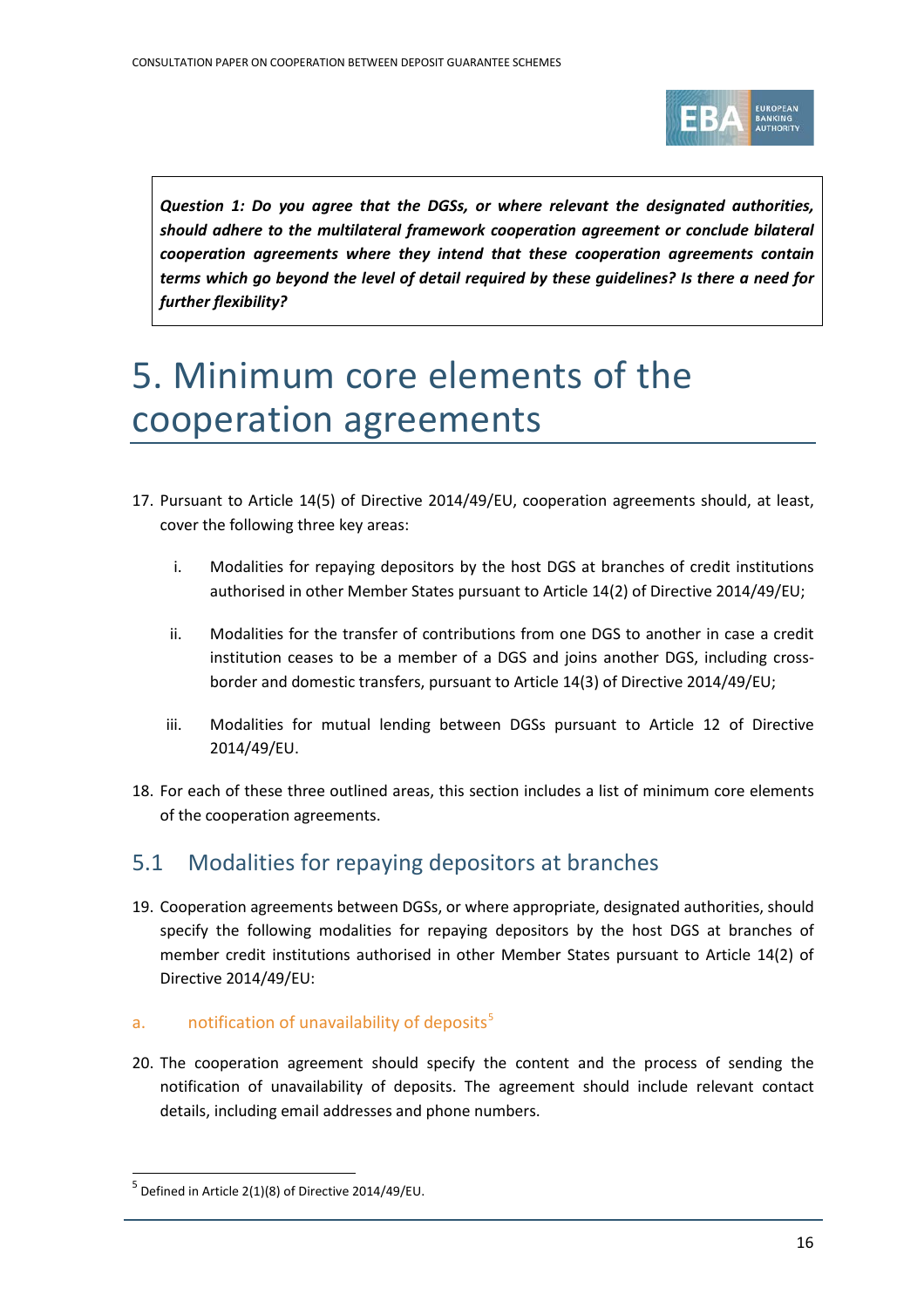

- 21. The home DGS should notify the host DGS, and the designated authority of the host Member State where the DGS is not the designated authority, that the unavailability of deposits has been determined. The notification should also include general information about the institution where the unavailability of deposits has been determined, including an estimate of the magnitude of the expected payout, the amount of covered deposits and number of depositors in the branch, the currency of repayment and any other information the home DGS considers useful for the host DGS in preparation for the payout.
- 22. The notification should be transmitted by the home DGS to the host DGS immediately upon determination of unavailability of deposits. The host DGS should receive the notification, ahead of receiving all the necessary information and funds, in order to start preparing for a payout as soon as the notification is received.

### b. exchange of information, including instructions for payment

- 23. While Article 4(9) of Directive 2014/49/EU requires DGSs to ensure the confidentiality and the protection of the data pertaining to depositors' accounts and the processing of such data in accordance with Directive 95/46/EC, it should not preclude cooperation agreements from setting more stringent standards provided this is agreed to in the cooperation agreement.
- 24. The cooperation agreement should provide for a deadline for the home DGS to send all the relevant information to the host DGS. The deadline should be no later than two days prior to the deadline for providing the funds following the determination of unavailability of deposits in the institution. [See Box 1 for more information]. The home DGS should make every reasonable effort to comply with the deadline. However, in instances where the home DGS is not able to comply with the deadline, for example because it needs additional information from depositors, the home DGS should inform the host DGS of the delay as soon as possible and agree a new deadline.
- 25. The home DGS should obtain the SCV in line with domestic deadlines for receiving this information from the credit institution. It should then process the SCV in order to provide the host DGS only with the relevant instructions for payment in a format agreed to between the DGSs and specifying the amounts to be paid out in the currency agreed to in the cooperation agreement. The information to be transmitted from the home DGS to the host DGS should include:
	- The amount to be paid out to each depositor;
	- All the information needed depending on the payout method (for example, addresses of depositors or bank account numbers for electronic transfers).
- 26. In case the home DGS does not have all the information needed depending on the method of payout of the host DGS, the home DGS should request the host DGS to collect the necessary additional information. In order for the host DGS to be able to collect additional information necessary for the payout, the home DGS should assist the host DGS by transmitting any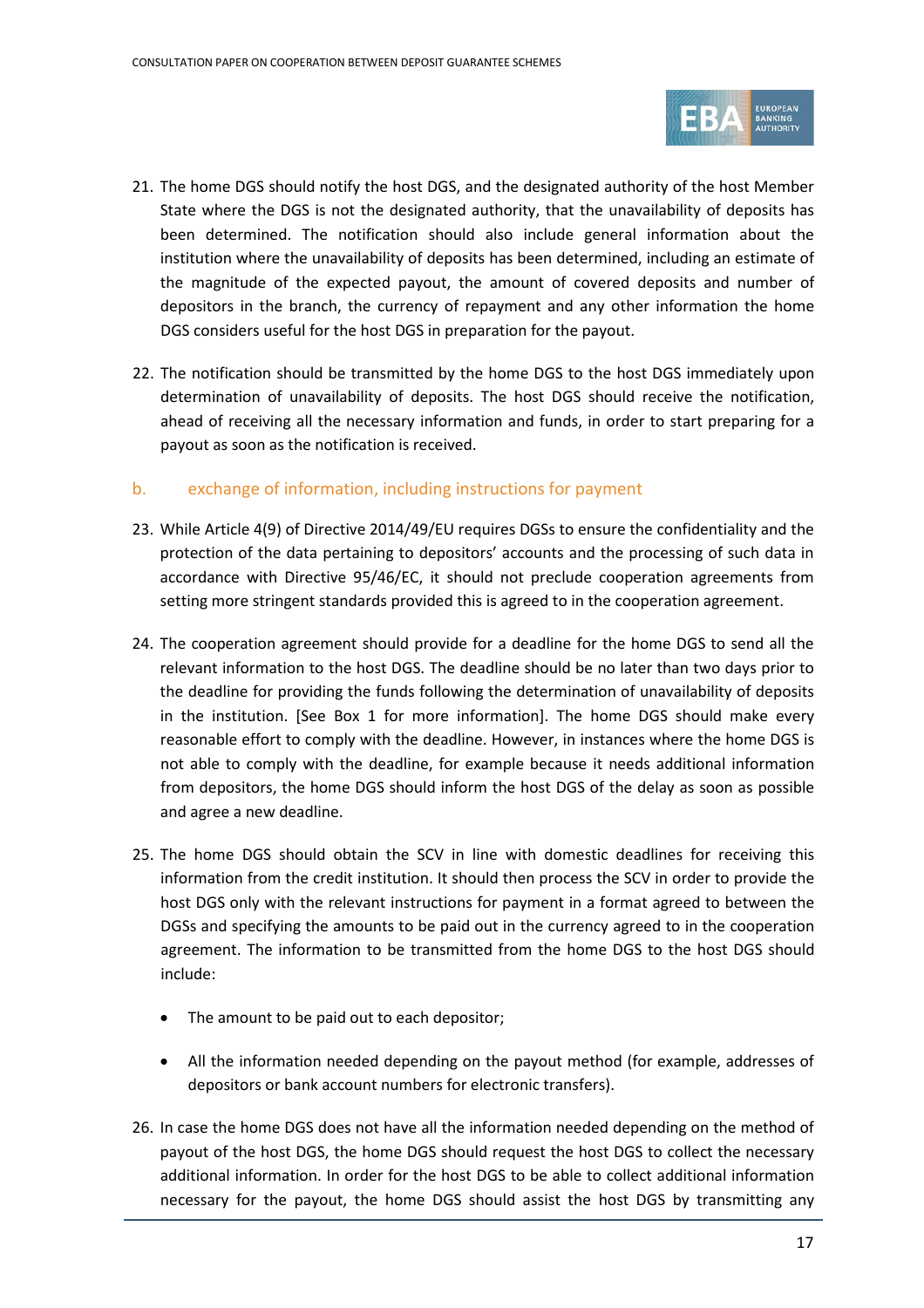

necessary information (for example, depositors' contact details or national identification numbers).

- 27. The DGSs should inform one another promptly of any updates to the data.
- 28. The host DGS should strive to ensure that the repayable amount is available as soon as possible, within three days after receiving all the necessary information, instructions and funds from the home DGS.
- 29. Following the initial payout, the host DGS should inform the home DGS of the payout, including a report on any issues with payouts and assessment of areas of the process and of the cooperation agreement to improve for the future. The host DGS should inform the home DGS regularly about progress in relation to further repayments not bound by the deadline set in section 5.1(d) of these guidelines.

### c. modalities for advancing the funds

- 30. The cooperation agreement should provide that, after receiving notification of unavailability of deposits from the home DGS, the host DGS will promptly provide the home DGS with all the necessary information about the accounts to be used for the transfer of funds from the home DGS to the host DGS.
- 31. The accounts and transfer method chosen should ensure utmost security of the funds and timeliness of the transfer.

*Question 2: Do you think there is a need to further specify modalities for advancing the funds and specifying the preferred method?*

#### d. timeline for advancing the funds

- 32. The cooperation agreement should specify the deadline for providing the necessary funding.
- 33. The home DGS should provide the host DGS with the necessary funds no later than one day before the deadline for domestic payout after the determination of unavailability of deposits in the institution, including where the home DGS's repayment deadline is longer than seven working days, as allowed under Article 8(2) of Directive 2014/49/EU. [See Box 1 for more info]

*Question 3: Do you see any practical impediments to the DGSs meeting the deadlines outlines in subsections 5.1(a), 5.1(b) and 5.1(d)?*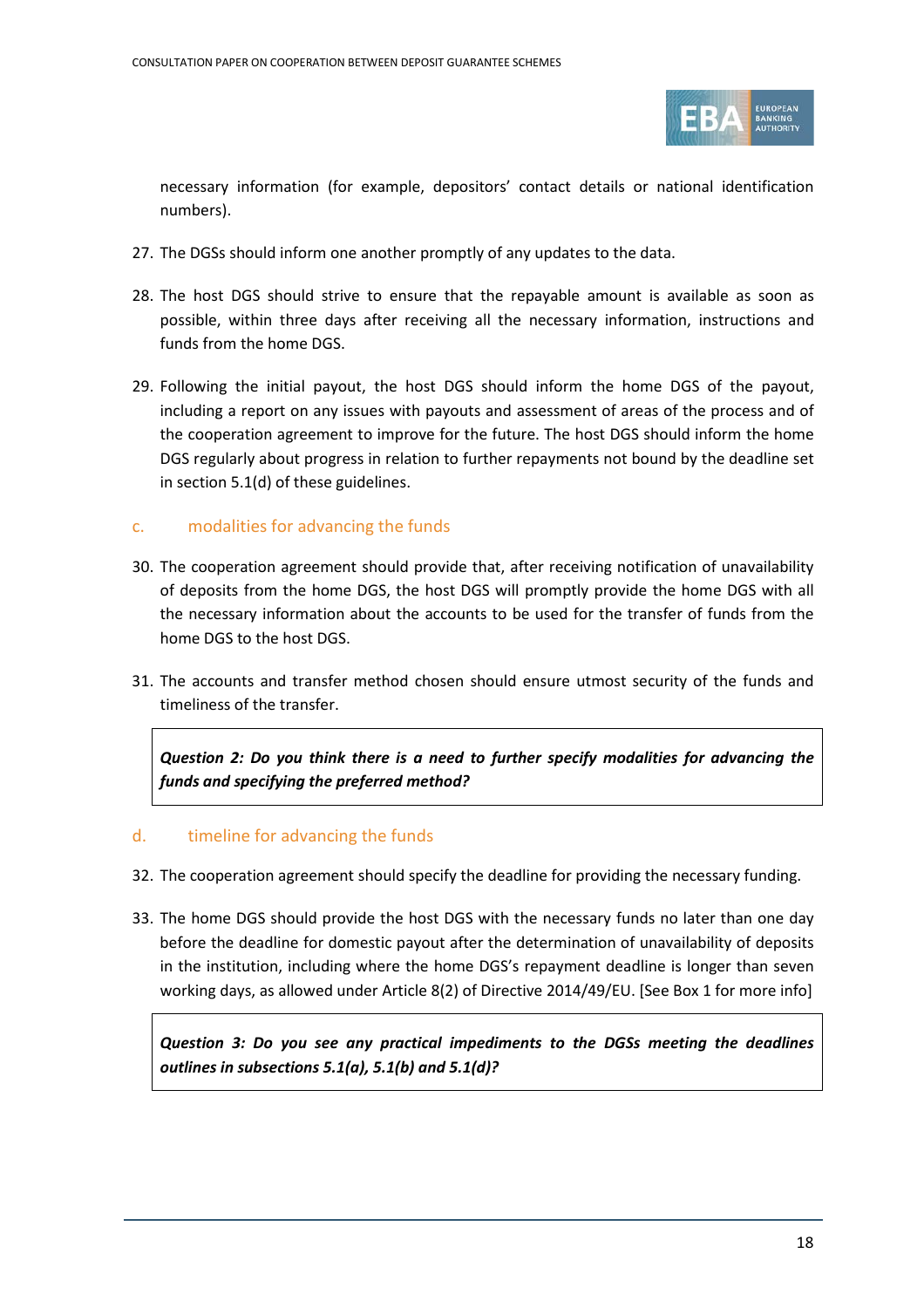



### Partial payouts in the transitional period until 31 December 2023

- 34. Where the home DGS's repayment deadline is longer than seven working days because of taking advantage of the transitional provisions in Article 8(2) of Directive 2014/49/EU, the host DGS should inform the depositors, either directly or by advertising in the media, about the possibility of a payout of costs of living upon request.
- 35. The host DGS should, within one working day, notify the home DGS of a depositor request for a cost of living payout. This notification should include all relevant information, including:
	- a. The identification of the depositor;
	- b. The date of receiving the request by the host DGS;
	- c. The amount claimed (if applicable).
- 36. When a depositor requests a payout of a cost of living amount, either directly to the home DGS or to the host DGS, the home DGS should strive to provide the host DGS with all the necessary information and funds within three working days after receiving the request or being notified by the host DGS, for the host DGS to be able to ensure that depositors have access to an appropriate amount of their covered deposits to cover their costs of living while waiting for full payout.
- 37. Where the full payout is imminent, the DGSs may agree to forgo partial payout in the interest of ensuring prompt full payout.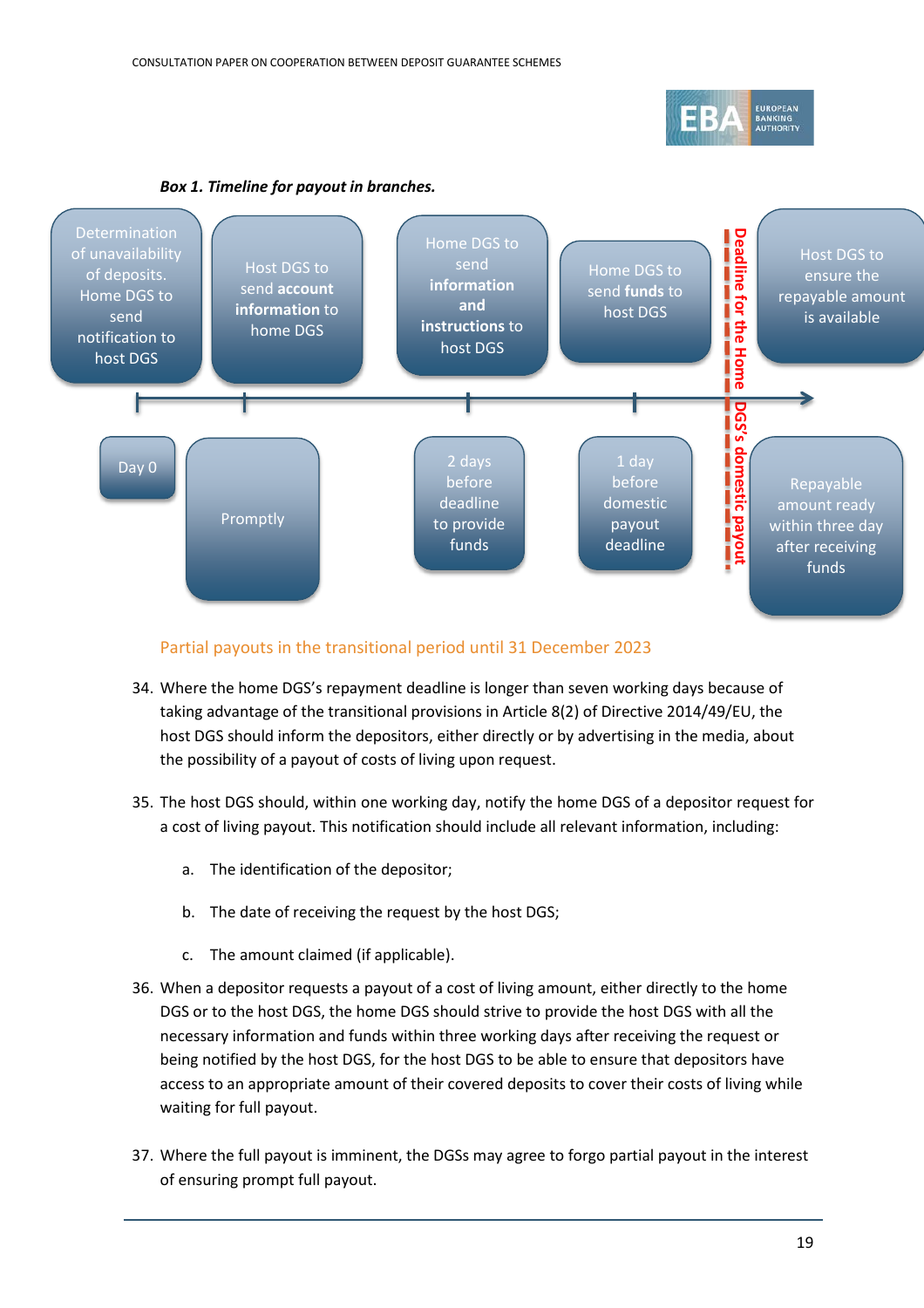

#### e. treatment of temporary high balances

- 38. The process for repaying temporary high balances by the host DGS should happen in the following sequence:
	- a. Depositors submit claims, either to host or home DGS;
	- b. Where the claims are addressed to the host DGS, that DGS should forward the claim to the home DGS;
	- c. Home DGS should verify the claims. The host DGS should lend assistance where necessary, for example in dealing with the language or legal issues stemming from the law in the host DGS's jurisdiction;
	- d. Upon verifying the claims, the home DGS should send the necessary information and funds to the host DGS, either as a package with other claims if done in a reasonable timeframe, or individually;
	- e. Host DGS should repay the depositors.
- 39. The cooperation agreement should specify the following aspects:
	- a. Home DGSs' deadline, if applicable, for accepting repayment claims from depositors, which the host DGS should communicate to the relevant depositors;
	- b. Determination which DGS's temporary high balances repayment deadline and coverage level applies.

#### f. currencies used

- 40. The cooperation agreement should specify that the currency of the repayment shall be the currency determined under the law of the home DGS and should be communicated by the home DGS to the host DGS.
- 41. Where the law of the home DGS allows for a choice between several currencies and where that choice includes the option to use the currency of the host DGS, that option should be used. This should minimise the risk of the depositors bearing additional risk of currency exchange rates.

**Example 1.** If the Polish DGS guarantees repayments in Polish zloty (PLN) irrespective of currency of the account, following a failure of a branch of a Polish bank in the UK, the depositor in the UK will get the money back in PLN. If Polish DGS guarantees repayments in PLN, British pounds (GBP) or Swiss francs (CHF) following a failure of a branch of a Polish bank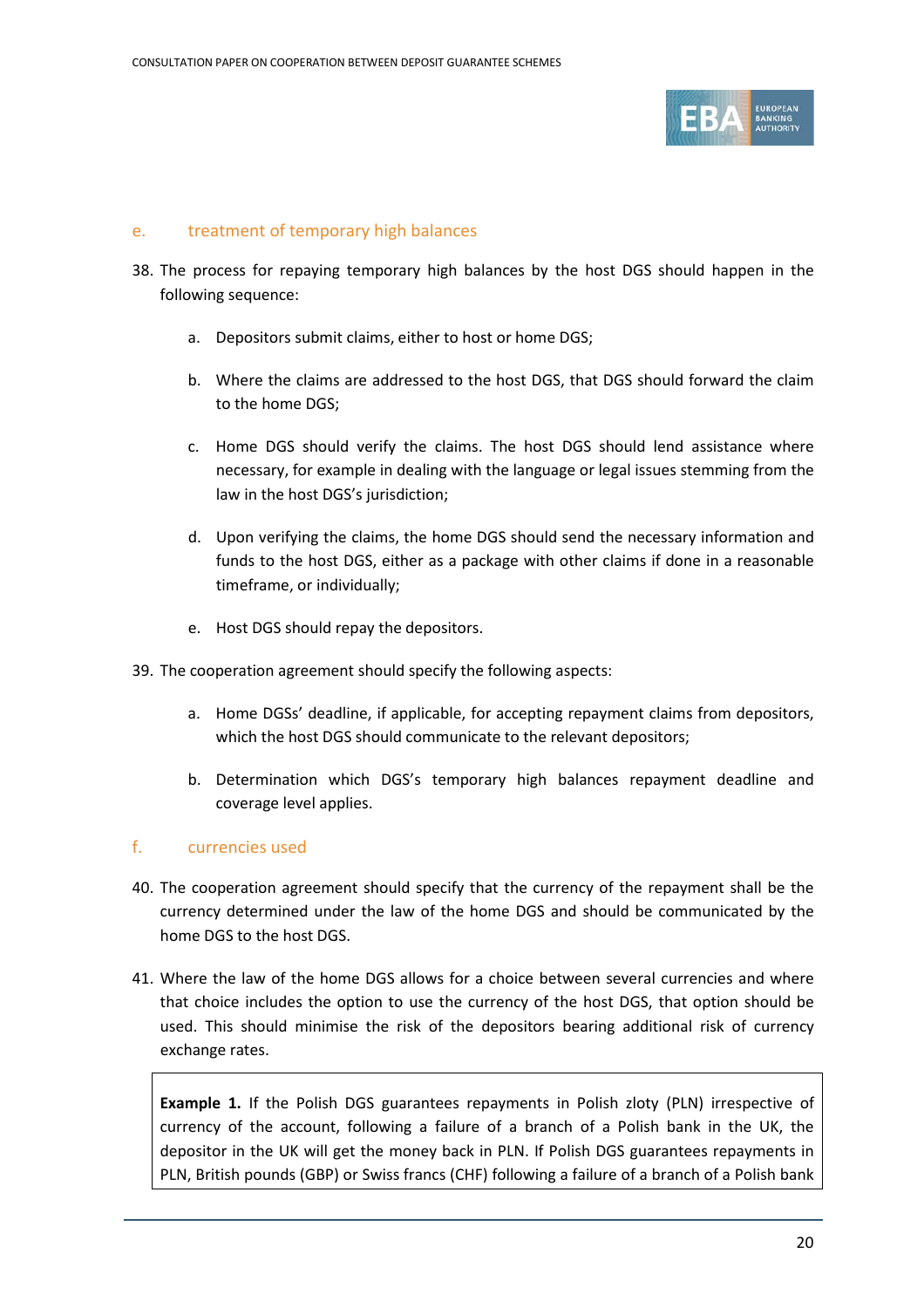

in the UK, the UK depositor will get the money back in GBP.

- 42. Where there is a need for a currency exchange, the rate to be applied should be the rate on the day of the determination of unavailability of deposits in a given institution.
- 43. The requirement to provide the funds in the currency determined under the law of the home DGS will fall on the home DGS. The home DGS should handle the necessary currency exchange and will bear the necessary costs.

*Question 4: Do you think there is a need to further specify what currency ought to be used?*

### g. handling of correspondence and language used

- 44. The cooperation agreement should specify that the host DGS will handle communication with depositors, including informing depositors about the determination of unavailability of deposits and the payout.
- 45. In addition, where the home DGS has the capability to effectively handle communication with depositors in the Member State where the branch is located, including the capability to communicate in the official language or languages of the host DGS, the agreement may provide that depositors will be offered an explicit, additional option to communicate directly with the home DGS. In practice, this means that, for example the letter informing depositors about the institution's failure may include two phone numbers – one to the host DGS and one to the home DGS.
- 46. The cooperation agreement should specify that the language to be used by DGSs in communicating with the depositors in the context of a repayment is the official language or languages of the host DGS. However, DGSs should not be precluded from answering correspondence addressed to them by depositors in the official language or languages of the home DGS or another language where they have the capability to do so.
- 47. The cooperation agreement should specify the language to be used in all communication between DGSs, in case of repayment.
- 48. Communication channels established to communicate with the depositors, and between DGSs, should guarantee sufficient level of confidentiality and security.

*Question 5: Do you agree that by default the handling of correspondence should be done by the host DGS with flexibility for DGSs to determine whether the home DGS should actively engage in communication as well, notwithstanding that depositors have the right to contact both?*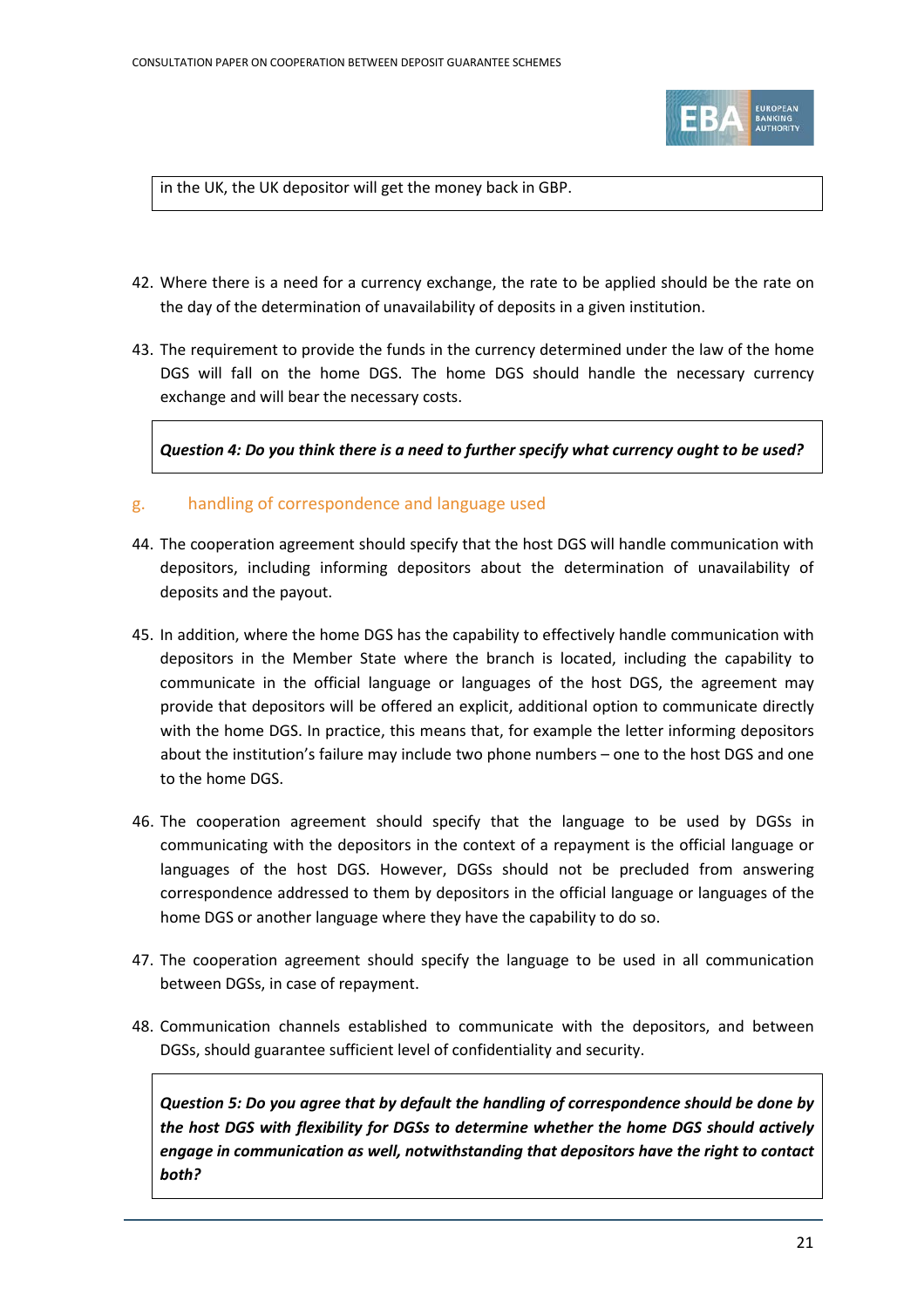

#### h. reimbursement of costs of repayment

- 49. The cooperation agreement should specify the types of costs the home DGS will reimburse the host DGS for, including costs incurred in performing the following tasks:
	- a. Communication with depositors, including setting up the necessary infrastructure and hiring staff;
	- b. Communication with home DGS, including providing feedback information about claims paid;
	- c. Collecting additional information needed for the payout, including setting up the necessary infrastructure and hiring staff;
	- d. Translation of documents;
	- e. Fees for payment and acquisition of information;
	- f. Transaction costs of payouts.
- 50. The above-mentioned list is non-exhaustive.
- 51. The cooperation agreement may provide that:
	- a. the home DGS shall provide a lump sum amount ahead of the host DGS incurring costs followed by reconciliation of accounts, or
	- b. the host DGS shall be reimbursed for costs agreed upon in the cooperation agreement following the payout.
- 52. The cooperation agreement should specify the general terms of reimbursement. Where the host DGS is reimbursed following the payout, the detail, such as time to reimburse the costs or the applicable interest rate, should be agreed upon no later than 7 days after the initial payout of covered deposits.

*Question 6: Do you have any suggestions of what other costs should be subject to reimbursement by the home DGS?*

#### i. right to audit

53. To further reinforce trust in DGSs' ability to perform their function in case of a payout in a branch, prospective parties to the agreement may agree on mutual right of audit of their partner DGS before entering into the agreement, and at any point after the agreement is reached.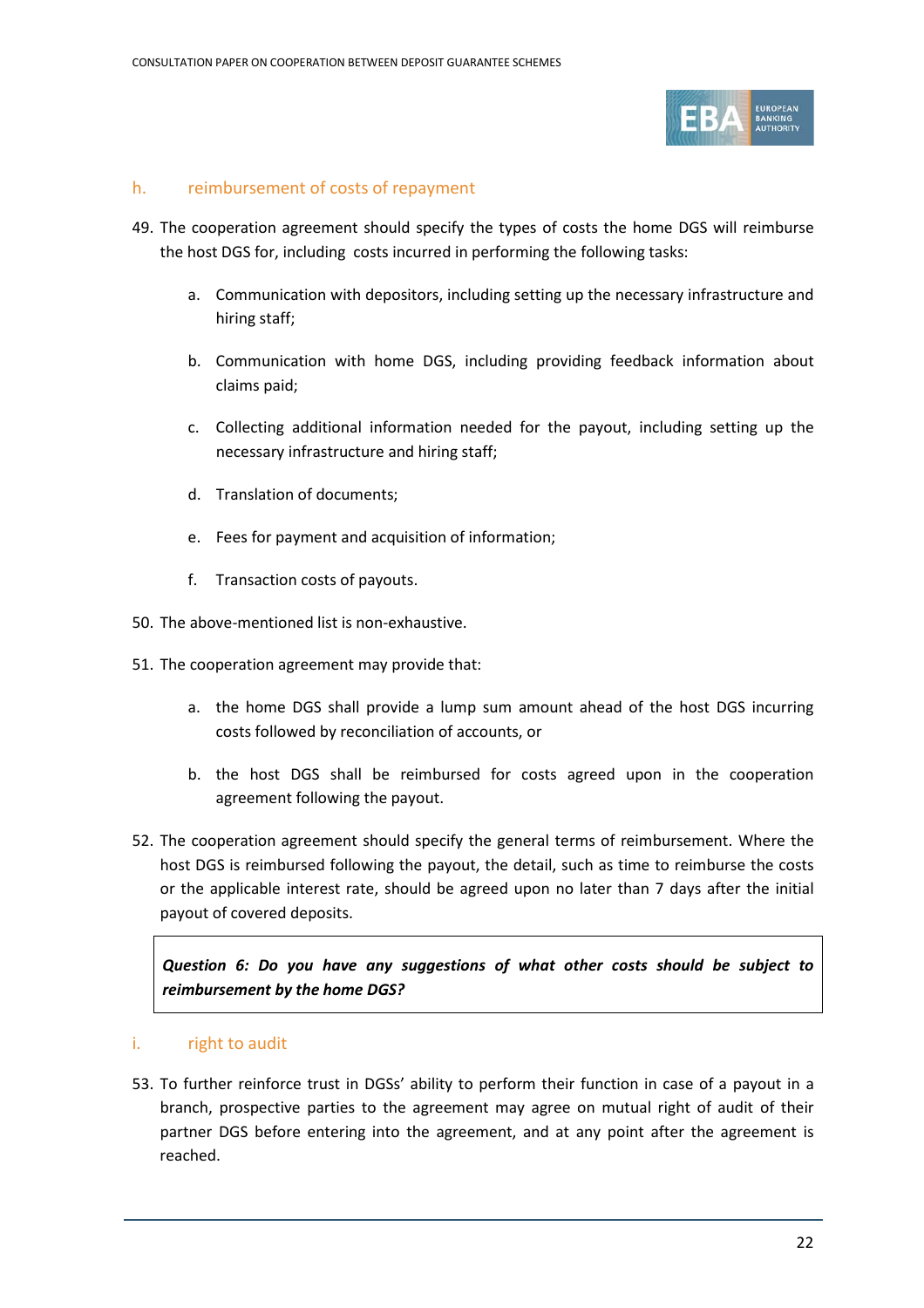

54. Such audit, subject to the DGSs' or, where relevant, the designated authorities' agreement, may take the form of, for example, oversight, post-payout review, audit of costs, seconding staff during payout, and may be performed either on-site or done remotely.

### j. treatment of delays

55. Any costs arising from delays in the home DGS providing the host DGS with the instructions for payment, the necessary information and the funds, should be borne by the home DGS, including where the delays impose operational costs on the host DGS.

#### k. liability

56. In accordance with Article 14(2) of the Directive 2014/49/EU, the host DGS shall not bear any liability for any acts done in accordance with the instructions given by the home DGS.

# 5.2 Modalities for the transfer of DGS contributions and information between DGSs

57. Cooperation agreements between DGSs, or where appropriate, the designated authorities, should specify the following modalities for the transfer of contributions and information from one DGS to another in case a credit institution ceases to be a member of one DGS and joins another DGS, including cross-border and domestic transfers, pursuant to Article 14(3) of the DGS Directive:

#### l. exchange of information

- 58. Article 14(5) of Directive 2014/49/EU requires effective exchange of information between DGSs, in accordance with confidentiality and the protection of the data pertaining to depositor's accounts. It also requires processing of data to be done in accordance with Directive 95/46/EC.
- 59. While the above-mentioned provision ensures a common minimum set of standards of confidentiality and data protection, it does not preclude cooperation agreements from setting more stringent standards provided this is agreed to in the cooperation agreement.
- 60. Provision of accurate data is a key step in ensuring an effective transfer of information from one DGS to another DGS. The cooperation agreement should specify the deadline for the transferring DGS (the DGS which the institution is leaving) to notify the receiving DGS (the DGS the institution in question wants to join) about the intention of the member credit institution to join the receiving DGS or, where a member credit institution communicates to the receiving DGS its intention to become a member credit institution of such DGS, to notify the transferring DGS in such circumstance. The deadline should be agreed to by the DGSs following: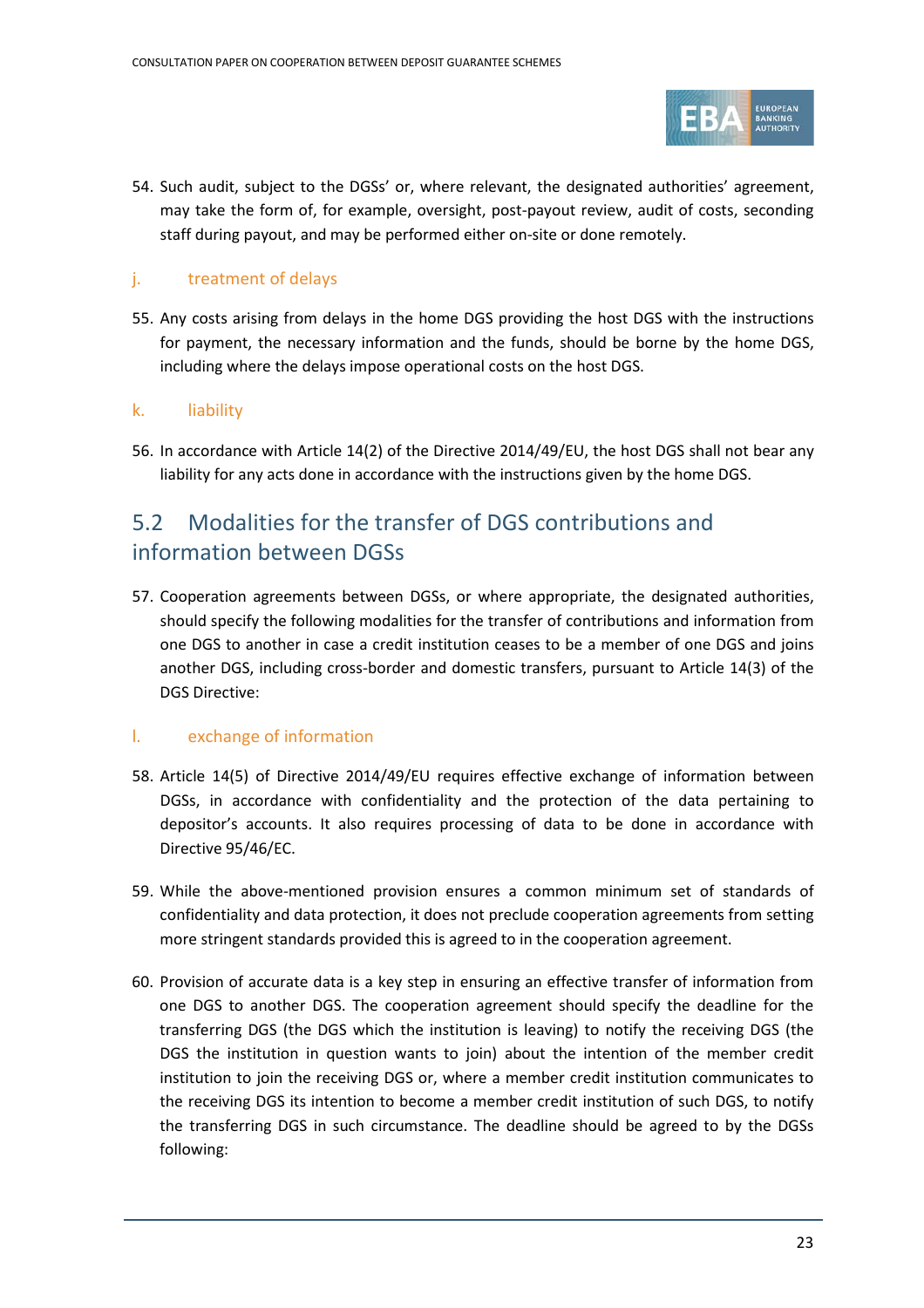

- the institution notifying the transferring DGS of its desire to join another DGS, where the transferring DGS knows which DGS the institution intends to join,
- the institution notifying the receiving DGS of its desire to join.
- 61. The deadline should be set before the institution formally leaves the transferring DGS and joins the receiving one.
- 62. The information to be transmitted should include any information the transferring DGS and the receiving DGS jointly consider as relevant, including and where available:
	- a. Aggregate Information on all the regular contributions (and related deposits) being transferred from one DGS to the other DGS, including, where relevant, aggregate information on deposit flows in the institution for a period agreed to by the DGSs.
	- b. Any audits, assessments and tests previously done on the capability of the institution to produce SCV files and other information requested by the DGS, particularly on the quality of data provided by the institution,
	- c. Any other relevant information, including information on near misses related to that institution.
- 63. The transferring DGS should not be required to obtain new information for the purpose of transferring it to the receiving DGS. The receiving DGS will have the power to request the most up-to-date information directly from the institution upon accepting it as a member.
- 64. The transferring DGS should be able to refuse to share information which, due to their sensitive nature, may not be shared under national law.

## m. modalities for transferring the ex-ante funds contributed in the last 12 months and currency of payment

- 65. Article 14(3) of Directive 2014/49/EU states that where a credit institution ceases to be member of a DGS and joins another DGS, the contributions paid during the 12 months preceding the end of the membership shall be transferred to the other DGS. Any costs of raising the funds, where for example the transferring DGS has recently made a payout and needs to collect additional funds for the transfer to the receiving DGS, should be borne by the receiving DGS.
- 66. The receiving DGS should provide the transferring DGS with the account details and any other relevant information to allow the transfer. The chosen accounts, and mode of transfer of funds should ensure utmost security of the funds and timeliness of the transfer.
- 67. The agreement should acknowledge that the transferring DGS should provide funds in the currency in which the contributions have originally been provided. The receiving DGS is free to decide whether to keep the funds in the currency in which it received the funds or whether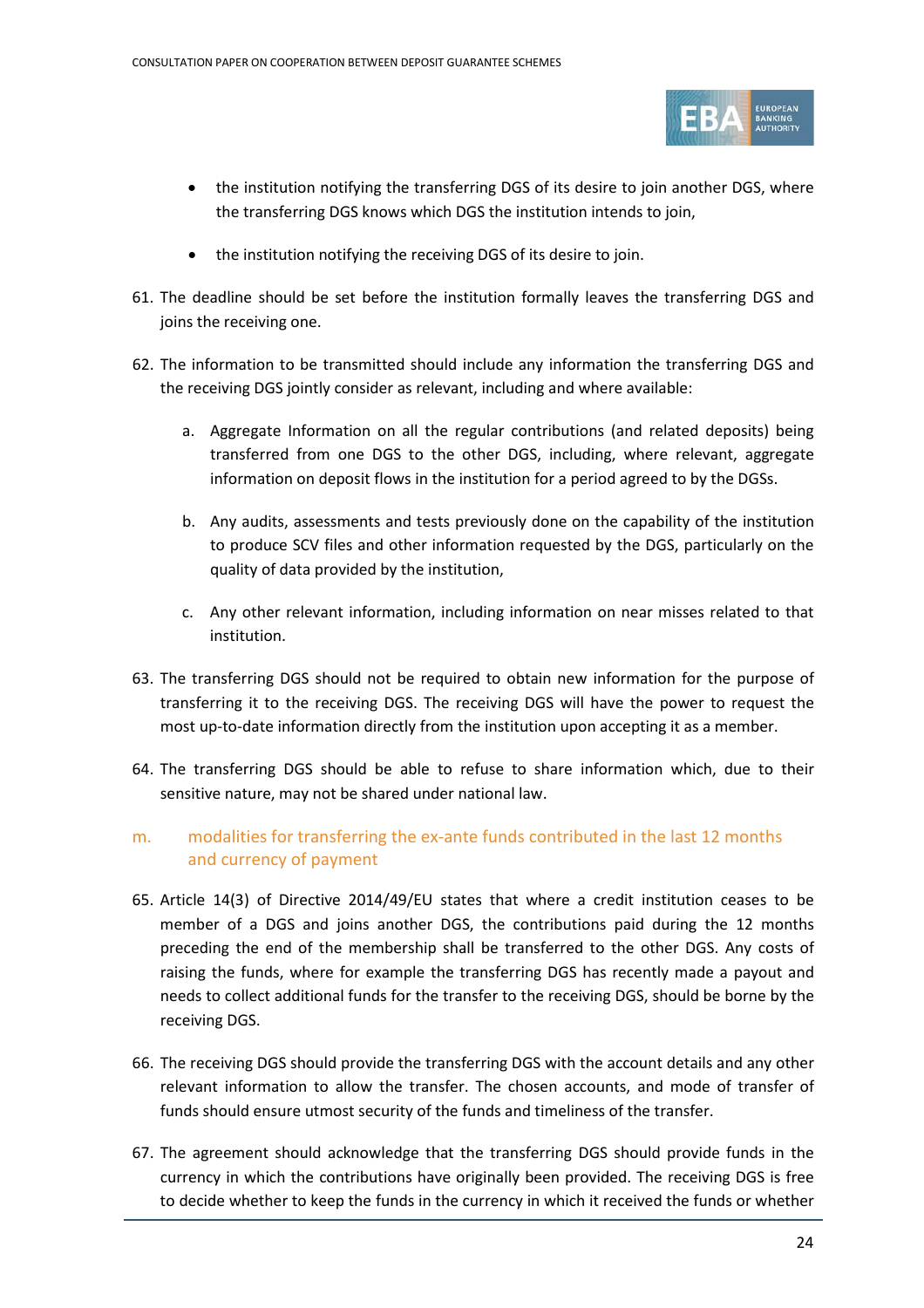

to exchange it. The receiving DGS should bear the costs of any operations related to such exchange.

## n. treatment of payment commitments, including potential transfer of commitments made in the last 12 months

- 68. According to paragraph 13(d) of the EBA guidelines on payment commitments to deposit guarantee schemes<sup>[6](#page-24-0)</sup>, where a credit institution ceases to be a member of one DGS and joins another DGS, the transferring DGS should ensure that the financial means corresponding to the 12 months preceding the end of the membership are transferred to the receiving DGS, either by:
	- enforcing the commitment and transferring the proceeds to the receiving DGS, or
	- reassigning the payment commitments arrangement to the receiving DGS in agreement with the latter and the credit institution.
- 69. The cooperation agreement should specify the deadline by which the transferring DGS, where relevant in agreement with the credit institution, shall decide which of the two options to pursue. The agreement should not specify the option in advance as the decision will be casespecific.
- 70. Where the transferring DGS decides to enforce the commitment and transfer the proceeds to the receiving DGS, the provisions laid down in the above section on modalities for advancing the ex-ante funds contributed in the last 12 months should apply.
- 71. Where the transferring DGS decides not to enforce the payment commitment it should engage with the receiving DGS to establish whether the receiving DGS is willing to accept the reassignment of this payment commitment. The reassignment can only happen when both DGSs agree. Where the receiving DGS refuses reassignment, the transferring DGS should enforce the payment commitment and transfer the funds to the receiving DGS.

#### o. timeline for advancing the funds and payment commitments

72. A membership of a DGS is a necessary condition for an institution being authorised as a credit institution. In addition, the receiving DGS must be able to meet its obligation towards the depositors of the institution from the first day. Therefore, an institution's transfer of membership must happen seamlessly. This implies that the transfer of funds from one DGS to another should happen on the same day as the institution leaving one DGS to join the other DGS. Arranging the transfer on the same day removes the risk of the transferring DGS using the funds contributed by this institution in a payout or resolution after the institution has left the transferring DGS.

 $\overline{a}$ 

<span id="page-24-0"></span> $6$  EBA/GL/2015/09.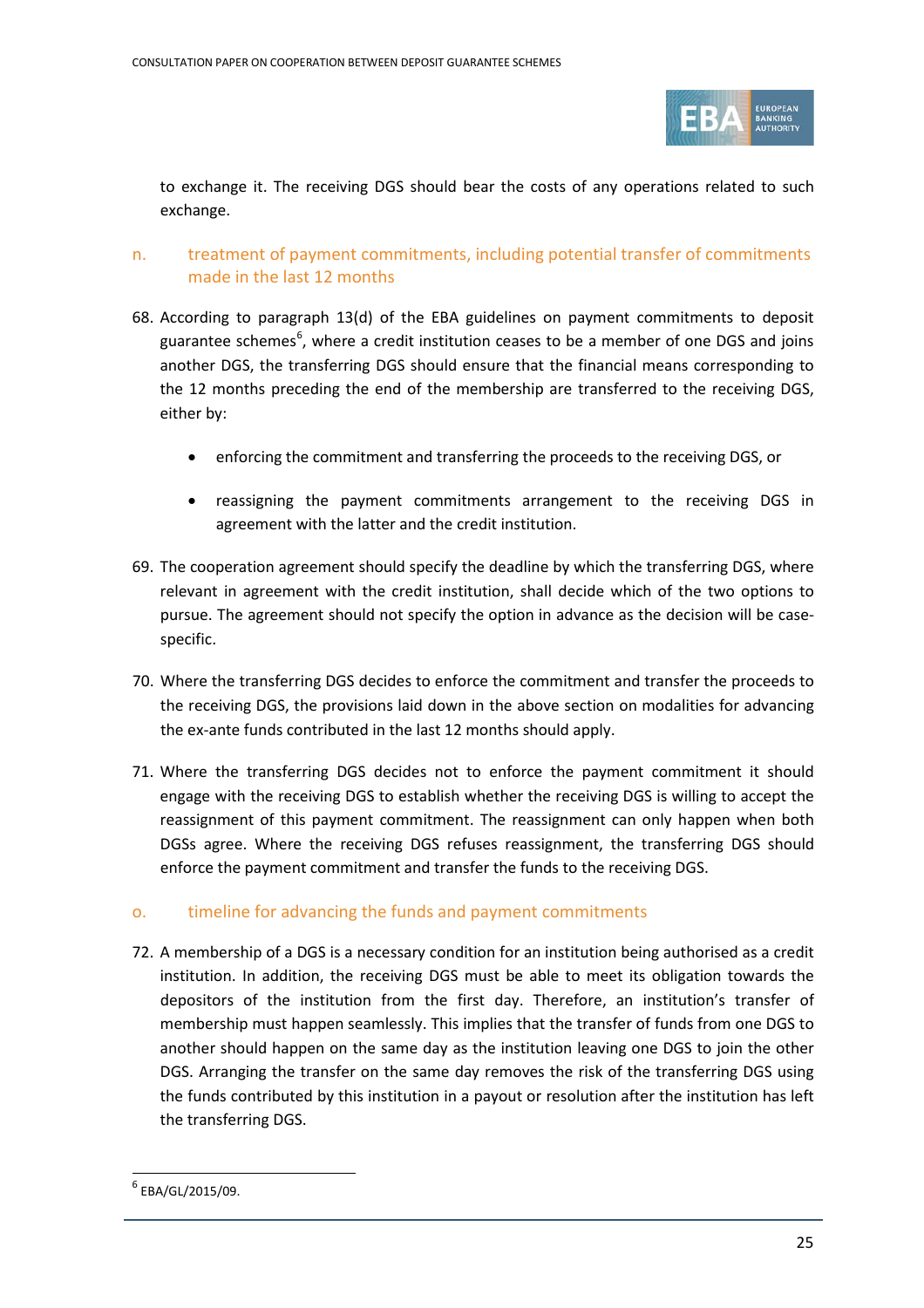

73. Where the receiving DGS is willing to take the risk of accepting the new institution without receiving the transfer on the same day, it should agree with the transferring DGS the deadline for the transfer.

*Question 7: Do you support the flexibility for DGSs to agree to a different deadline for advancing the funds, or should the deadline be stricter?*

#### p. language used

74. The cooperation agreement should specify what language should be used when transmitting information from one DGS to the other DGS.

### q. costs of transfer

75. The cooperation agreement should specify that the receiving DGS is responsible for any costs associated with transferring the funds and payment commitments from the transferring DGS, and any other costs associated with the transfer, including translations of requested information. However, where necessary, the costs of raising funds should be borne by the transferring DGS.

#### r. treatment of delays

76. The cooperation agreement should include a clause specifying that where the delays in the provision of information or funds occurs, any costs arising from the consequences of such delay should be borne by the DGS responsible for the delay.

## 5.3 Modalities for mutual lending between DGSs

- 77. The cooperation agreement should outline whether, in line with the law in their jurisdictions, the DGSs agree, in principle, to lend to one another on a voluntary basis.
- 78. Where the DGSs do not agree to lend to one another, either because of prohibition in their national law, or because of the DGSs' or the designated authorities' decision, the agreement does not need to include any more detail. However, where lending is allowed under national law, the decision not to lend to one another when signing the cooperation agreement should not preclude the DGSs from lending to one another at the point of crisis.
- 79. Where the DGSs agree to lend to one another the cooperation agreement should specify how many days the DGS receiving a loan request has to reach a decision and what information the DGS asking for a loan should provide. The agreement may include more detail about the repayment deadline and interest rate charged, within the limits outlined in Article 12(2) of Directive 2014/49/EU.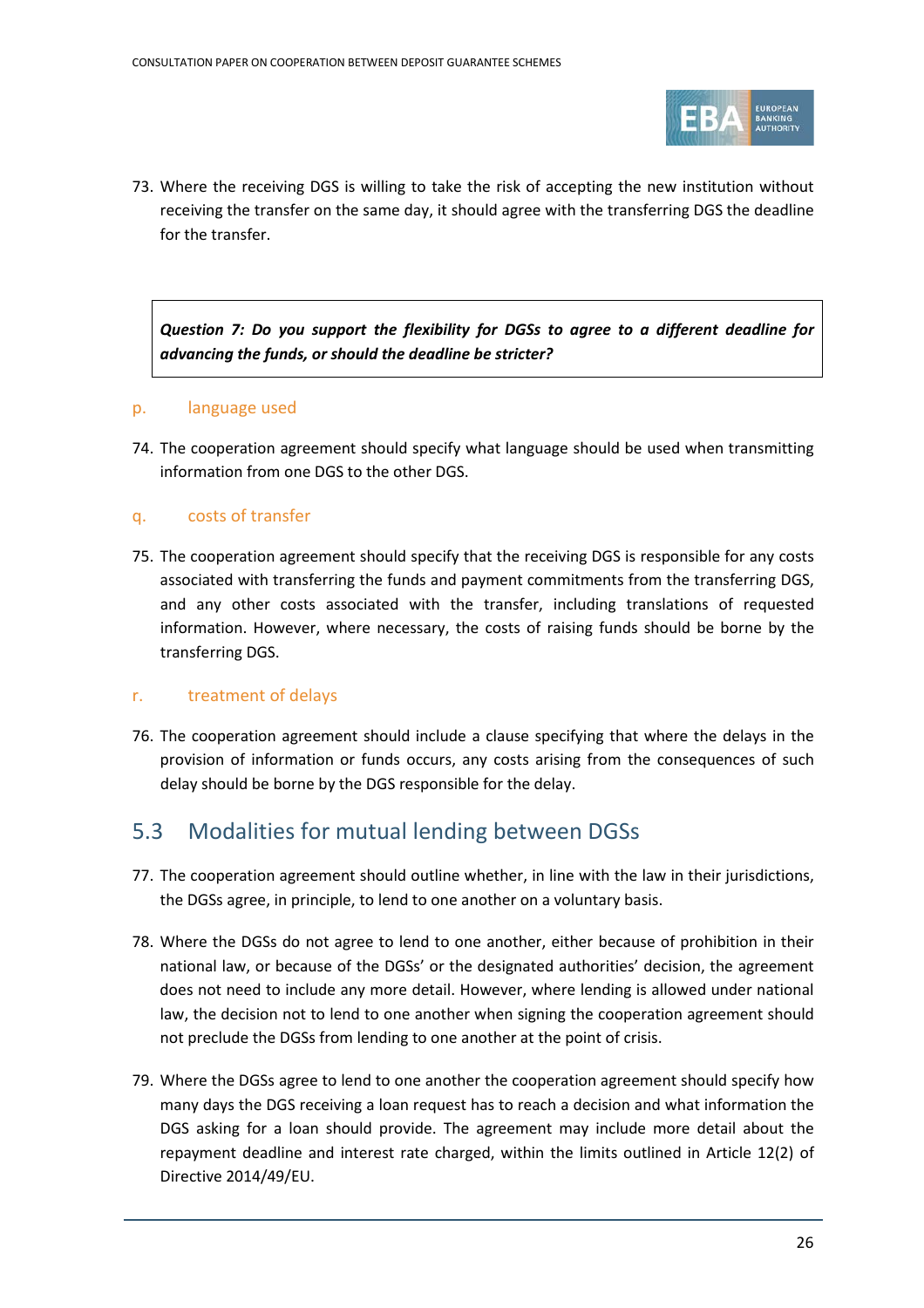

# 5.4 Effective dispute resolution

80. The cooperation agreement should include a clause stating that any party may refer any dispute about the interpretation of the agreement to the EBA in accordance with Article 19 of Regulation (EU) No 1093/2010.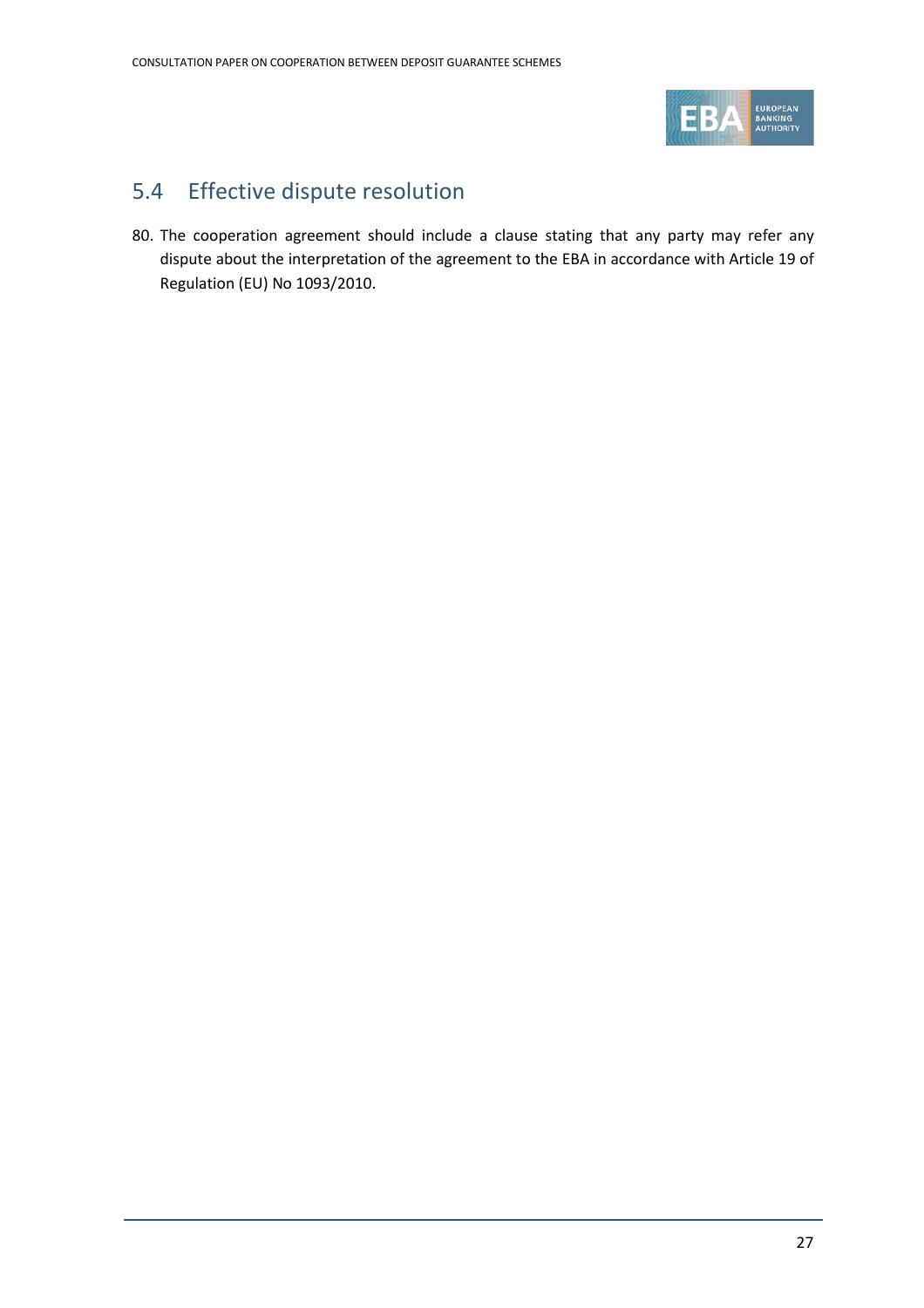

Annex 1 – Multilateral framework cooperation agreement between deposit guarantee schemes and designated authorities in the European Union

**MULTILATERAL FRAMEWORK COOPERATION AGREEMENT BETWEEN DEPOSIT GUARANTEE SCHEMES AND DESIGNATED AUTHORITIES IN THE EUROPEAN UNION**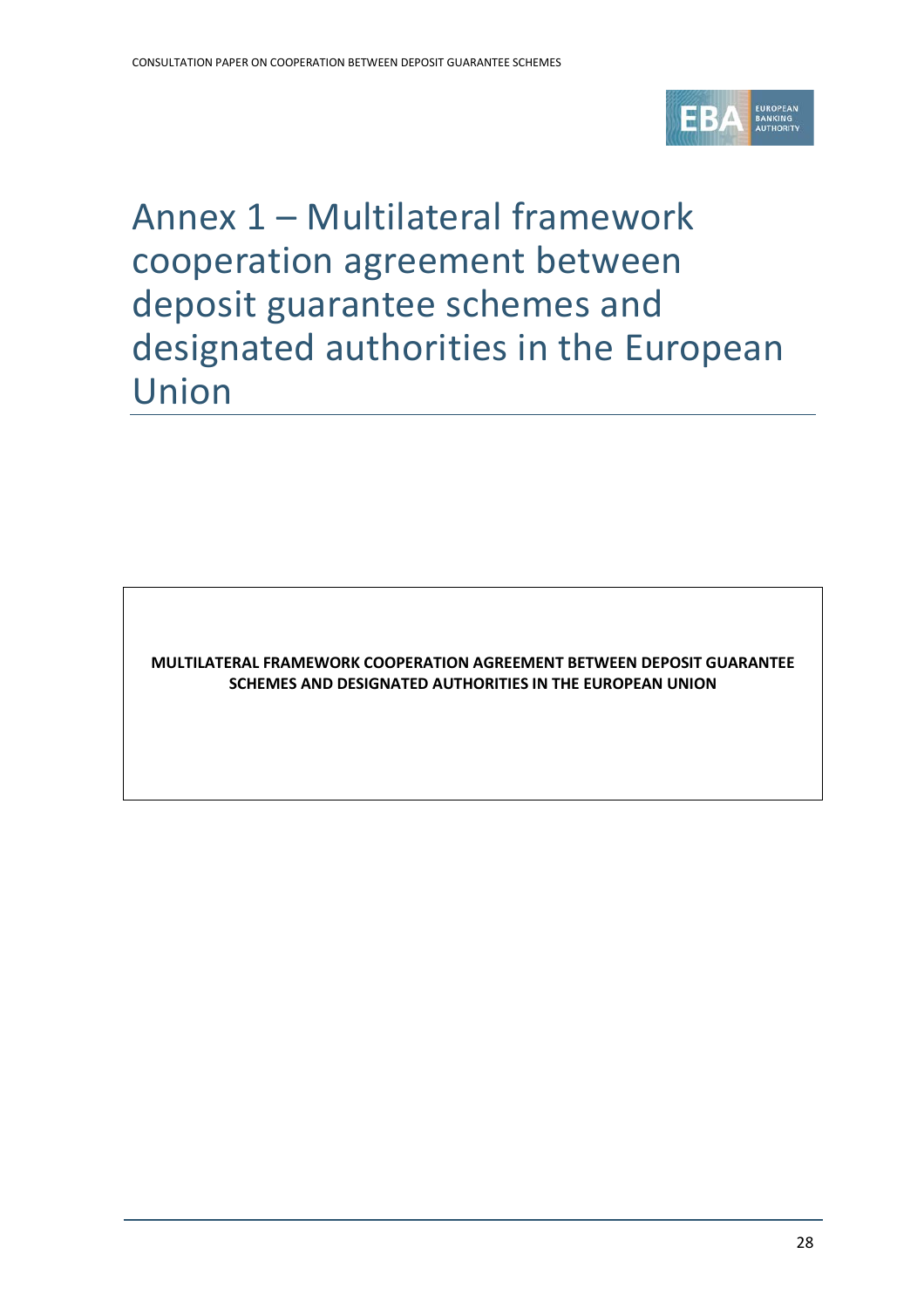

*The subscribing deposit guarantee schemes ('DGSs') and designated authorities of the Member States of the European Union,* 

*Recognising the responsibility of deposit guarantee schemes to protect depositors, and their additional role in contributing to market confidence and financial stability,*

*Recognising the importance of cooperation between deposit guarantee schemes within the European Union, in particular, when deposit taking business is carried out on a cross-border basis,*

*Having regard to the first subparagraph of Article 14(5) of the Directive 2014/49/EU on deposit guarantee schemes (the 'DGS Directive'), which establishes that 'In order to facilitate an effective cooperation between DGSs, with particular regard to this Article and to Article 12, the DGSs or, where appropriate, the designated authorities, shall have written cooperation agreements in place. Such agreements shall take into account the requirements laid down in Article 4(9)',*

*Having regard to the second subparagraph of Article 14(5) of the DGS Directive, which establishes that 'The designated authority shall notify EBA of the existence and the content of such agreements and EBA may issue opinions in accordance with Article 34 of Regulation (EU) No 1093/2010. If designated authorities or DGSs cannot reach an agreement or if there is a dispute about the interpretation of an agreement, either party may refer the matter to EBA in accordance with Article 19 of Regulation (EU) No 1093/2010 and EBA shall act in accordance with that Article', Conscious of the need to ensure a consistent application of the DGS Directive throughout the Union and avoid the conclusion of an overly complex high number of bilateral agreements between deposit guarantee schemes,*

*Have agreed as follows*

#### **PART I GENERAL PROVISIONS**

#### **Article 1 Objective of this Multilateral Framework Cooperation Agreement**

- 1. The objective of this Multilateral Framework Cooperation Agreement (the 'Agreement') is, in line with Article 14(5) of the DGS Directive, to facilitate an effective cooperation between DGSs in the European Union, and where appropriate, the designated authorities.
- 2. In particular, it specifies ex ante various aspects for repayment of depositors at branches, transfers of DGSs' contributions and mutual lending between DGSs, which otherwise would have to be agreed upon very quickly at a time of stress which would divert the DGSs attention and resources away from other difficult decisions.

#### **Article 2 Terms and Definitions**

For the purposes of this Agreement, the terms and definitions contained in the DGS Directive shall apply. In addition, the following definitions shall apply:

1. 'Home DGS' means the DGS established in the Member State where a Member Institution has been authorised pursuant to Article 8 of Directive 2013/36/EU.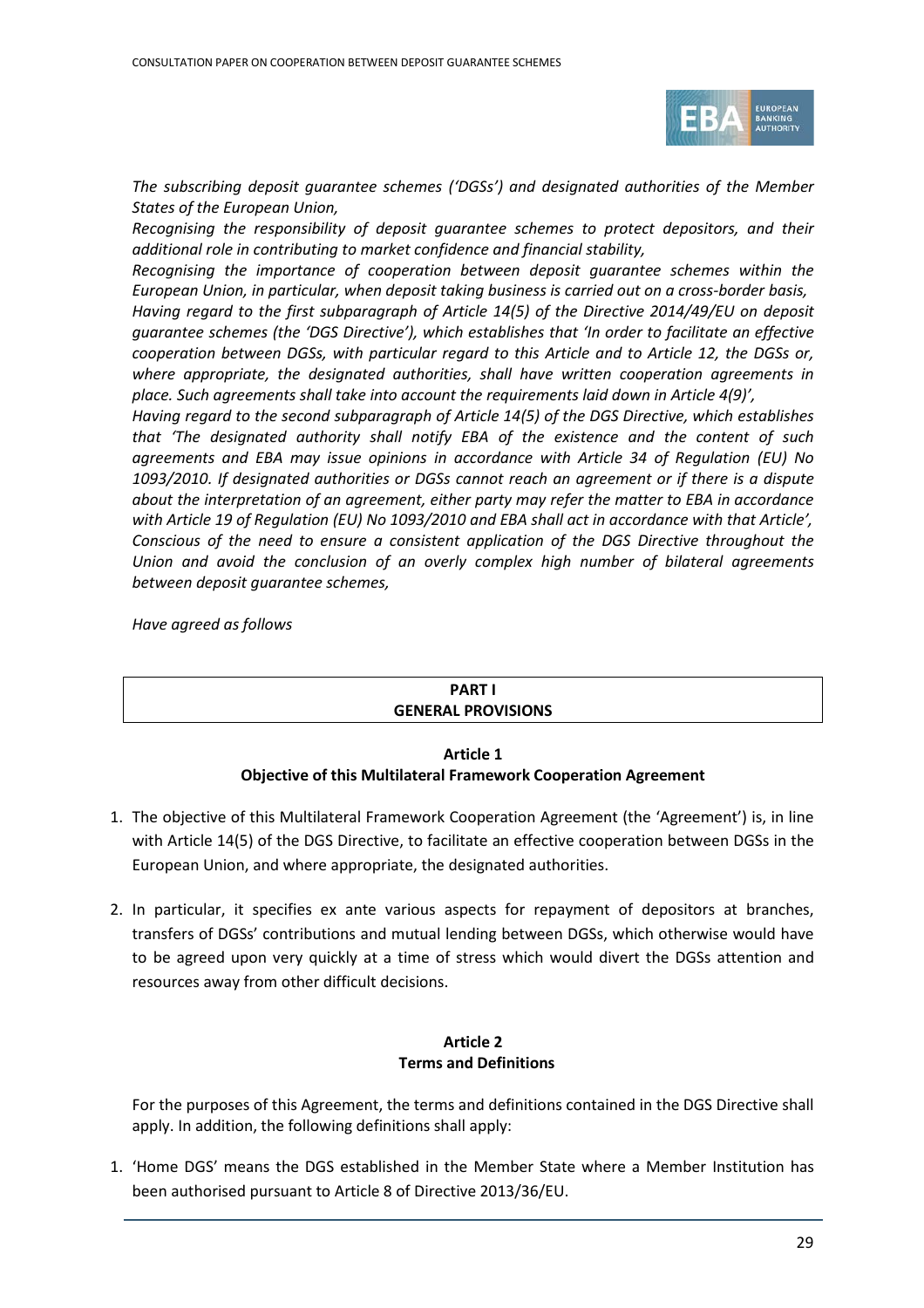

- 2. 'Host Designated Authority' means the designated authority of the Member State where the Host DGS is established.
- 3. 'Host DGS' means the DGS established in the Member State in which territory a Member Institution, authorised in another Member State, has established a branch.
- 4. 'Member Institution' means a credit institution affiliated to a deposit guarantee DGS.
- 5. 'Deposit Guarantee Scheme (DGS)' means a DGS introduced and officially recognised in a Member State of the European Union.
- 6. 'Single Customer View (SCV)' means the file containing the individual depositor information necessary to prepare for a repayment of depositors, including the aggregate amount of eligible deposits of every depositor.

#### **Article 3 Parties to this Agreement**

- 1. This Cooperation Agreement is agreed to by DGSs or, where appropriate, designated authorities, as defined in Article 2(1)(1) and (18) of the DGS Directive. The terms apply to and between all the DGSs and designated authorities who subscribe to the Agreement by signing a letter of adherence to this Agreement included in Appendix III, without any reservation, and sending it to the EBA.
- 2. The EBA shall not be considered a Party to this Agreement, and any provision thereof shall not create any legal obligations in respect of the EBA.
- 3. The list of DGSs and designated authorities subscribing to this Agreement is contained in Appendix I to this Agreement and will be available on the EBA's website.
- 4. Additional DGSs and designated authorities may subscribe to this Agreement from time to time. The EBA will keep that list updated.

#### **PART II REPAYMENT OF DEPOSITORS AT BRANCHES**

#### **Article 4 Applicability of Part II**

Part II shall apply bilaterally between a particular Home DGS and a particular Host DGS provided that a branch of a Home DGS's Member Institution has been established in the territory of the Member State of the Host DGS.

#### **Article 5 Notification of unavailability of deposits**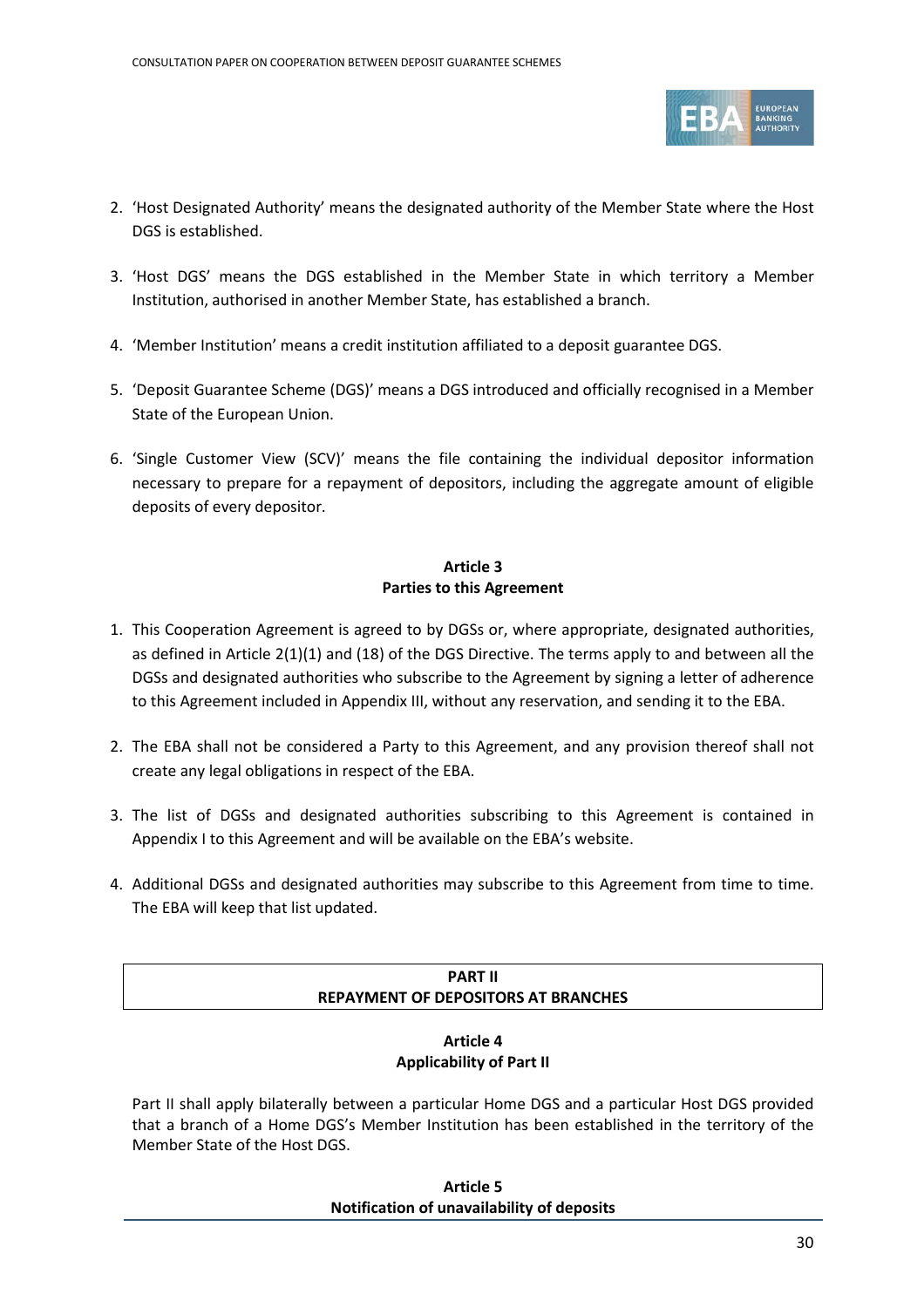

- 1. Upon the Home DGS becoming aware that a relevant administrative authority has made a determination as referred to in point (8)(a) of Article 2(1) of the DGS Directive or a judicial authority has made a ruling as referred to in point (8)(b) of Article 2(1) of that Directive in respect of a DGS's Member Institution having branches in another Member State, the Home DGS shall immediately notify, by any available means, the Host DGS and, where the Host DGS is not the Host Designated Authority, the Host Designated Authority that the unavailability of deposits has been determined and the identity of the affected Member Institution.
- 2. The notification shall also include:
	- a. general information about the Member Institution in relation to which the determination of unavailability of depositors has been made,
	- b. the currency of repayment,
	- c. an estimate of the magnitude of the amount of the expected payout, including the number of covered deposits and the number of depositors in the branch, and
	- d. any other information the Home DGS considers useful for the Host DGS in preparation for the payout.
- 3. As soon as the notification is received, the Host DGS shall start preparing for a payout, ahead of receiving all the necessary information and funds.

#### **Article 6 Instructions for repayment of depositors**

1. The Home DGS shall make every reasonable effort to provide the Host DGS with all necessary information on deposits and depositors in order to make a repayment of depositors on behalf of the Home DGS by no later than three working days prior to the end of the repayment period set out in accordance with the Home DGS's national legislation transposing the DGS Directive.

However, in instances where the Home DGS is not able to comply with the deadline, such as in cases where it needs additional information from depositors, the Home DGS shall inform the Host DGS of the delay as soon as possible and bilaterally agree on a new deadline.

- 2. For these purposes, the Home DGS shall obtain the SCV in line with domestic deadlines for receiving this information from its Member Institutions.
- 3. The Home DGS shall then process the SCV in order to provide the Host DGS with the relevant instructions for payment including:
	- a. the amounts to be paid out to each depositor,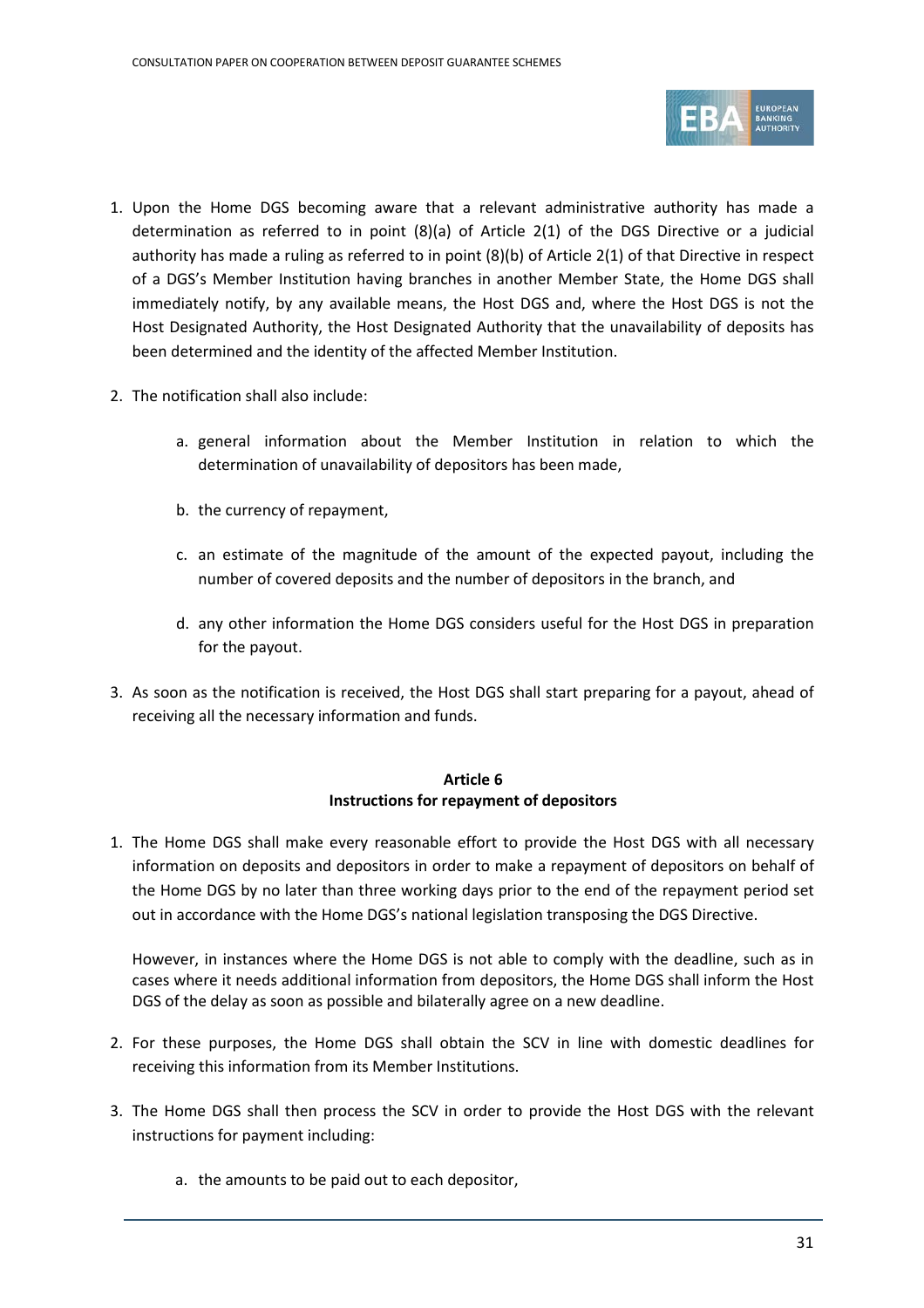

- b. all other information needed depending on the method of payout.
- 4. The instructions for payment shall be provided in the format and with the content specified bilaterally between the Home and the Host DGS.
- 5. Where the Home DGS does not have all information needed depending on the method of payout of the Host DGS, the Home DGS shall request the Host DGS to collect the necessary additional information and, if needed, assist the Host DGS by transmitting any necessary information.
- 6. The Home and the Host DGS shall inform one another promptly of any updates to the data.

#### **Article 7 Repayment of depositors**

- 1. The Host DGS shall strive to ensure that the repayable amount is available to depositors as soon as possible, within three working days after receiving the instructions for payment from the Home DGS and the necessary funding prior to payout. The repayable amount shall be made available to depositors without a request to the Host DGS being necessary.
- 2. Following payout, the Host DGS shall communicate to the Home DGS the results of the payout, including a report on any issues encountered with the payouts and assessment of areas of the process and of the cooperation agreement to be improved for the future.

### **Article 8 Advance of funds**

- 1. The Home DGS shall provide the Host DGS with the necessary funding prior to the payout by no later than one working day before the end of the repayment period set out in accordance with the Home DGS's national legislation transposing the DGS Directive.
- 2. For these purposes, promptly after receiving instructions for payment, the Host DGS shall provide the Home DGS with all the necessary information about the accounts to be used for the transfer of funds from the Home DGS to the Host DGS.
- 3. Such accounts and the transfer methods used shall ensure utmost security of the funds from the Home DGS to the Host DGS.
- 4. The funds shall be provided in the currency of repayment specified by the Home DGS to the Host DGS. The Home DGS shall handle the necessary currency exchange and will bear the necessary currency exchange costs.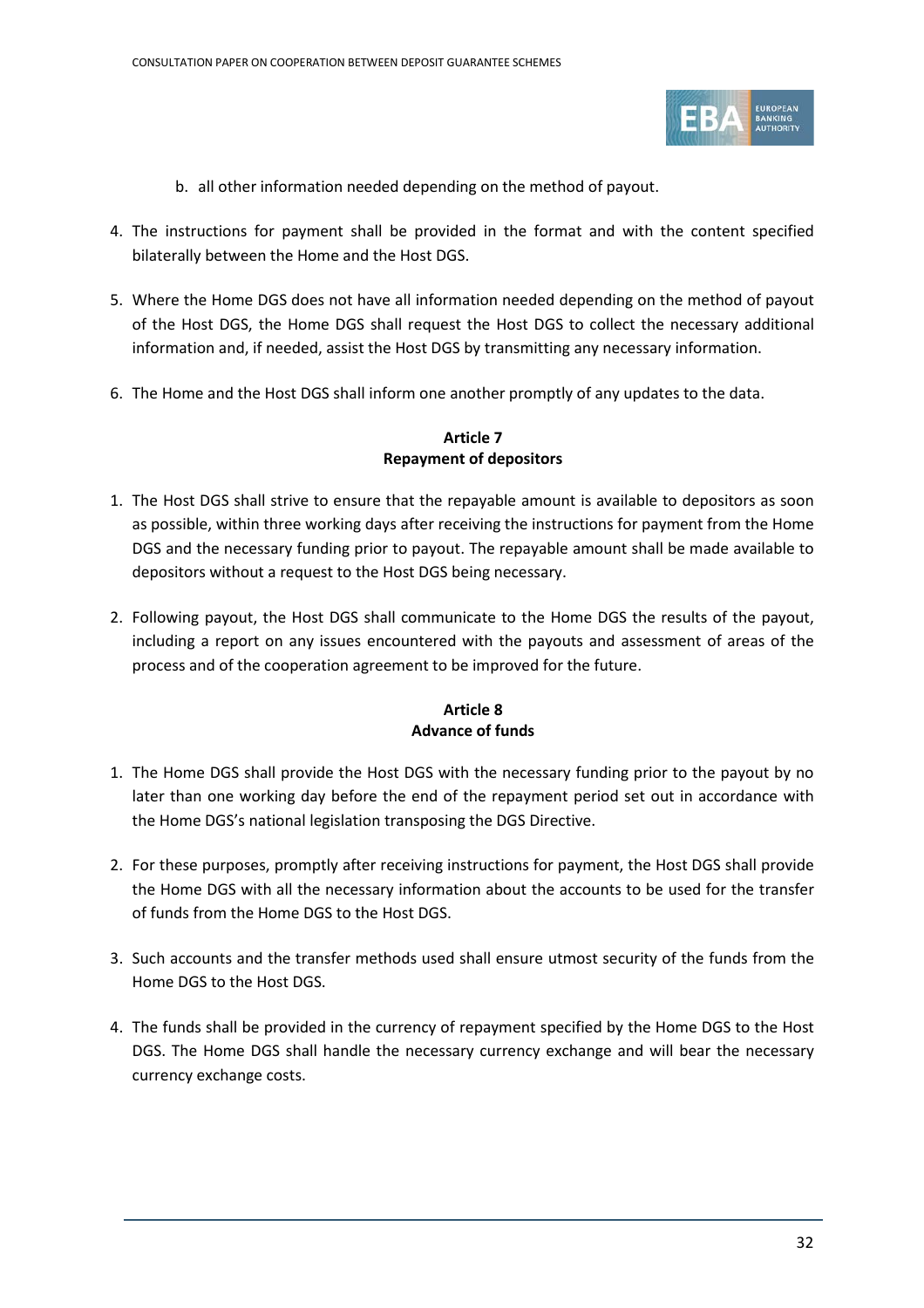

### **Article 9 Partial payouts in the transitional period until 31 December 2023**

- 1. Where the Home DGS's repayment deadline is longer than seven working days, as allowed under Article 8(2) of the DGS Directive, the Host DGS shall inform the depositors, either directly or by advertising in the media, about the possibility of a payout of costs of living upon request.
- 2. The Host DGS shall notify the Home DGS within one working day of a depositor request for a cost of living payout. This notification should refer all relevant information, including:
	- a. The identification of the depositor;
	- b. The date of receiving the request by the Host DGS;
	- c. The amount claimed (if applicable).
- 3. When a depositor requests a payout of a cost of living amount through a Host DGS, either directly to the Home DGS or to the host DGS, the Home DGS shall strive to provide the Host DGS with all the necessary information and funds within three working days after receiving the request or being notified by the Host DGS, for the Host DGS to be able to ensure that depositors have access to an appropriate amount of their covered deposits to cover their costs of living while waiting for full payout.
- 4. Where the full payout is imminent, the Home and the Host DGSs may agree to forgo partial payout in the interest of ensuring prompt full payout.

### **Article 10 Treatment of temporary high balances**

- 1. The Host DGS shall assist the Home DGS with the handling of claims related to temporary high balances in its jurisdiction in the manner prescribed in this Article.
- 2. Claims related to temporary high balances may be submitted either to the Host or to the Home DGS. Where the claim is submitted to the Host DGS, this DGS shall forward it to the Home DGS.
- 3. The Home DGS shall verify the claim. Upon request by the Home DGS, the Host DGS shall lend the necessary assistance, such as in dealing with the language or legal issues from the law applicable in the Host DGS's jurisdiction.
- 4. Upon verifying the claim, the Home DGS shall send the necessary instructions for payment and funds in accordance with Articles 6 and 8 of this Agreement, respectively, either as a package with other claims if done in a reasonable timeframe, or individually.
- 5. Upon receiving the instructions for payment and the funds, the Host DGS shall repay the depositors accordingly. Articles 7 and 8 shall apply *mutatis mutandis*.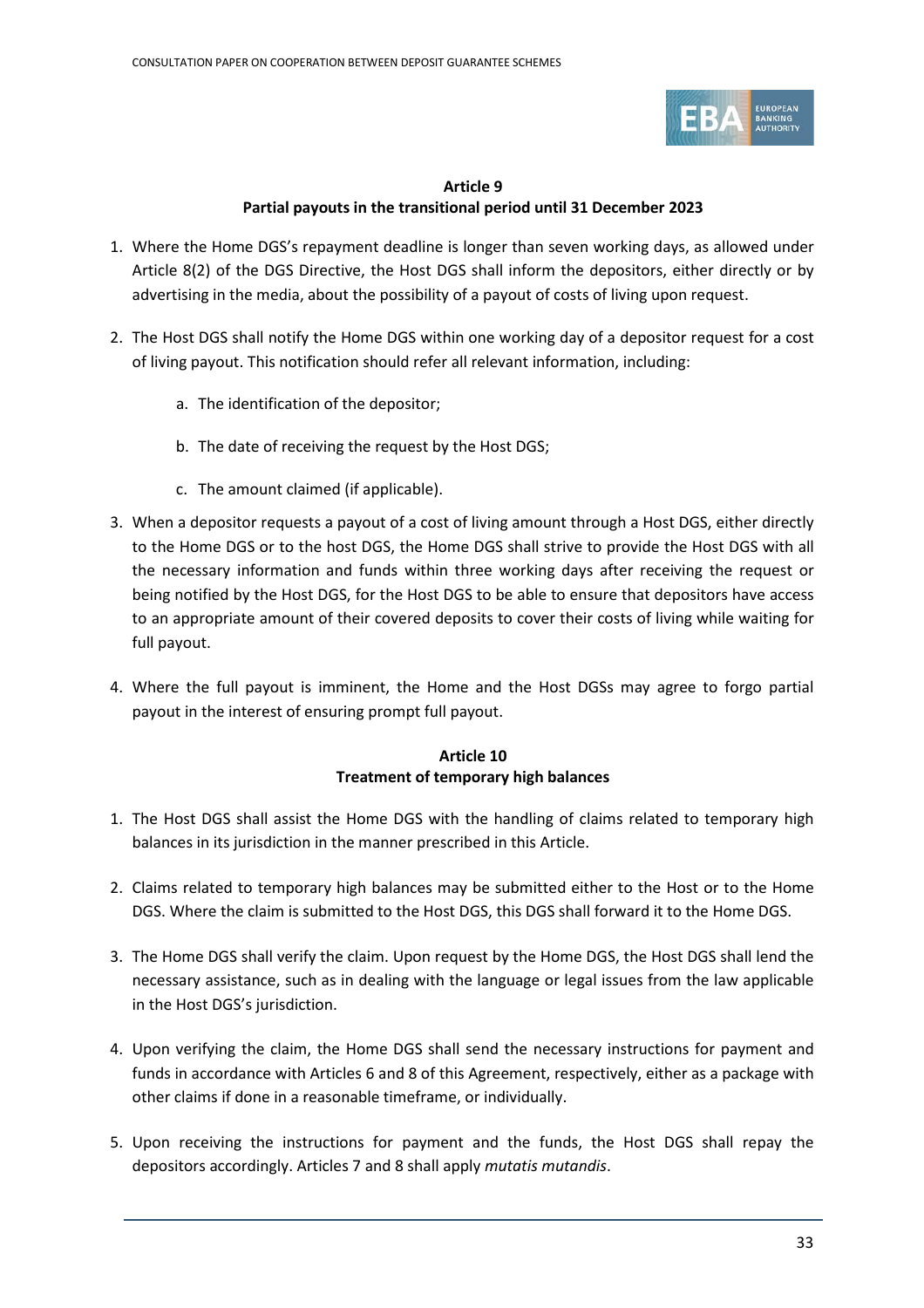

- 6. For the purposes of this Article, the Home DGS shall communicate the Host DGS, at the time of the notification referred to in Article 5 [notification of unavailability of deposits], with information on any deadline for accepting repayment claims, repayment period and coverage limit, regarding temporary high balances foreseen in national legislation.
- 7. This Article shall apply without prejudice to the protection granted by the Host DGS when the branch of the Home DGS's Member Institution has joined the Host DGS in order to obtain additional coverage for such deposits.

#### **Article 11 Currency of repayment**

- 1. The repayments shall be made by the Host DGS in the currency determined by the Home DGS's national legislation and communicated by the Home to the Host DGS.
- 2. Where the law of the Home DGS allows choosing between several currencies of repayment and where such choice includes the option to use the currency of the Host DGS, that option shall be used.
- 3. In accordance with Article 6(4) of the DGS Directive, where there is a need for a currency exchange, the rate to be applied should be the rate on the day of the determination of unavailability of deposits in a given Member Institution.

#### **Article 12 Handling of correspondence and language used**

- 1. In accordance with Article 14(2) of the DGS Directive, the Host DGS shall handle communication with depositors at branches in the Host DGS's Member State on behalf of the Home DGS, including informing depositors about the determination of unavailability of deposits and the payout.
- 2. Where the Home DGS has the capability to effectively handle communication with depositors at branches in the Host DGS's Member State, including the capability to communicate in the official language or languages of the Host DGS, and upon the Home DGS's request to the Host DGS, depositors shall be explicitly offered the option to communicate directly with the Home DGS.
- 3. The language to be used in communicating with the depositors at the branch in the context of a repayment shall be the official language or languages of the Host DGS. However, this shall not preclude the Host DGS from answering correspondence addressed to it by depositors in the official language or languages of the Home DGS or another language where it has the capability to do so.
- 4. The language to be used in all communication between the Home and the Host DGS shall be determined by common agreement of both.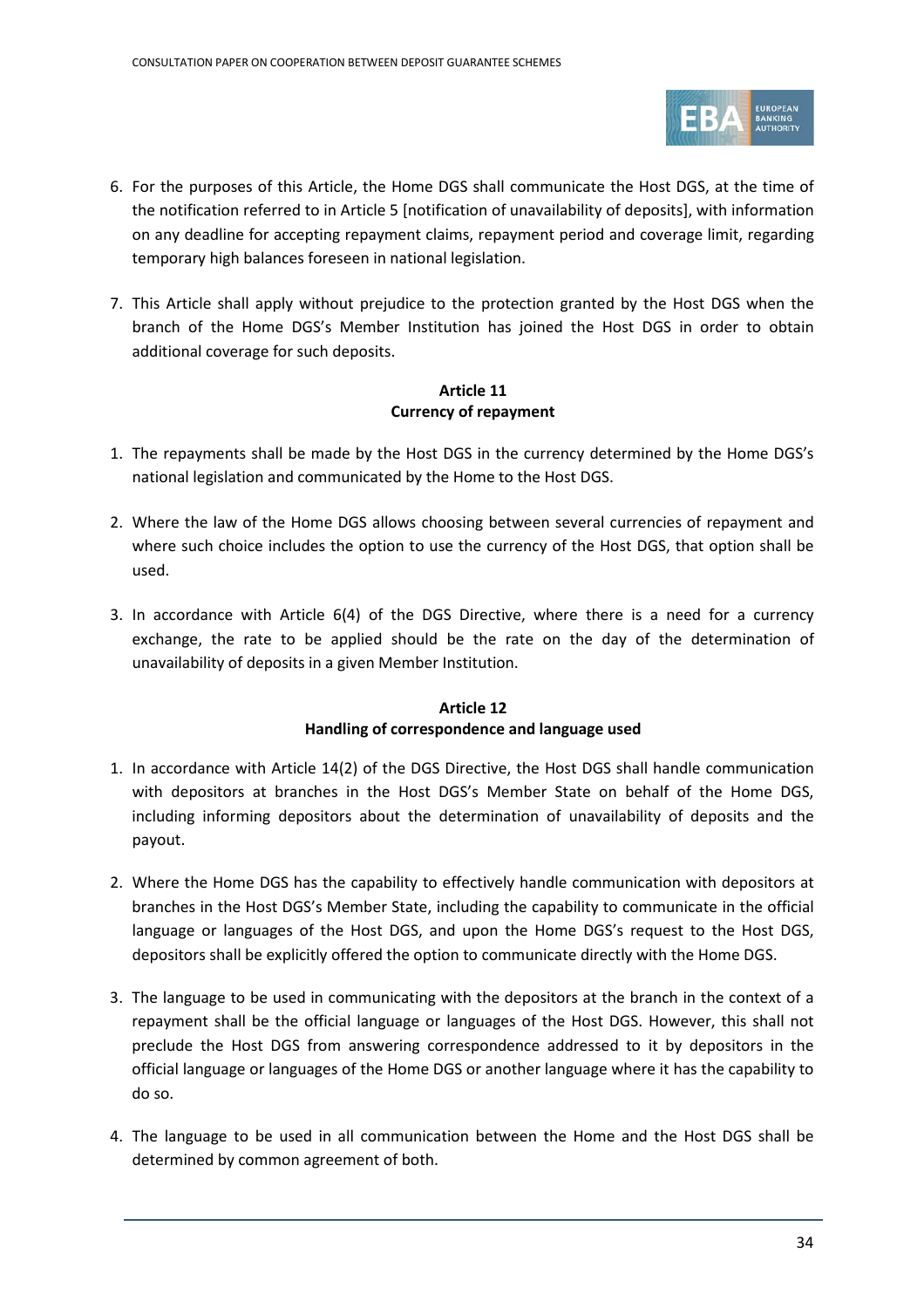

5. The communication channels established to communicate with the depositors at branches, and between the Home and the Host DGS shall guarantee sufficient level of confidentiality and security.

#### **Article 13 Reimbursement of costs**

- 1. In accordance with Article 14(2) of the DGS Directive, the Home DGS shall compensate the costs incurred by the Host DGS as a consequence of the assistance provided to the Home DGS in accordance with this Part II of the Agreement.
- 2. The types of costs referred to above shall at least include the costs incurred in performing the following tasks:
	- a. Communication with depositors, including setting up the necessary infrastructure and hiring staff,
	- b. Communication with the Home DGS, including providing feedback information about claims paid,
	- c. Collecting additional information needed for the payout, including setting up the necessary infrastructure and hiring staff,
	- d. Translation of documents,
	- e. Fees for payment and acquisition of information,
	- f. Transaction costs of payouts.
- 3. The Home and the Host DGSs shall bilaterally agree on whether:
	- a. the Home DGS shall provide a lump sum amount ahead of the Host DGS incurring costs followed by reconciliation of accounts, or
	- b. the Host DGS shall be reimbursed for costs following the payout.
- 4. Where the Host DGS is reimbursed following the payout, the detail, such as time to reimburse the costs or the applicable interest rate, should be agreed upon between both DGSs by no later than 7 working days after the initial payout.

#### **Article 14 Right to audit**

1. Subject to subsequent bilateral agreement between Home and the Host DGS or, where relevant, the Home and Host designated authorities, the DGSs shall have the right of audit of the other DGS according to the terms agreed to by both DGSs.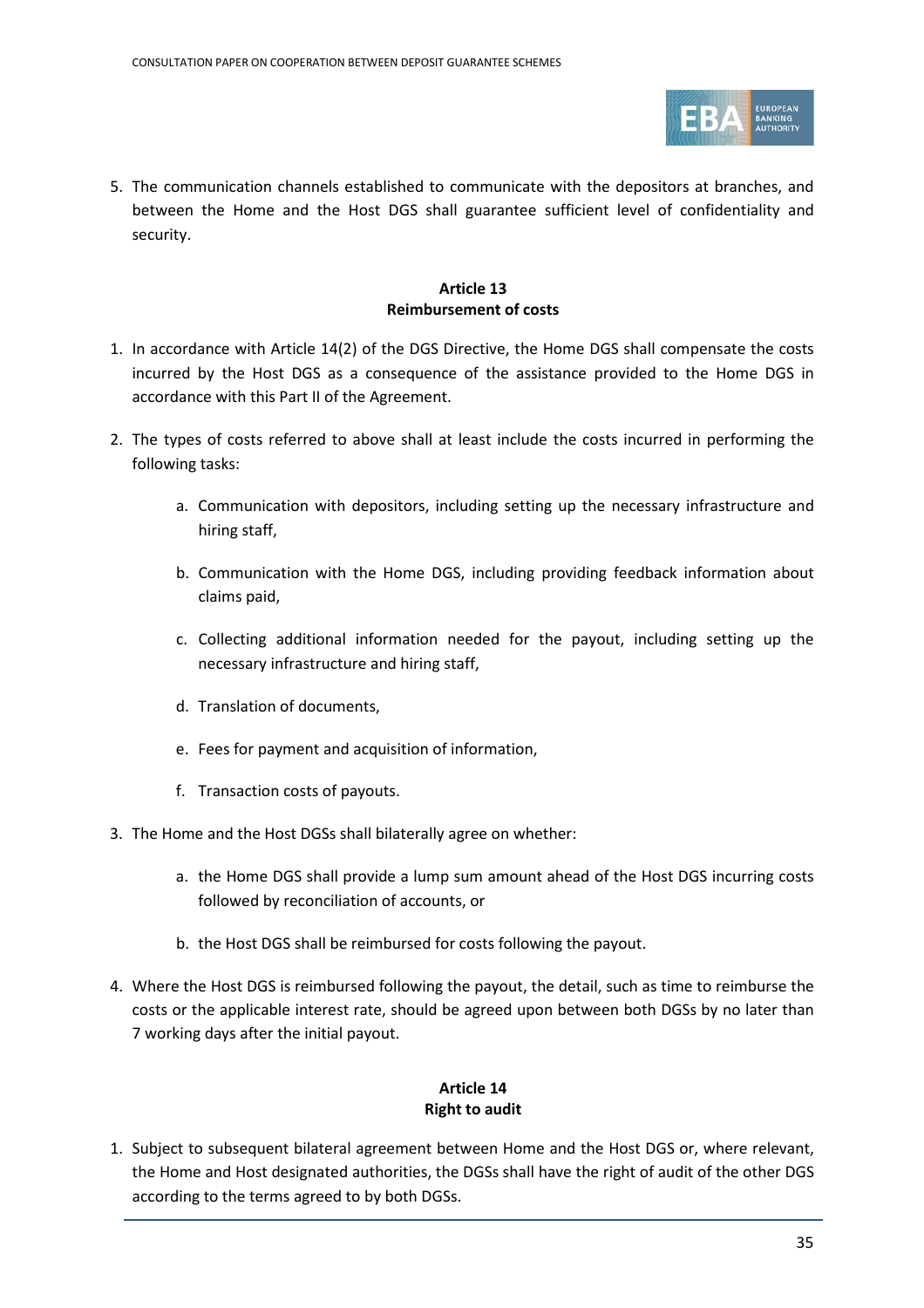

2. Such audit may take the form of, for example oversight, post-payout review, audit of costs, seconding staff during payout, and may be performed either on-site or done remotely.

#### **Article 15 Treatment of delays**

- 1. The Home DGS shall make every reasonable effort to comply with the deadline set out in Article 6 of this Agreement. However, in instances where the Home DGS needs to contact depositors to ask for additional information to calculate the repayment amount or the entitlement to the sum held in an account, the Home DGS shall inform the Host DGS of the reasons for the delay as soon as possible and bilaterally agree on a new deadline.
- 2. Similarly, the Host DGS shall not bear any liability for any delays in the Home DGS providing it with the instructions for repayment and the necessary funding.
- 3. Any operational costs caused by the delays referred to in this Article, shall be borne by the Home DGS.

#### **Article 16 Confidentiality and data protection**

In accordance with Article 4(9) of the DGS Directive, the Home and the Host DGS shall ensure the confidentiality and the protection of the data pertaining to depositors' accounts. The processing of such data shall be carried out in accordance with Directive 95/46/EC.

### **Article 17 Liability**

In accordance with Article 14(2) of the DGS Directive, the Host DGS shall not bear any liability with regards to acts done in accordance with the instructions given the Home DGS.

## **PART III TRANSFER OF DEPOSIT GUARANTEE SCHEMES' CONTRIBUTIONS**

#### **Article 18 Applicability of Part III**

Part III shall apply in relation to the transfer of DGS contributions between two DGSs, including cross-border and domestic transfers, where a Member Institution affiliated to one DGS ceases to be a member of such DGS (the 'Transferring DGS') in order to join another DGS (the 'Receiving DGS').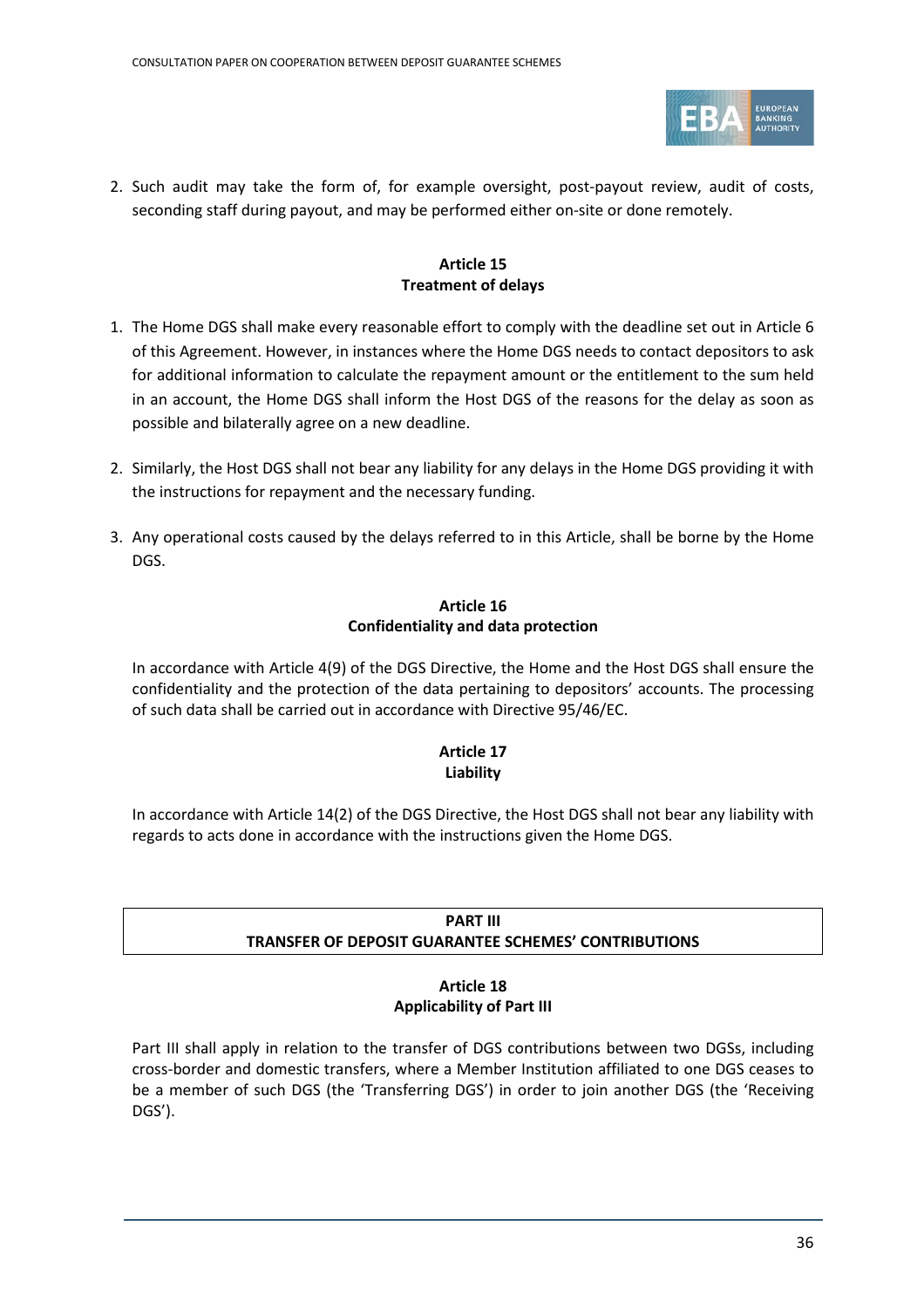

## **Article 19 Exchange of information**

- 1. Within one month upon becoming aware of the intention of a Member Institution to cease to be a member of the Transferring DGS, the Transferring DGS shall notify such circumstance to the Receiving DGS , provided that the Transferring DGS knows the identity of the Receiving DGS.
- 2. Similarly, where a Member Institution communicates to the Receiving DGS its intention to become a Member Institution of such DGS, the Receiving DGS shall notify such circumstance to the Transferring DGS, provided that the Receiving DGS knows the identity of the Transferring DGS. Such information shall be provided by the Transferring DGS within one month upon such request.
- 3. The exchange of information referred to in paragraphs 1 and 2 shall take place in any event before the termination of participation of the Member Institution in the Transferring DGS takes effect and joins the Receiving DGS.
- 4. The information to be communicated referred to in paragraphs 1 and 2 shall include any information that the Transferring DGS and the Receiving DGS jointly consider as relevant, including, where available:
	- a. Aggregate Information on all the regular contributions (and related deposits) being transferred from the Transferring DGS to the Receiving DGS, including where relevant, aggregate information on deposit flows in the Member Institution for a period agreed to by both DGSs.
	- b. Any audits, assessments and tests previously done on the capability of the institution to produce SCV files and other information requested by the Receiving DGS, particularly on the quality of data provided by the Member Institution,
	- c. Any other relevant information, including information on near misses related to that Member Institution.
- 5. The Transferring DGS shall not be required to obtain new information for the purpose of transferring it to the Receiving DGS.
- 6. The Transferring DGS shall have the right to refuse to share information which, due to their sensitive nature, may not be shared under national law.

## **Article 20 Execution of the transfer of contributions**

1. In accordance with Article 14(3) of the DGS Directive, the contributions paid during the 12 months preceding the end of the membership shall be transferred by the Transferring DGS to the Receiving DGS.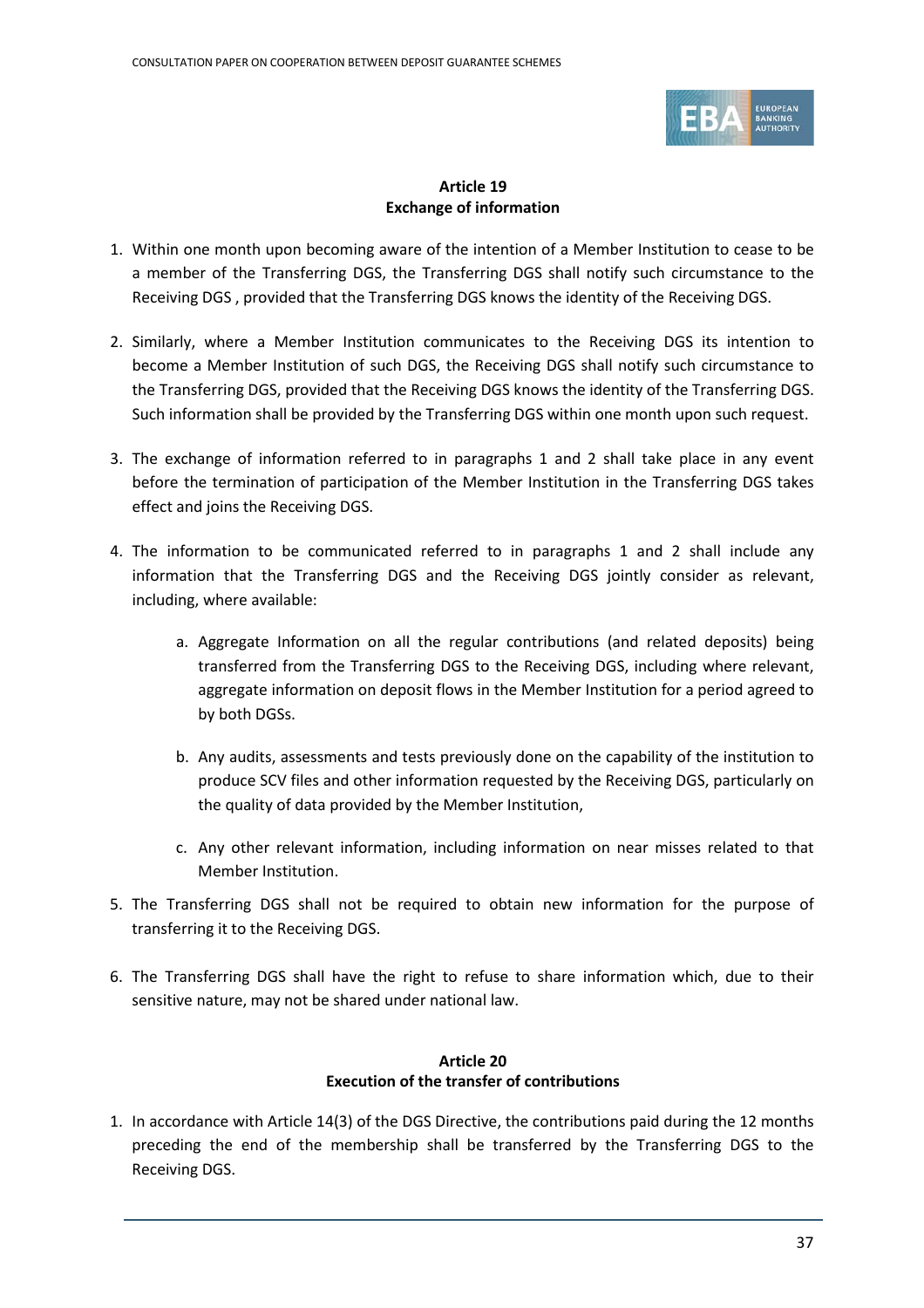

- 2. Where the Transferring DGS needs to collect additional funds, for example following a recent payout, to be transferred to the Receiving DGS, any costs of raising such funds, shall be borne by the Transferring DGS.
- 3. The Receiving DGS shall provide the Transferring DGS with the account details and any other relevant information to allow the transfer of the funds. The chosen accounts, and mode of transfer of funds should ensure utmost security of the funds and timeliness of the transfer.
- 4. The Transferring DGS shall transfer the funds in the currency in which the contributions had originally been provided to the Transferring DGS. The Receiving DGS shall be free to decide whether to keep the funds in the currency in which it received the funds or whether to exchange them. The Receiving DGS shall bear the costs of any operations related to such exchange.

#### **Article 21 Treatment of payment commitments**

- 1. Where a member Institution ceases to be a member of the Transferring DGS and joins the Receiving DGS, the Transferring DGS shall ensure that the payment commitments corresponding to the 12 months preceding the end of the membership in the Transferring DGS are transferred to the Receiving DGS,
	- either by enforcing the payment commitment and transferring the proceeds to the Receiving DGS, or
	- by reassigning the payment commitments arrangement to the Receiving DGS in agreement with the latter and the Member Institution.
- 2. Within seven working days after first becoming aware of the intention of the Member Institution to cease its membership, the Transferring DGS, where relevant in agreement with the Member Institution, shall decide which of the two options to pursue and shall communicate its decision to the Receiving DGS.
- 3. Where the Transferring DGS decides to enforce the payment commitments and transfer the proceeds to the Receiving DGS, the provisions laid down in Article 20 on execution of the transfer of contributions shall apply.
- 4. Where the Transferring DGS decides not to enforce the payment commitments, the Transferring and the Receiving DGS shall engage with each other to establish whether the Receiving DGS is willing to accept the reassignment of the payment commitments. The reassignment shall only take place when both DGSs agree. Where the Receiving DGS refuses the reassignment, the Transferring DGS shall enforce the payment commitments and transfer the funds to the Receiving DGS.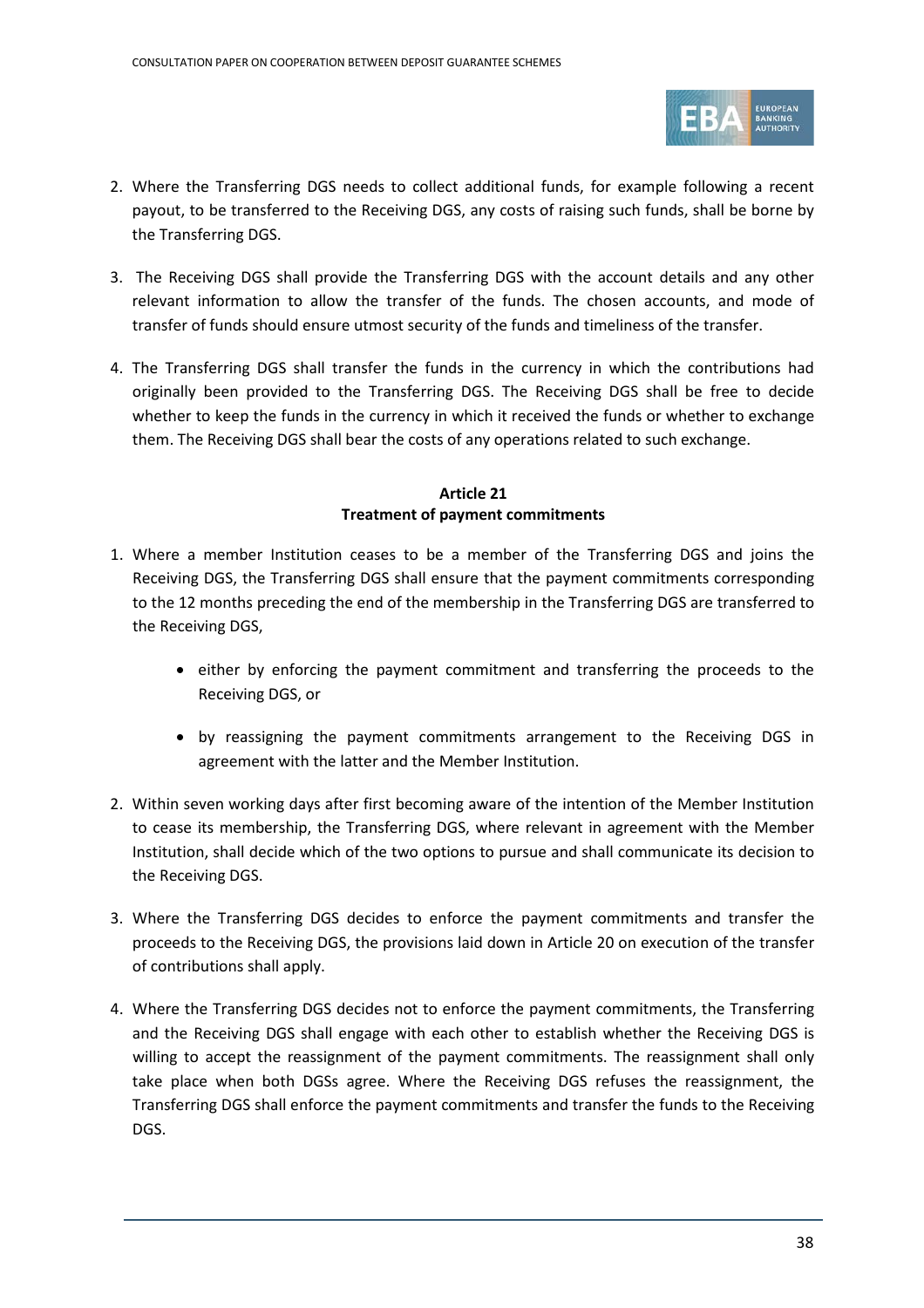

### **Article 22 Timeline for advancing the funds and payment commitments**

- 1. The transfer of funds from the Transferring DGS to the Receiving DGS shall take place on the same working day as the Member Institution leaving the Transferring DGS joins the Receiving DGS.
- 2. Where the Receiving DGS accepts to take the risk of accepting the new Member Institution without receiving the transfer on the same working day, both DGSs shall bilaterally agree the deadline for the transfer.

## **Article 23 Language used**

The Transferring and the Receiving DGS shall bilaterally agree on the language used for the transmission of information from one DGS to the other.

#### **Article 24 Costs of the transfer of the funds and payment commitments**

- 1. Any costs associated with transferring the funds and payment commitments from the Transferring DGS, and any other costs associated with the transfer, including translations of requested information, shall be borne by the Receiving DGS. However, where necessary, the costs of raising contributions in the Transferring DGS shall be borne by the Transferring DGS.
- 2. Without prejudice to paragraph 1, any costs arising from delays in the provision of information or funds in accordance with the Part III of the Agreement shall be borne by the DGS which had to provide such information or funds.

### **PART IV MUTUAL LENDING BETWEEN DEPOSIT GUARANTEE SCHEMES**

#### **Article 25 Applicability of Part IV**

Part IV shall apply to the borrowing between two particular DGSs provided that the national legislation transposing the DGS Directive in the jurisdiction of the DGS lending the funds (the 'Lending DGS') to the other DGS (the 'Borrowing DGS') allows for such possibility and the conditions referred to in Article 12(1) of the DGS Directive have been met.

## **Article 26**

## **Procedure for the instrumentation of the borrowing**

1. Where Parties agree in principal to lend to one another, the Borrowing DGS shall send to the Lending DGS a loan request. The request shall include the following information: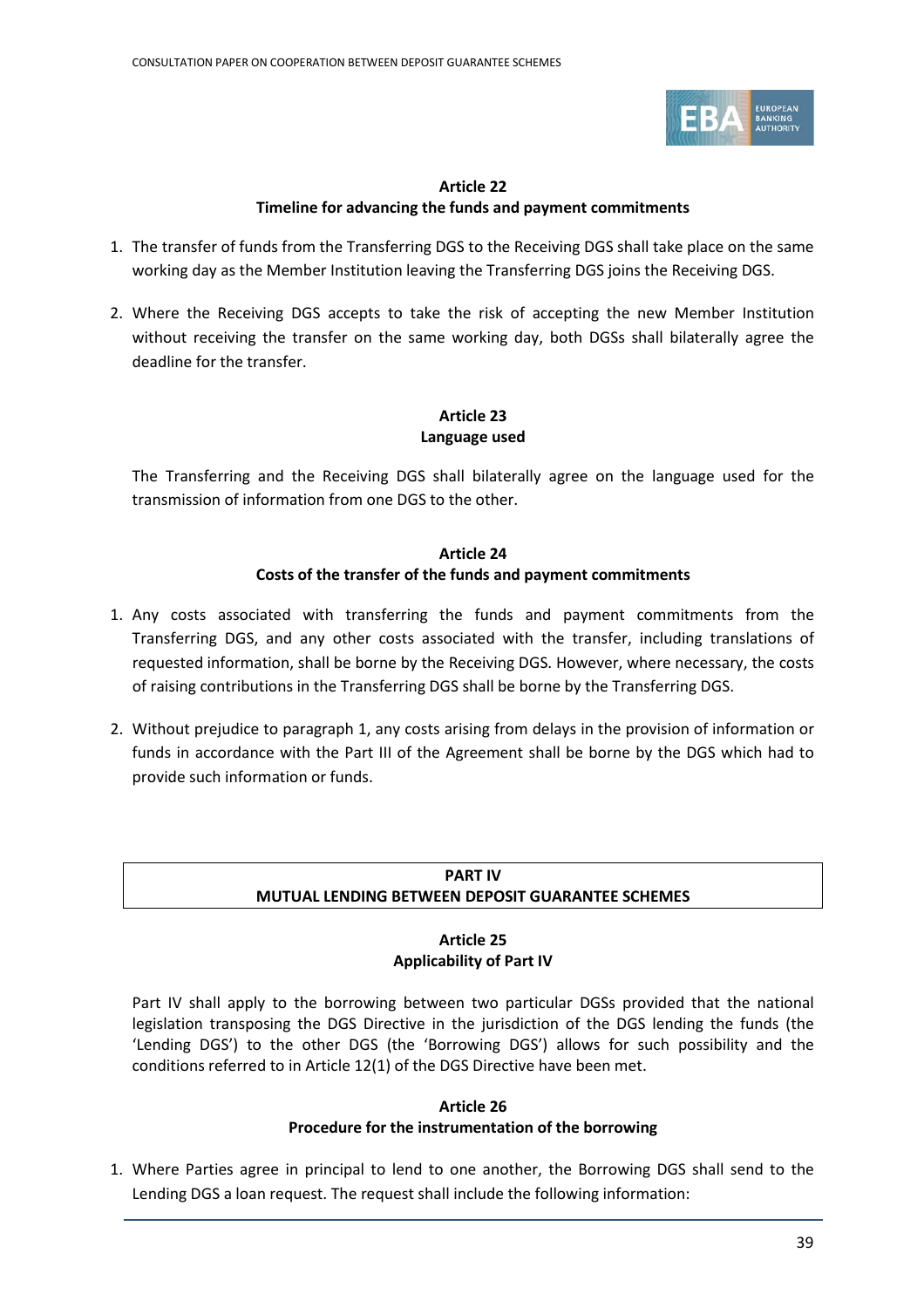

- a. The amount of money requested;
- b. An undertaking that the Borrowing DGS is not able to fulfil its obligations under Article 9(1) of the DGS Directive because of a lack of available financial means as referred to in Article 10 of that Directive;
- c. An undertaking that the Borrowing DGS has made recourse to extraordinary contributions referred to in Article 10(8) of the DGS Directive;
- d. A legal commitment that the borrowed funds will be used in order to pay claims under Article 9(1) of the DGS Directive;
- e. An undertaking that the Borrowing DGS is not currently subject to an obligation to repay a loan to other DGSs under Article 12 of the DGS Directive;
- f. An undertaking that the total amount requested does not exceed 0.5 % of covered deposits of the borrowing DGS.
- 2. The Lending DGS shall communicate its decision to the Borrowing DGS as soon as possible and in any event within seven working days from the date of the loan request.
- 3. Within five working days after receiving the communication from the Lending DGS, the Lending DGS and the Borrowing DGS shall formalise such lending agreement.

## **PART V FINAL PROVISIONS**

#### **Article 27 Relevant contact details**

- 1. The DGSs and the designated authorities shall nominate contact persons who represent them in the activities covered by the present Agreement and communicate them to the EBA.
- 2. Appendix II to this Agreement contains a list of relevant details of such contact persons, including email addresses and phone numbers. A list with the details of the contact persons will also be kept by the EBA.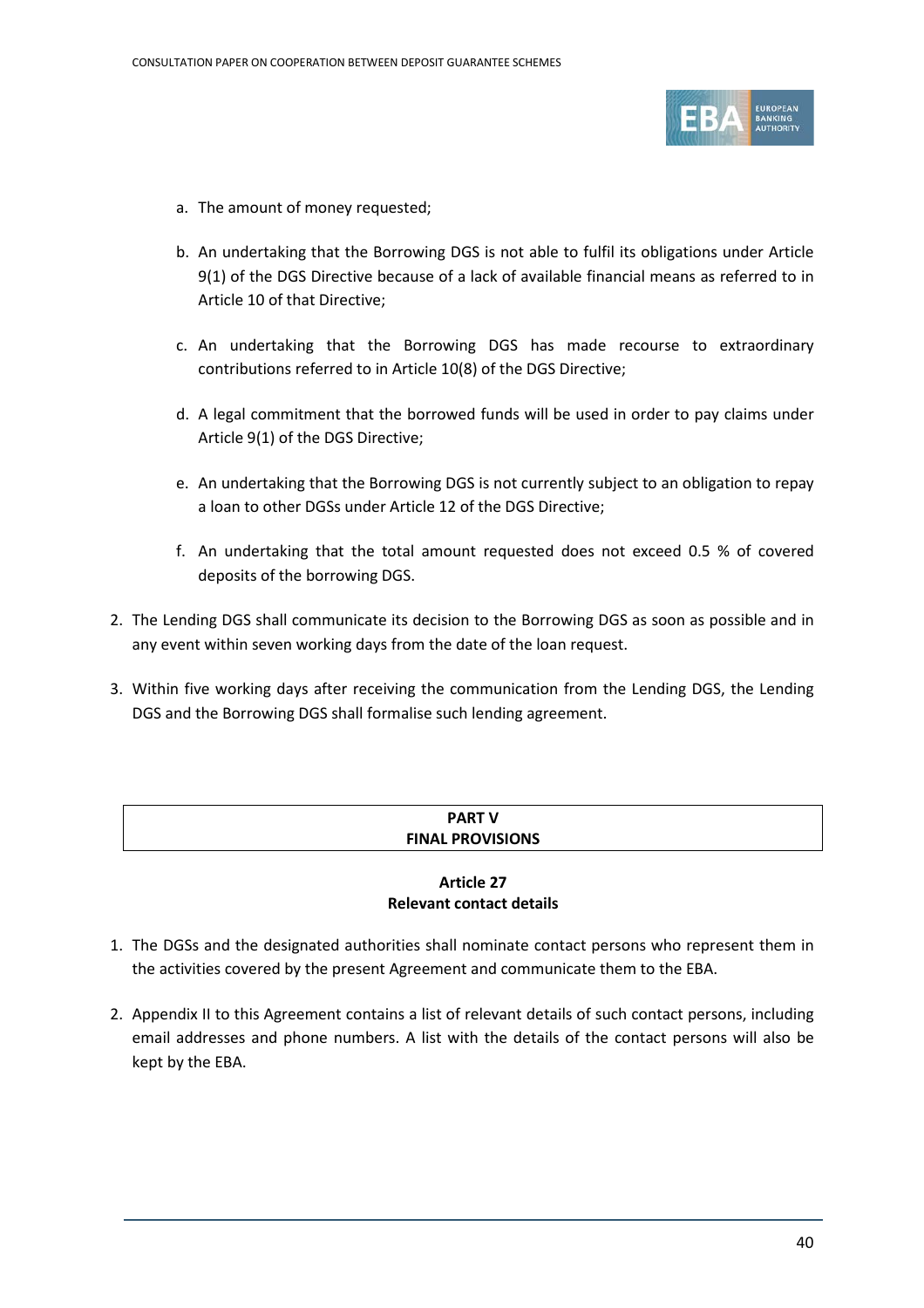

## **Article 28 Supplemental terms**

- 1. The provisions of this Agreement shall not preclude the Parties from entering into bilateral (or multilateral) agreements to provide further practical or detailed implementation of the terms of this Agreement.
- 2. In the event of any contradiction or inconsistency between the terms of those supplemental terms and the terms of this Agreement, the provisions of this Agreement shall prevail.

#### **Article 29 Amendment procedure**

- 1. This Agreement may be amended in accordance with the following procedure.
- 2. Any Party may propose an amendment to this Agreement.
- 3. Any Party proposing an amendment of this Agreement shall notify the EBA of its proposal.
- 4. The EBA will notify the other Parties to this Agreement of the amendments proposed by any Party to this Agreement.
- 5. An amendment shall enter into force [30] days after the date on which the EBA has received the last written notification from the Parties confirming their acceptance to the proposed amendments.
- 6. This Agreement shall be subject to a joint examination by all the Parties to this Agreement following changes in the EU regulatory framework, including Guidelines issued by the EBA in accordance with Article 16 EBA Regulation.

#### **Article 30 Settlement of Disputes**

In accordance with Article 14(5) of the DGS Directive, any Party may refer any dispute about the interpretation of this Agreement to the EBA in accordance with Article 19 of Regulation (EU) No 1093/2010.

#### **Article 31 Entry into force and Withdrawal**

1. This Agreement shall enter into force 30 days after the [*6 months from publication of the translation of the guidelines in all EU official languages on the EBA's website*] provided that at least three DGSs have subscribed to it in accordance with Article 3.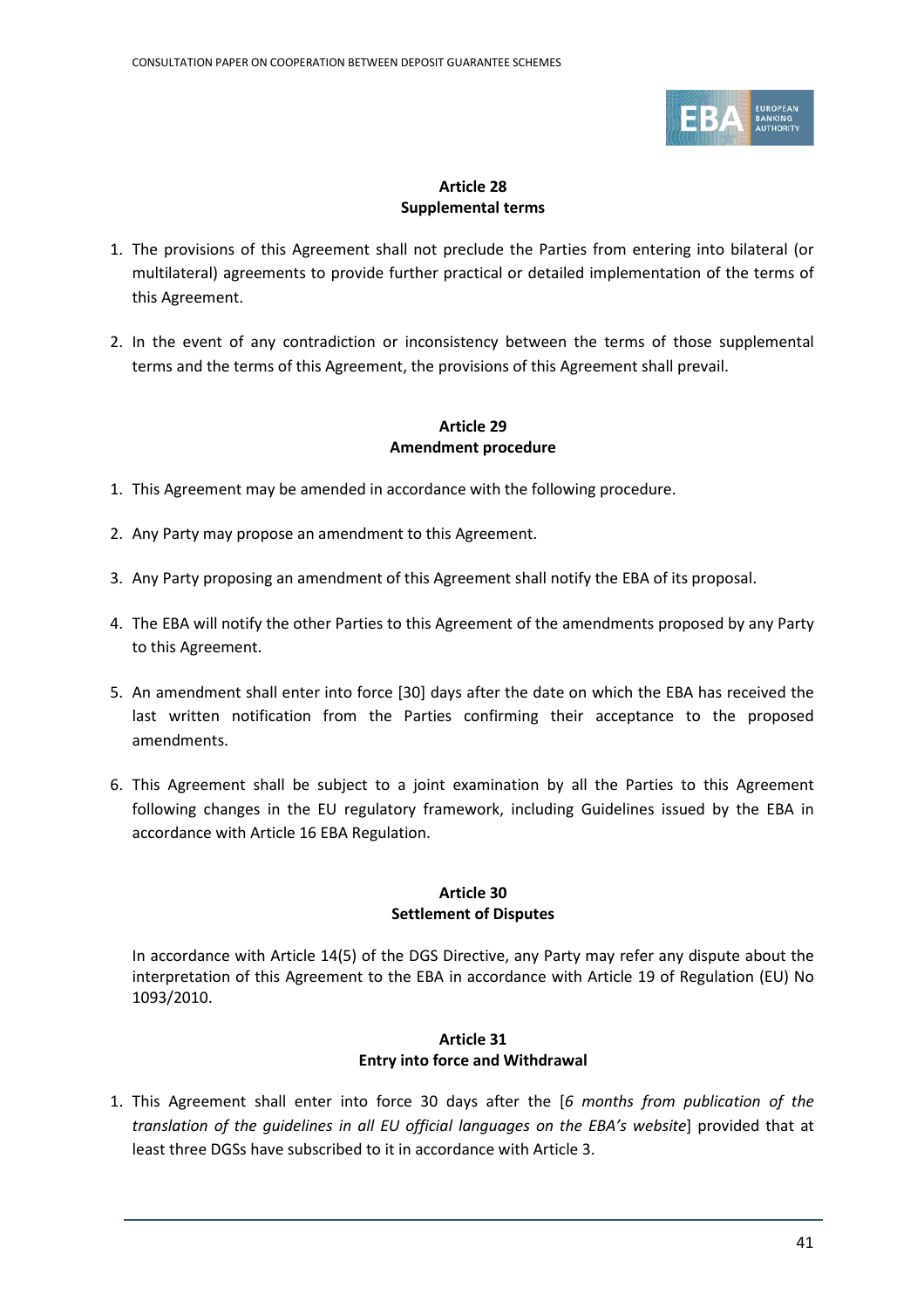

2. Any Party may at any time withdraw from this Agreement by sending written notification thereof to the EBA at least one month in advance, specifying the effective date of its withdrawal. Withdrawal from this Agreement shall not affect its application among the remaining Parties.

#### **Article 32 New Subscribing DGSs or designated authorities**

New DGSs or designated authorities may become Parties to this Agreement by signing the letter of adherence to this Agreement included in Appendix IV, without any reservation, and sending it to the EBA.

#### **Article 33 Confidentiality**

The DGSs and designated authorities shall maintain the confidentiality of all information and shall not disclose information to third parties without first obtaining the prior consent of the other Parties.

### **Article 34 Working language**

The working language of this Agreement shall be English. Where necessary, each DGS is responsible for translation into its own language.

### **Article 35 Publication of the Agreement**

All Parties to this Agreement shall publish this Agreement on their respective websites. The EBA will also publish this Agreement and any amendments thereof on its website.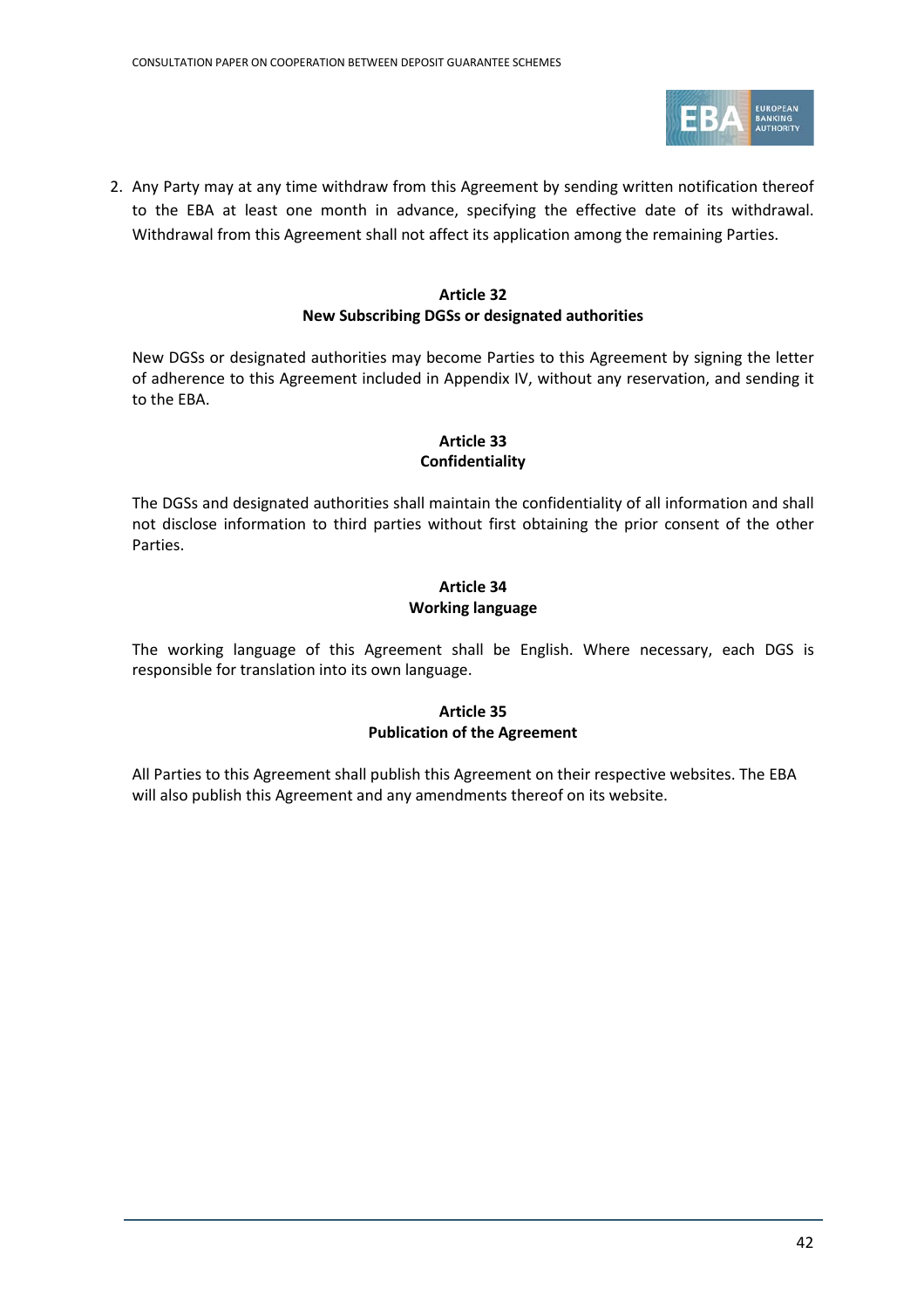

#### **Appendix I**

#### **List of DGSs and Designated Authorities subscribing initially to this Agreement**

*[Include the names of the subscribing deposit guarantee schemes and, where appropriate, designated authorities, as notified to the EBA in accordance with Article 3 of this Agreement]*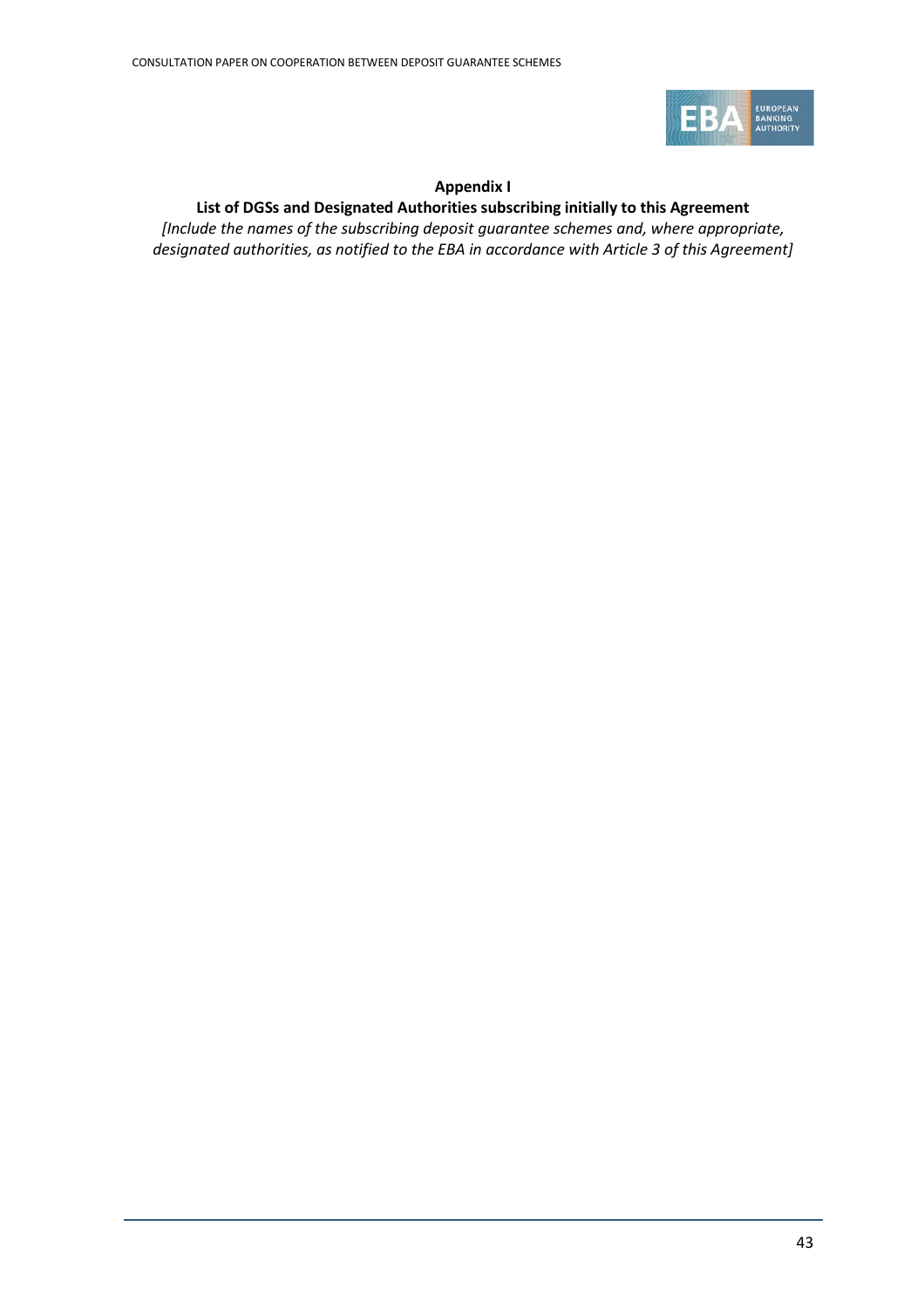

**Appendix II Contact details**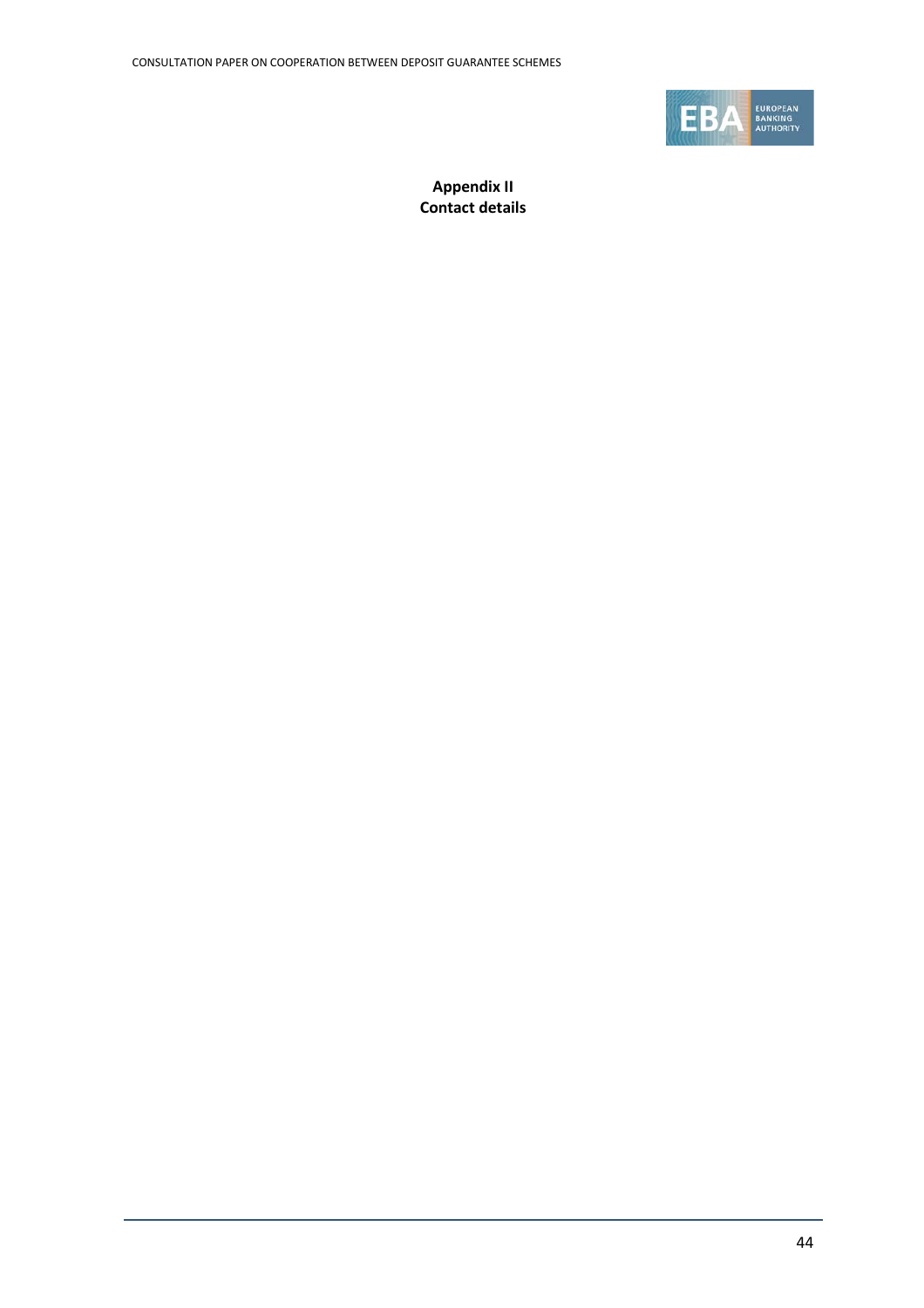

#### **Appendix III** *Template of*

## **LETTER OF ADHERENCE TO THE MULTILATERAL FRAMEWORK COOPERATION AGREEMENT BETWEEN DEPOSIT GUARANTEE SCHEMES AND DESIGNATED AUTHORITIES IN THE EUROPEAN UNION**

To the European Banking Authority [Date] [Name of subscribing deposit guarantee scheme or designated authority] [Address]

Reference is made to the Multilateral Framework Cooperation Agreement (the 'Agreement') between deposit guarantee schemes and designated authorities in the European Union whose terms and conditions have been established in the Annex 1 to the EBA Guidelines on cooperation agreements between deposit guarantee schemes under Directive 2014/49/EU.

The [insert name of subscribing deposit guarantee scheme or designated authority] hereby agrees to the terms of the Agreement as a Party thereof.

> Sincerely yours, [Name of the subscribing deposit guarantee scheme or designated authority]

> > \_\_\_\_\_\_\_\_\_\_\_\_\_\_\_\_\_ [Name] [Title]

Date:  $\_\_$ Acknowledged: European Banking Authority

\_\_\_\_\_\_\_\_\_\_\_\_\_\_\_\_ [Name] [Title] Date: \_\_\_\_\_\_\_\_\_\_\_\_\_\_\_\_

45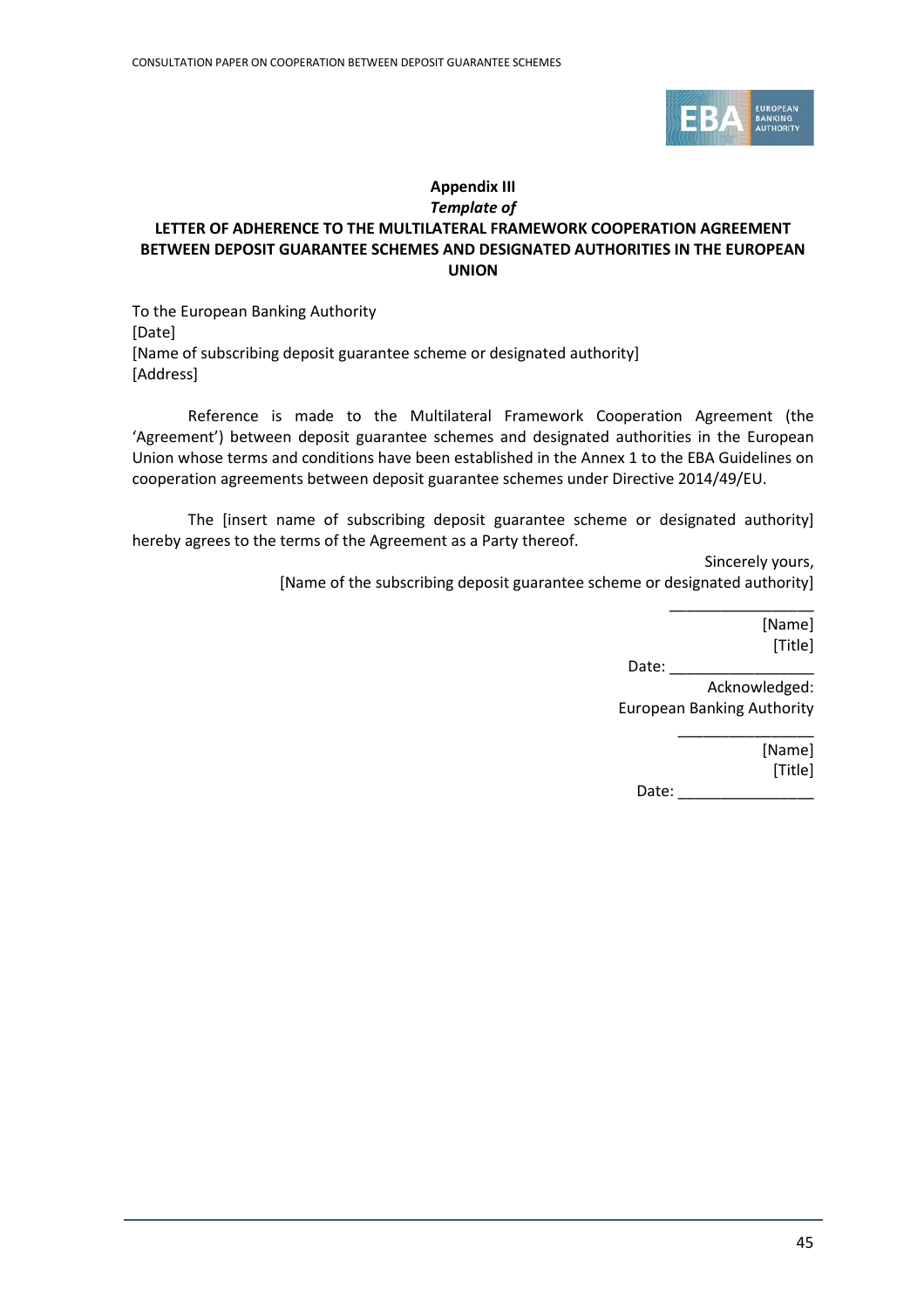

#### **Appendix IV** *Template of*

## **LETTER OF ADHERENCE TO THE MULTILATERAL FRAMEWORK COOPERATION AGREEMENT BETWEEN DEPOSIT GUARANTEE SCHEMES AND DESIGNATED AUTHORITIES IN THE EUROPEAN UNION**

To the European Banking Authority [Date] [Name of subscribing deposit guarantee scheme or designated authority] [Address]

Reference is made to the Multilateral Framework Cooperation Agreement (the 'Agreement') between deposit guarantee schemes and designated authorities in the European Union whose terms and conditions have been established in the Annex 1 to the EBA Guidelines on cooperation agreements between deposit guarantee schemes under Directive 2014/49/EU.

The [insert name of subscribing deposit guarantee scheme or designated authority] hereby agrees to the terms of the Agreement as a Party thereof.

This Letter of Adherence shall become effective and the [insert name of subscribing deposit guarantee scheme or designated authority] shall become a Party to the Agreement as of the date of signature of this Letter of Adherence by the European Banking Authority in acknowledgment on this Letter of Adherence.

> Sincerely yours, [Name of the subscribing deposit guarantee scheme or designated authority]

> > \_\_\_\_\_\_\_\_\_\_\_\_\_\_\_\_\_ [Name] [Title]

Date:

Acknowledged: European Banking Authority

\_\_\_\_\_\_\_\_\_\_\_\_\_\_\_\_

[Name] [Title]

Date:  $\_\_$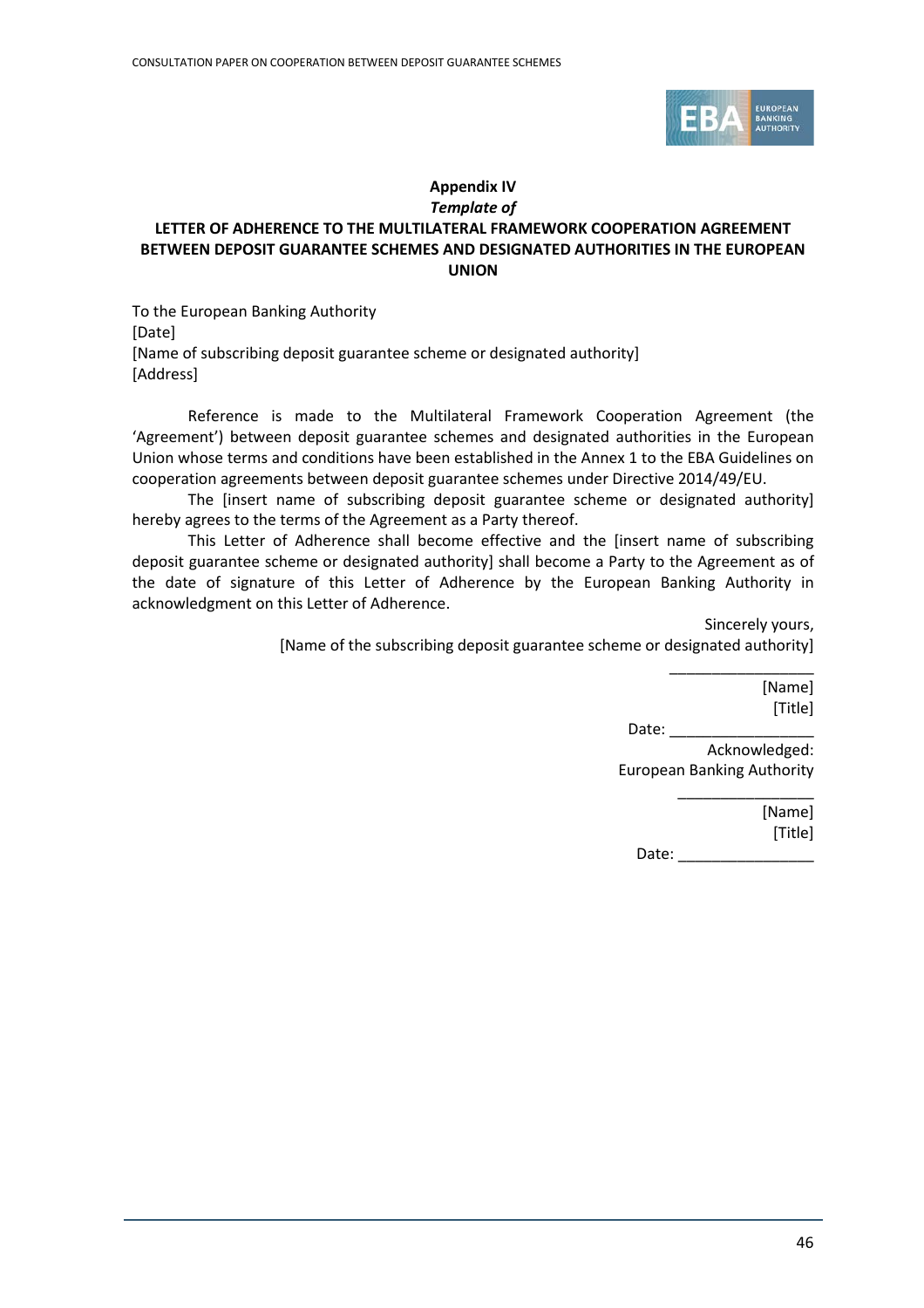

# <span id="page-46-0"></span>5. Accompanying documents

# <span id="page-46-1"></span>5.1 Draft cost-benefit analysis / impact assessment

Article 16(2) of the EBA Regulation provides that the EBA should carry out an analysis of 'the potential related costs and benefits' of any guidelines it develops. This analysis should provide an overview of the findings regarding the problem to be dealt with, the solutions proposed and the potential impact of these options.

## A. Problem identification

Sudden declines of confidence of depositors in the banking system and large-scale withdrawals of deposits can put the stability of the financial system at risk. To prevent bank runs and confidence crisis, deposit protection schemes (DGS) are set up in all Member States of the EEA.

According to the latest estimate available, covered deposits in the EU amounted to around 7 000 bn EUR (end 2012), two thirds of eligible deposits (10 500 bn) and nearly half of the total deposits (14 650 bn EUR) held with EU credit institutions<sup>[7](#page-46-2)</sup>. For Euro Area monetary financial institutions (MFI), deposits by households and non-financial corporations resident in other Euro Area Member States stood at 655 bn EUR (end of March 2015)<sup>[8](#page-46-3)</sup>. Cross-border deposits account for around 5 % of total non-MFI deposits held at credit institutions in the Euro Area $^9$  $^9$ .

At the same time, there are around 700 branches of credit institutions in EU Member States controlled by credit institutions from other EEA Member States. Those types of foreign branches constitute more than 10% of all credit institutions operating in the EU. Depending on the Member State, those branches cover up to 30% of national banking sectors' total assets<sup>10</sup>. The amount of deposits of non-MFI held with foreign banks stood at 2 300 bn EUR in the EU and 1 500 bn EUR in the Euro Area. Those deposit values represent more than 10 % of non-MFI deposits held with banks, for both, the EU and Euro Area as of June  $2014^{11}$  $2014^{11}$  $2014^{11}$ .

Finally, end of 2013, there were 30 credit institutions in the EU identified as globally systemically important (G-SIIs), based on their cross-jurisdictional activity and other assessment indicators<sup>[12](#page-46-7)</sup>.

The cross-border nature of many of EU's credit institutions and their activities calls for effective cooperation between the relevant authorities to ensure financial stability in the EU, including when one or more of these credit institutions fail, the institution is not resolved using tools

 $\overline{a}$ 

<span id="page-46-2"></span> $7$  EC: JRC technical report on updated estimates of EU eligible and covered deposits (2014)

<span id="page-46-3"></span><sup>8</sup> ECB: MFI Balance Sheet Statistics (March 2015)

<span id="page-46-4"></span><sup>&</sup>lt;sup>9</sup> ECB: Financial Integration in Europe (2015)

<span id="page-46-5"></span><sup>10</sup> ECB: Banking Structures Report (2014)

<span id="page-46-6"></span><sup>11</sup> ECB: Consolidated Banking Data (June 2014)

<span id="page-46-7"></span><sup>12</sup> http://www.eba.europa.eu/risk-analysis-and-data/global-systemically-important-institutions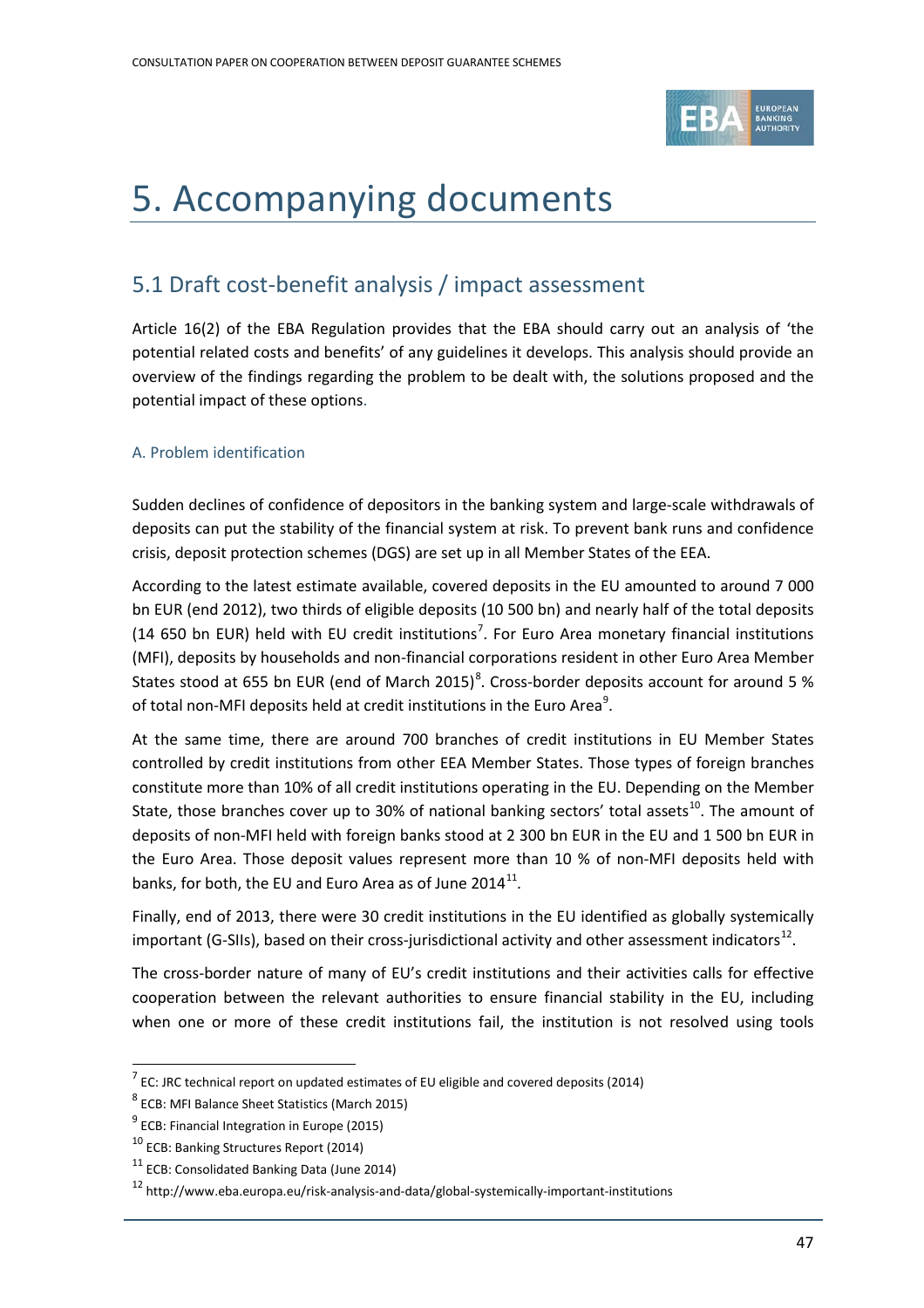

prescribed in Directive 2014/59/EU and in consequence there is a need for the DGS to payout depositors.

Without written cooperation agreements which are, at least to a certain degree harmonised across MS, there is a high risk of conflicts in case of insolvency or resolution of cross-border banking groups<sup>[13](#page-47-0)14</sup>. Furthermore, lack of harmonisation would lead to less timely and less consistent approach to payouts in branches and transfers between DGS. That is the case because in each case of failure or transfer, the DGSs would need to evaluate the agreement and adjust their actions accordingly. A more harmonised approach offered by the model framework in these guidelines allows for this process to be quicker and more predictable – two crucial features when executing a payout.

#### B. Policy objectives

 $\overline{a}$ 

At high-level, these guidelines are expected to contribute to financial stability (via cooperation between national DGSs)<sup>[15](#page-47-2)</sup> and the safety of the banking system in general. They should facilitate the functioning of the Single Market for banking services and the protection of depositors in the EU.

More specifically, these guidelines aim to:

- facilitate entry into cooperation agreements between DGSs in order to ensure consistent application of the DGS Directive throughout the Union and foster convergence of the European system of national DGS;
- ensure that such agreements include the necessary elements and commitments (including funding commitments) to ensure effective cooperation in case of an institution failure, and by including a model framework agreement, make the process of entering into such agreements more efficient and more consistent.

Furthermore, the guidelines could offer useful inspiration as to practical solutions that could be applied in case DGSs or designated authorities fail to conclude an agreement or to the extent a particular aspect is not covered by the agreement.

By the harmonisation and comparability of cooperation agreements across the Single Market, they should help the EBA to take a consistent approach to settling disputes. These guidelines should contribute to the Single Market by further strengthening cooperation and trust between DGSs which contributes towards the ease of establishment across the Union.

At the operational level, these guidelines are intended to specify *ex-ante* various aspects of payouts, transfer of contributions from one DGS to another and loans between DGSs.

<span id="page-47-0"></span><sup>&</sup>lt;sup>13</sup> JRC: Investigating the Efficiency of EU Deposit Guarantee Schemes (2009)

 $14$  IADI: Report on Cross-Border Deposit Insurance Issues raised by the Global Financial Crisis (2011)

<span id="page-47-2"></span><span id="page-47-1"></span><sup>&</sup>lt;sup>15</sup> IADI: Core Principles for Effective Deposit Guarantee Schemes (2014)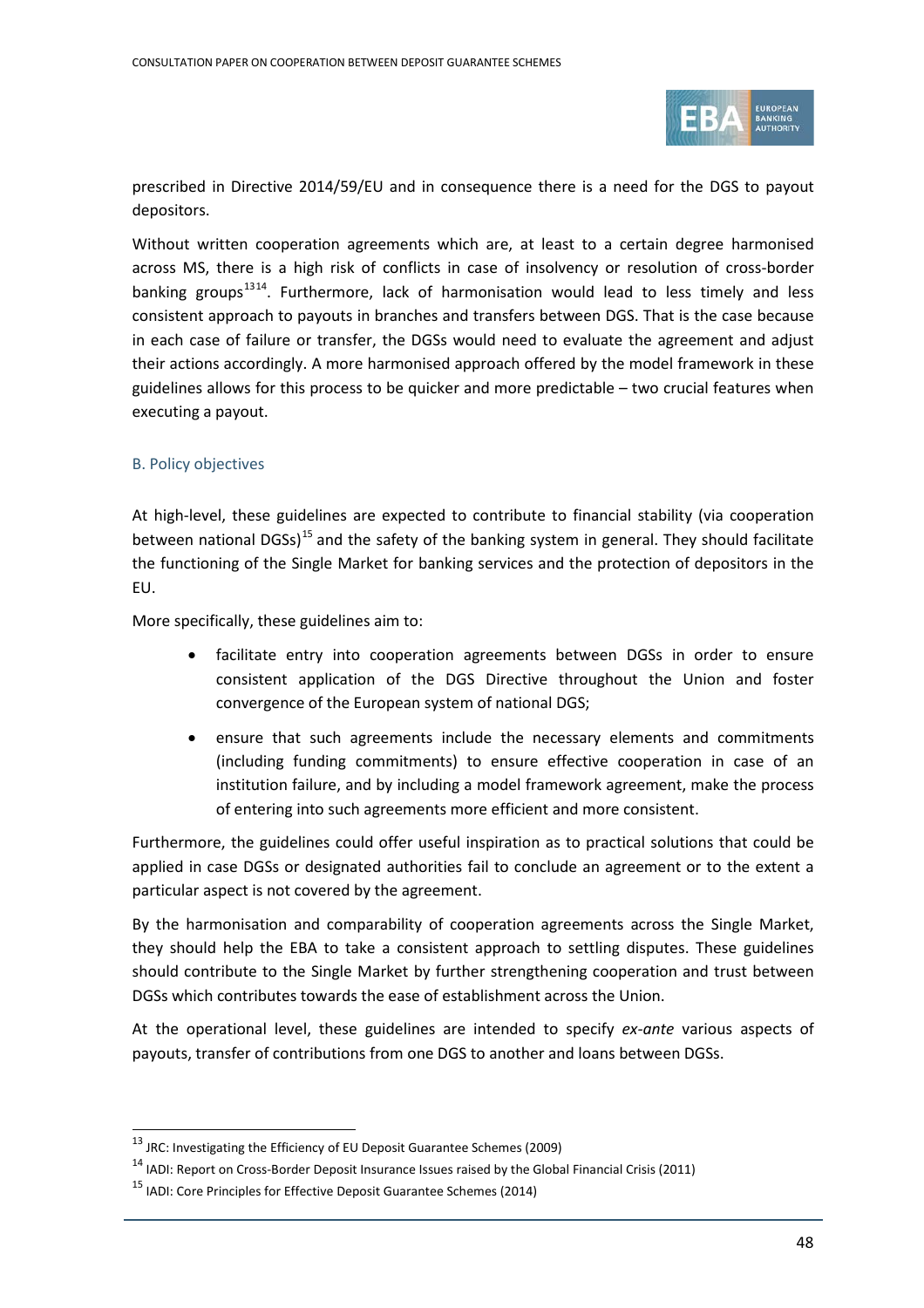

#### C. Baseline scenario and options considered

#### *C.1 Rational for issuing the guidelines*

To address the problems identified above, EBA could:

(i) abstain from additional regulatory intervention on cooperation between DGS (Option 1.1)

(ii) issue guidelines on its own initiative pursuant to Article 16 of the EBA Regulation (Option 1.2)

#### *C.2 Extent of EBA's mediation power*

In case the DGS, or the designated authorities, cannot reach an agreement or if there is a dispute about the interpretation of the cooperation agreement which is necessary to ensure an effective payout of depositors, transfer of contributions or a loan from one DGS to another, the DGSs or the designated authorities may refer the matter to the EBA for binding mediation.

Two options considered include:

- (i) maintaining that the EBA may mediate only where the matter has been referred to the EBA (Option 2.1), or
- (ii) outlining in the guidelines and the cooperation agreements that any disputes should be settled by the EBA (Option 2.2).

#### *C.3 Parties to the agreement*

Concerning the scope of application, these guidelines could recommend DGSs, or where relevant the designated authorities, to:

- (i) enter into one multilateral agreement covering all minimum requirements (Option 3.1)
- (ii) enter into bilateral agreements (Option 3.2)
- (iii) enter into a multilateral agreement that covers parts of the requirements but leaving it to the discretion of the DGSs to sign complementary bilateral agreements on technical details, and allow bilateral agreements where they intend to cover elements beyond the scope of these guidelines (Option 3.3).

#### *C.4 Content of the agreements – list of elements*

Concerning general content, these guidelines could either include:

- (i) an exhaustive list of obligatory elements (Option 4.1)
- (ii) a list of minimum obligatory elements with flexibility for the parties to add further elements (Option 4.2).

#### *C.5 Content of the agreements – preferred options*

Concerning the detail provided on the listed elements, these guidelines could:

(i) provide no guidance on the preferred option for each listed element (Option 5.1)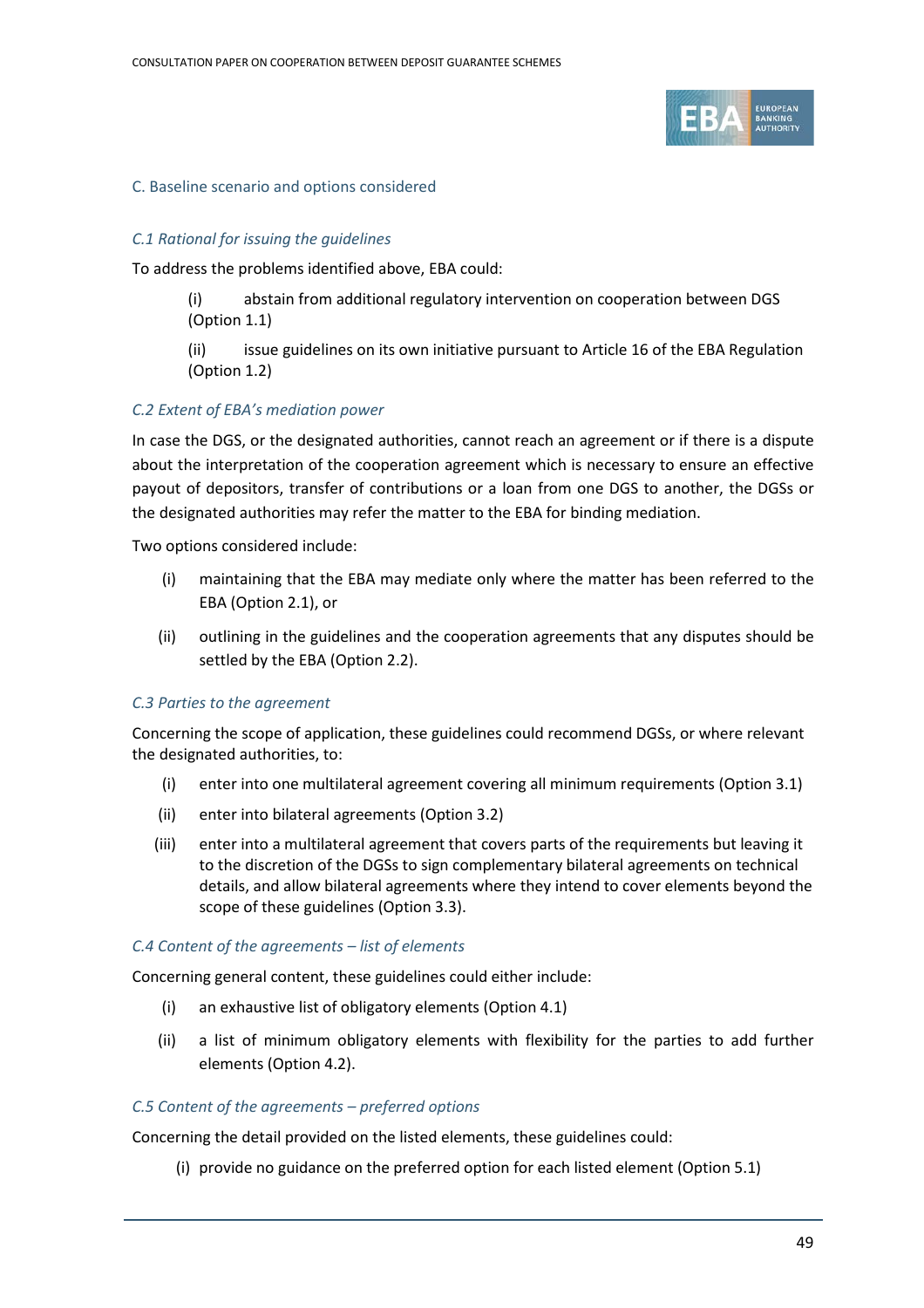

- (ii) provide the preferred option with flexibility to depart from it upon providing sufficient justification (Option 5.2)
- (iii)provide prescriptive solutions for each element with no flexibility to depart from them (Option 5.3)

Options concerning minimum obligatory elements of cooperation agreements, several sets of specific technical options are considered.

#### *C.6 Options concerning the payout in branches:*

#### *C.6.1) Provision of notifications, information and instructions and funds*

- (i) setting of deadlines for the provision of payout-relevant information (Option 6.1.1)
- (ii) abstain from setting deadlines for provision of payout-related information (Option 6.1.2)

#### *C.6.2) Currencies*

- (i) not contain any provisions on the currency of payout (Option 6.2.1)
- (ii) stipulate the payout in local currency and exchange rate related costs to be borne by home DGS (Option 6.2.2)
- *C.6.3) Language used*
	- (i) not contain any provisions on the language used for payout-related communication (Option 6.3.1)
	- (ii) contain provision on language to be used and recommend communication with depositor in usual language (Option 6.3.2)
- *C.6.4) List of reimbursable costs*
	- (i) provide a list of reimbursable costs (Option 6.4.1)
	- (ii) not contain a list of reimbursable costs (Option 6.4.2)

#### *C.7 Options concerning transfers between DGS:*

- *C.7.1) Provision of information*
	- (i) abstain from setting deadlines (Option 7.1.1)
	- (ii) set deadlines for the provision of information relevant for transfers of contributions (Option 7.1.2)
- *C.7.2) Content of the information to be transmitted*
	- (i) elaborate on the content to be transmitted (Option 7.2.1)
	- (ii) abstain from elaborating on the content to be transmitted (Option 7.2.2)

#### *C.8 Options concerning lending between DGS:*

#### *C.8.1) Willingness to lend*

- (i) requiring parties to the agreement to highlight whether in principle they agree to lend (Option 8.1.1)
- (ii) abstain from requiring parties to state whether they in principle agree to lend (Option 8.1.2)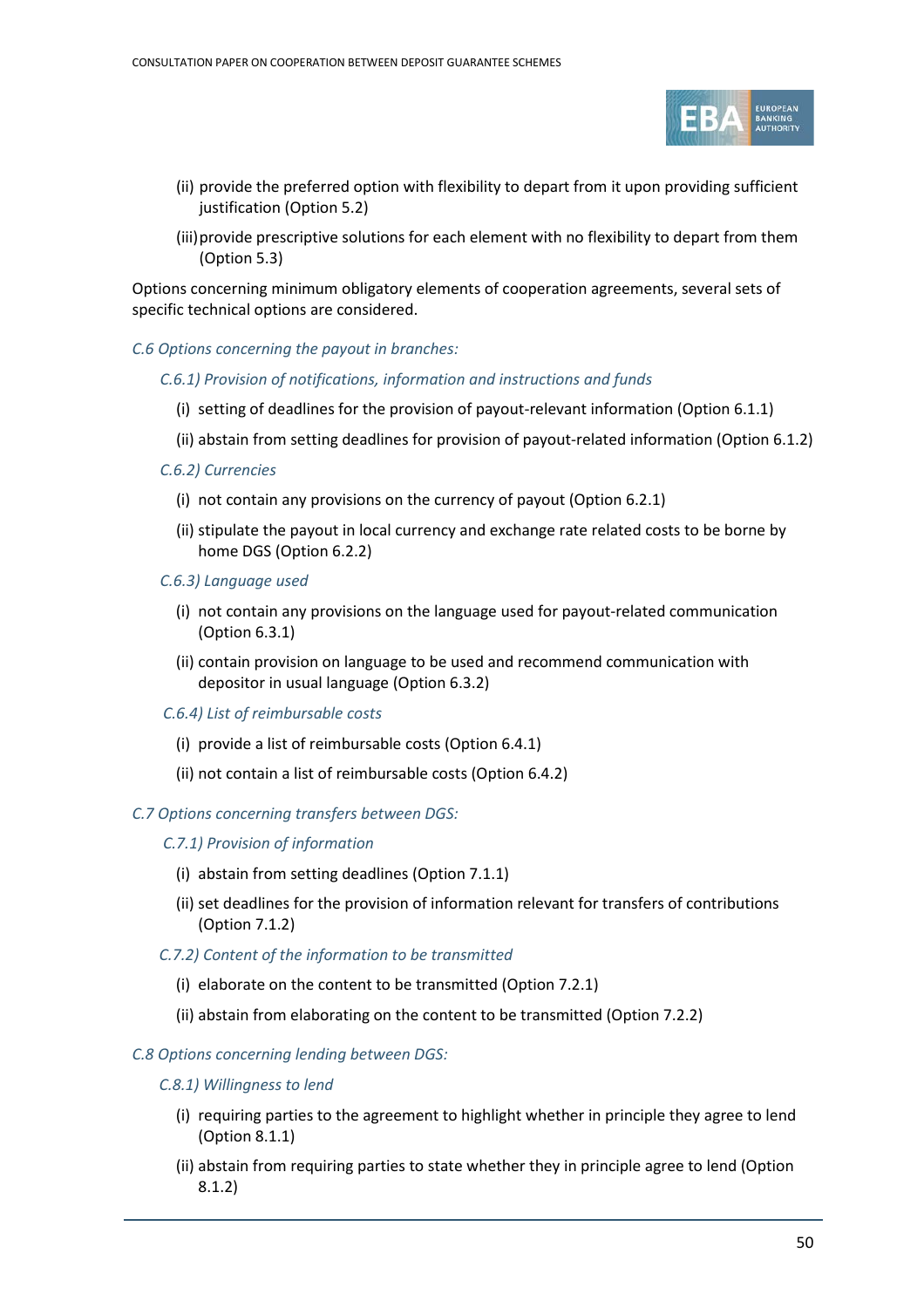

#### *C.8.2) Lending process*

- (i) requiring parties to agree on the basic lending process (Option 8.2.1)
- (ii) abstain from requiring parties to agree on the basic lending process (Option 8.2.2)

#### D. Cost-benefit analysis $^{16}$  $^{16}$  $^{16}$  and preferred options

In April 2015, EBA conducted a special survey amongst national DGSs and designated authorities. 16 Member States responded to that survey (out of which 10 Euro Area Member States). Out of 18 DGSs which answered the questionnaire (for one Member State three DGS responded), 10 do not have any cooperation agreements. The number of agreements for the other DGSs ranges from one (six Member States), over six (one Member State) to "all DGS where there are toppingup arrangements" (one Member State). In addition to these agreements nearly all have signed EFDI's multilateral Memoranda of Understanding (MoU). There are two types of cooperation agreements in place: legally binding framework contracts or cooperation agreements and MoUs, which are not legally binding. As most DGSs have signed EFDI's multilateral MoU several DGSs have concluded both types. Three DGSs have cooperation agreements with DGSs outside the EEA and one DGS has high level MoU with DGSs outside the EEA.

Areas mentioned are:

- Rights and duties of participating parties
- Information exchange
- Protection of data, privacy
- Oversight or audit by the home state
- Description of the compensation process (Operational, IT, Financial, Communication, reporting)
- Financial considerations (funds and compensation of costs)
- Stress tests
- Applicable law

 $\overline{a}$ 

#### *D.1 Rational for issuing the guidelines*

Under the baseline scenario, pursuant to Article 14(5) of the DGS Directive, in order to facilitate effective cooperation between DGSs, with particular regard to Article 14 and Article 12 of Directive 2014/49/EU, the DGSs, or, where appropriate, the designated authorities, shall have written cooperation agreements in place. Article 14(5) also requires the designated authority to notify EBA of the existence and the content of such agreements and gives EBA the power to issue opinions in accordance with Article 34 of the EBA Regulation. Finally, Article 14(5) states that if designated authorities or DGSs cannot reach an agreement or if there is a dispute about the interpretation of an agreement, either party may refer the matter to EBA for a binding mediation in accordance with Article 19 of the EBA Regulation and EBA shall act in accordance with that Article. The EBA binding mediation in this area is a challenging task for a number of reasons:

• DGS Directive sets out broad cooperation principles but leaves the concrete arrangements, which are crucial in practice, to cooperation agreements. This means that where parties have not concluded an agreement or where the agreement is silent on a

<span id="page-50-0"></span><sup>&</sup>lt;sup>16</sup> As a background see also EC: Impact assessment accompanying the Directive on Deposit Guarantee Schemes (2010)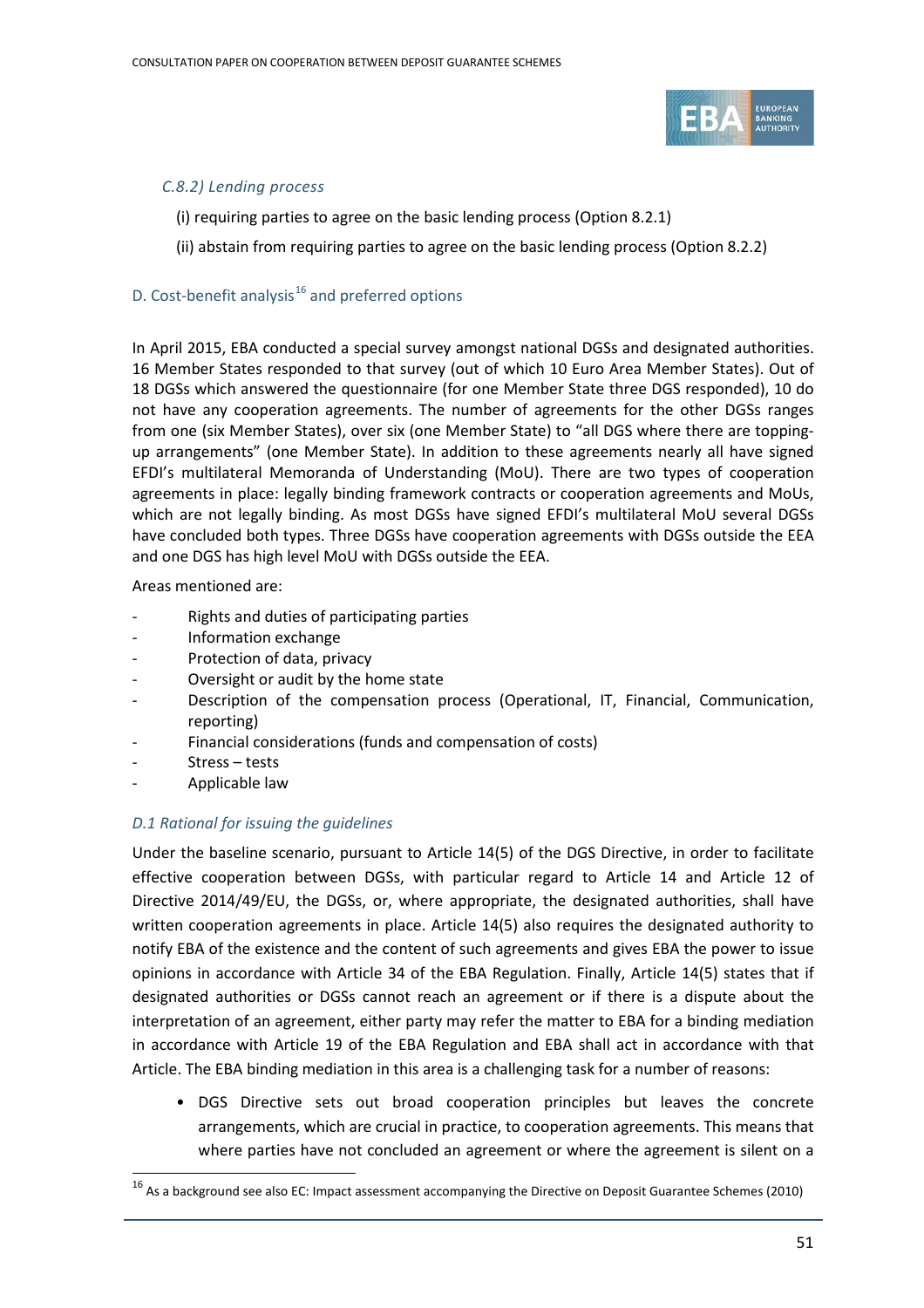

particular issue or subject to further interpretation, the EBA will find little guidance in the existing corpus of law, unless more specific and concrete rules on DGS cooperation have been identified beforehand.

- Without guidance on the cooperation between DGSs, the DGSs or the designated authorities may conclude very different agreements that may not contain the necessary elements to ensure smooth and legally safe cooperation at the point of failure. This would increase the likelihood of conflicts.
- Lack of convergence would also render the EBA mediation particularly difficult, especially in a situation of emergency, as in case mediation is needed, the EBA would have to reassess the details of each specific agreement and propose an ad hoc solution for the specific conflict without being able to rely on existing set of principles or guidelines.

With the aim of ensuring a consistent approach to cooperation agreements required under Article 14(5) of Directive 2014/49/EU across Member States, it is proposed that the EBA would adopt own-initiative guidelines on cooperation between DGSs (Option 1.2).

#### *D.2 Extent of EBA's mediation power*

Conflicts in the area of payouts of depositors, transfers of contributions or loans between DGSs need to be solved in a speedy manner to satisfy the general objectives of Directive 2014/49/EU. Dispute settlement by national courts concerning DGS cases could be expected to typically take a long time. Also, if bilateral agreements between national DGS are allowed, it is important that dispute settlement follows a harmonised procedure. To ensure a consistent interpretation of agreements, it is conducive to have one body deciding in conflict situations. Similarly, to ensure the effectiveness (enforceability) of the dispute settlement mechanism, and the reliability of the cooperation agreements, a central EU-wide body for dispute settlement seems to be the best solution. On the other hand, Directive 2014/49/EU provides an option for DGS to refer the matter to the EBA in accordance with Article 19. To effectively foster supervisory convergence and consistency within the European system of DGS, and respect provision of Directive 2014/49/EU Option 2.1 is consequently the preferred option. The cooperation agreements should include a clause stating that any dispute, controversy or claim arising out of or relating to the agreement or to the breach thereof, may be settled by the EBA in accordance with Article 19 of the EBA Regulation

#### *D.3 Parties to the agreement*

The entry of all DGSs into a single multilateral agreement would rationalise the burden for national DGS and minimise their administrative costs to negotiate multiple bilateral agreements.

Bilateral agreements, on the other hand, would more easily take specific constellations between DGS into account and could be flexibly adapted to changing circumstances. The complexity of such an EU-wide network of bilateral agreements would render conflict resolution in case of cross-border failure of institutions very specific and potentially inconsistent across the EU. Consequently, the intermediate solution of a multilateral umbrella agreement complemented – if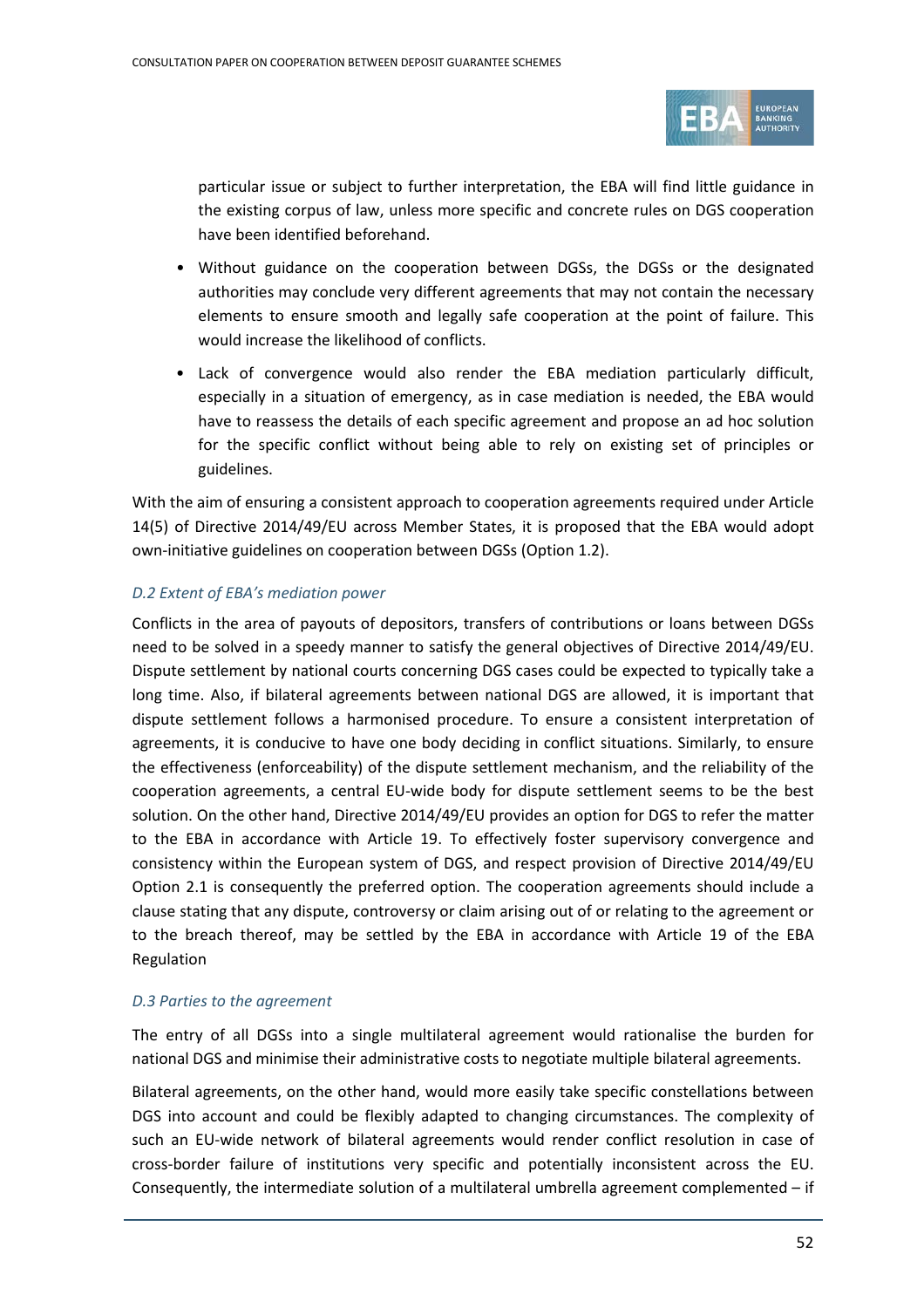

necessary – by a lean system of bilateral agreements appears to be the most efficient one (Option 3.3). This solution would also foster a consistent dispute settlement, facilitating the mediator role of EBA.

#### *D.4 Content of the agreements – list of elements*

Given that the majority of DGSs responding to the EBA survey indicates not to have any cooperation agreement in place, it seems to be more efficient to include in these guidelines a list of minimum obligatory elements with possibility to add further elements (Option 4.2). Under this option, the costs of implementation for DGS would be small and the large diversity of situations between national DGS and interconnections between national banking systems could be better addressed.

#### *D.5 Content of the agreements – preferred options*

To effectively achieve the objectives stated above, these guidelines need to provide national DGSs with some guidance on the preference of options listed. Otherwise, these guidelines would risk encouraging the conclusion of cooperation agreements which are hardly consistent with each other and where consistent settlement of disputes would prove difficult as each case would be different. However, these guidelines should also reflect the diversity of situations between national DGSs and interconnections between national banking systems. Providing guidance on preferred options with the possibility to depart based on reasoned justification thus appears to be the most efficient option to achieve the objectives stated above (Option 5.2).

#### *D.6 Options concerning the payout in branches:*

#### *D.6.1 Provision of notifications, information and instructions and funds*

The shortening of the payout delay is one of the major innovations of the new Directive 2014/49/EU. Although it is associated with costs for DGSs and credit institutions, it is expected to significantly benefit the effectiveness of DGSs in preventing bank runs and fostering financial stability<sup>17</sup>. To be operationally capable to payout covered depositors, host DGSs depend on notifications, information and instructions and funds to be provided in a very short period of time<sup>[18](#page-52-1)</sup>. Therefore, these guidelines should set deadlines for the provision of notifications, information and instructions and funds, to be contained in cooperation agreements between DGS (Option 6.1.1).

#### *D.6.2 Currencies*

 $\overline{a}$ 

For the Euro Area, around 97 % of deposits held with MFIs by non-MFIs resident in the Euro Area are denominated in Euro. For deposits held by non-MFIs resident outside the Euro Area with Euro Area MFIs, that proportion of Euro-denomination is only around 50 %. The remaining deposits are mostly denominated in USD (30 %), followed by GBP- (7 %), JPY- (2 %) and CHF- (1%) accounts<sup>[19](#page-52-2)</sup>. Similarly, it can be reasonably assumed that a significant proportion of cross-border deposits holdings in the EU – deposits by non-MFIs held with MFI located in a different Member State – is

<span id="page-52-0"></span><sup>&</sup>lt;sup>17</sup> EFDI: Report on Improvement of Payment Delays to Depositors and Promotion of Best Practices (2008)

<span id="page-52-1"></span><sup>18</sup> EFDI: Report on Development of a Non-Binding Model Agreement on Exchange of Information between DGS (2009)

<span id="page-52-2"></span> $19$  ECB: Statistics Bulletin – Money, Banking and Other Financial Corporations (May 2015)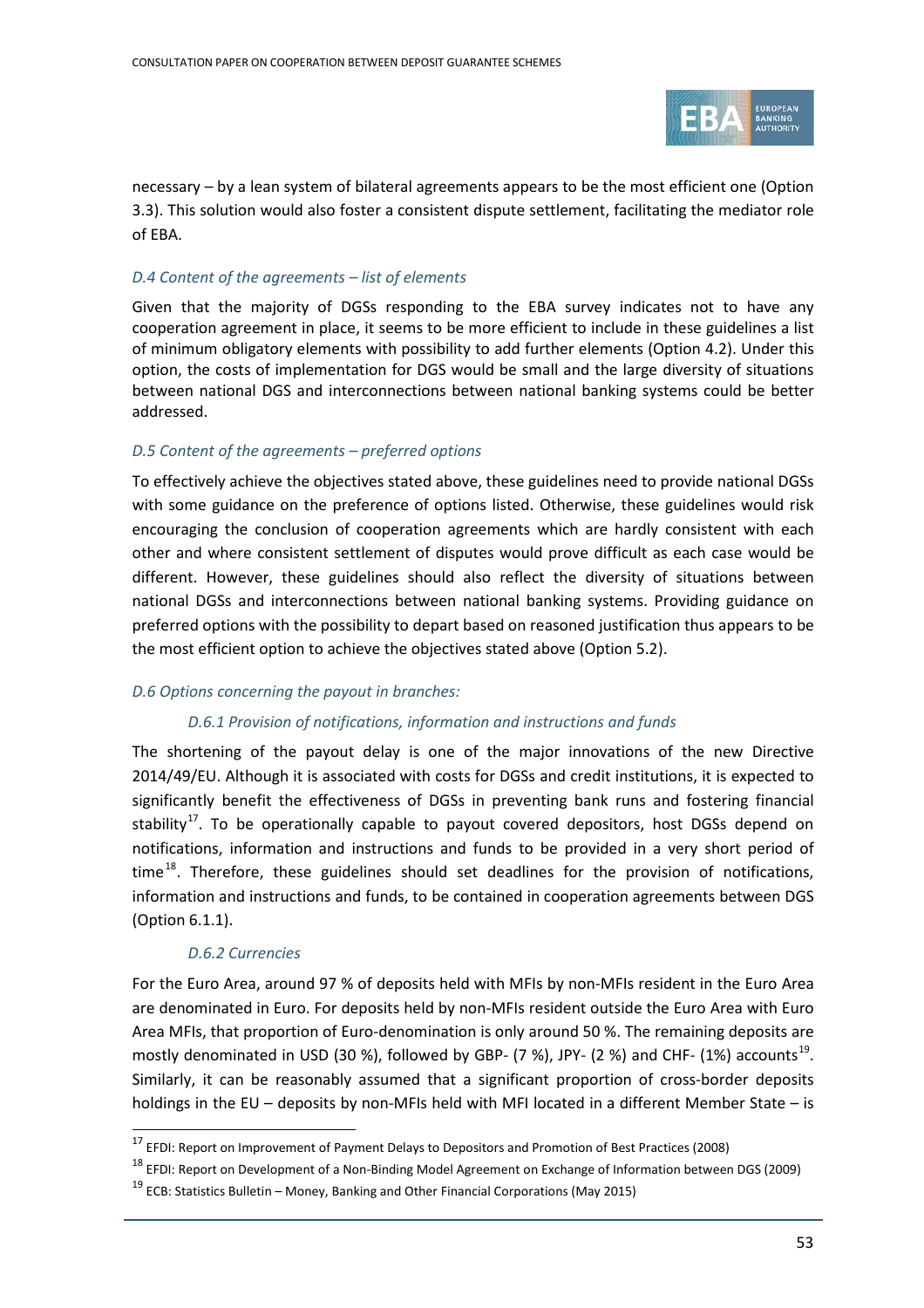

denominated in a currency different from the local currency. To foster the Single Market for banking services, it would be beneficial to specify in cooperation agreements that payouts to depositors should as a matter of principle be made in the local currency. Over the last 12 months (June 2015), the daily effective exchange rate of the Euro (normalised at 100) has displayed a standard deviation of around 5. Given that the Euro is floating against a large number of currencies of Member States of the European Economic Area and those bilateral exchange rates are typically more volatile than effectively weighted rates<sup>[20](#page-53-0)</sup>, there is a significant currency risk associated with cross-border deposits holdings. To effectively achieve the objective of promotion of cross-border provision of deposit accounts requires the exchange rate risk not to be borne by the depositor. Consequently, these guidelines recommend the general payout of depositors in local currency and any exchange rate related costs to be borne by the failed banking group's home DGS (Option 6.2.2).

#### *D.6.3 Language used*

To smoothen and speed up the payout process, it is important that communication in general between DGSs involved as well as between DGSs and depositors is easily understood. This holds in particular for written communication with the depositors to be paid out as a lack of effective communication introduces the risk of bank runs. Consequently, these guidelines recommend that in the case of payouts, communication with a given depositor should be in a language usually used for communicating with that depositor with flexibility to also use other languages, where appropriate (Option 6.3.2).

#### *D.6.4 List of reimbursable costs*

The European System of DGSs centralises responsibilities only to a certain degree. In particular funding of national DGSs is based on banking group level. Consequently, the responsibility to assume payout-related costs should lie with the home DGS. For the sake of legal clarity and the smoothing and speeding up of any payout process, cooperation agreements should include list of costs to be reimbursed by home to host DGS (Option 6.4.1).

#### *D.7 Options concerning transfers between DGS:*

#### *D.7.1 Provision of information*

To be able to effectively transfer contributions of an institution requires the exchange of information between DGSs involved $^{21}$  $^{21}$  $^{21}$ . More precisely, the home DGS needs to provide information to the host DGS in case a banking group decides to change DGS. To ensure sufficient funding of national DGSs – taking into account the risk profile of the institutions under its scope – it is necessary to have that information exchanged in a quick manner. Thus, it is recommended to require host DGS to transmit information to home DGS in the case of a change of membership of an institution within a certain period of time (Option 7.1.2).

#### *D.7.2 Content of the information to be transmitted*

 $\overline{a}$ 

<span id="page-53-0"></span><sup>20</sup> ECB: Statistics Bulletin – Exchange Rates (May 2015)

<span id="page-53-1"></span><sup>&</sup>lt;sup>21</sup> EFDI: Report on Development of a Non-Binding Model Agreement on Exchange of Information between DGS (2009)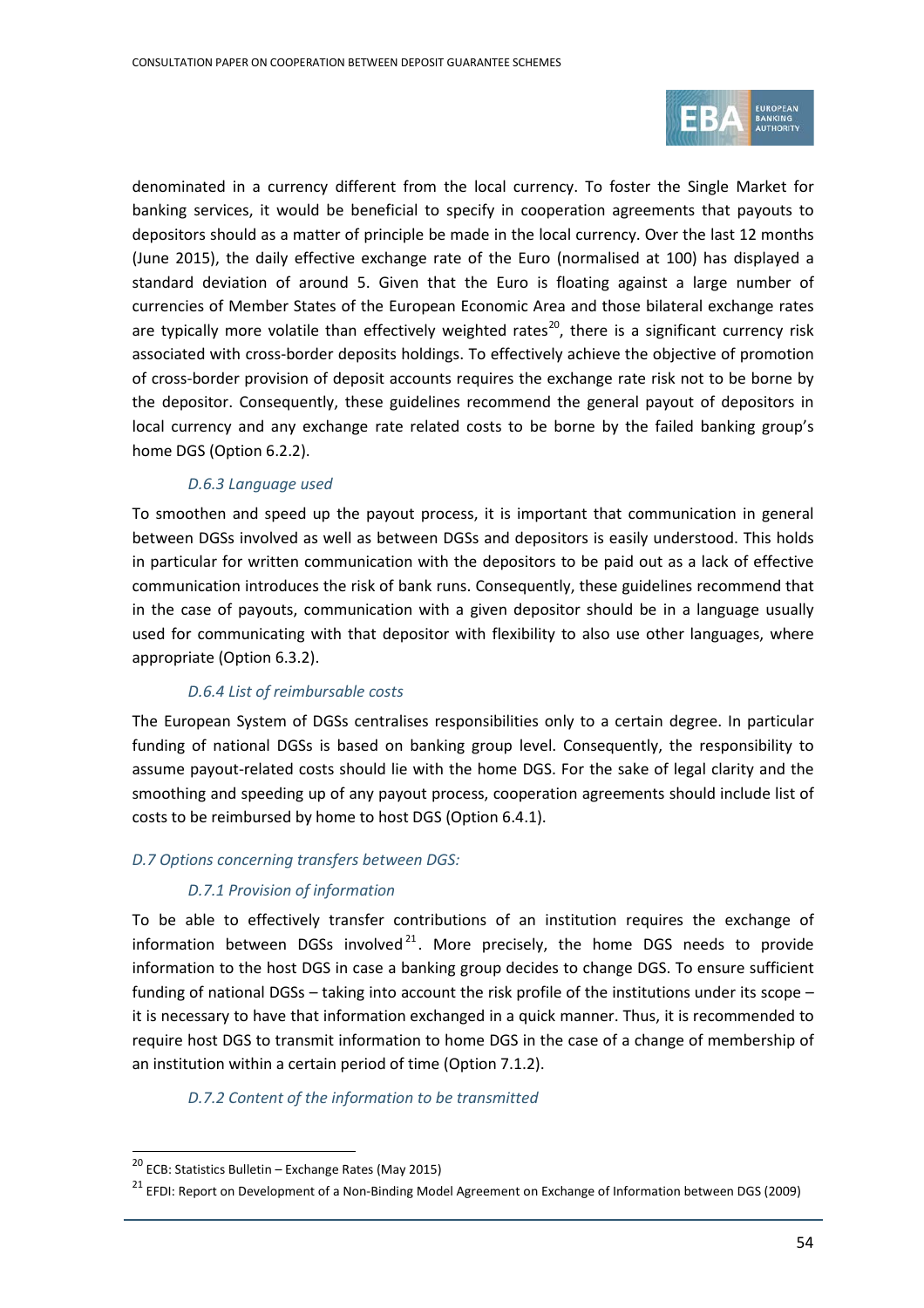

The minimum mandatory information to be transmitted between DGSs in case of a change of DGS membership of institutions should be highly standardised to facilitate a consistent procedure. For that purpose, the guidelines recommend the host DGS to transmit any information on the institution, including previous SCV files, available at its disposal. (Option 7.2.1).

#### *D.8 Options concerning lending between DGS:*

#### *D.8.1 Willingness to lend*

Lending between DGSs – although voluntary – is an important element of the new European DGS framework. It is an important element to intensify the cooperation between DGSs. Consequently, these guidelines recommend that where DGS are willing to lend to one another it should be stated in the cooperation agreements, and that initial lack of such agreement should not stop DGS from lending at the point of crisis (Option 8.1.1).

#### *D.8.2 Lending process*

Given the importance of the instrument of inter-DGS lending, these guidelines should also include basic characteristics of the lending process where DGSs agree to lend to one another, without, however, specifying any further detail (Option 8.2.1).

#### E. Conclusion

In general, the requirement to conclude cooperation agreements is stipulated by Directive 2014/49/EU, and as such those costs do not relate to the issuance and content of these guidelines.

The preferred options proposed in these guidelines would create incremental costs and benefits, directly and indirectly for the main stakeholders

- Deposits guarantee schemes
- Credit institutions
- Depositors
- Other safety net participants such as resolution authorities
- Other potential stakeholders and
- Society at large

Firstly, the benefits to the safety of the banking system, depositor protection and effective and consistent cooperation between DGS outweigh any related costs. Consequently, it is recommended to issue these EBA own-initiative guidelines on cooperation agreements.

Secondly, an advanced multilateral framework – with a multilateral umbrella agreement and EBA as recommended mediator – significantly benefits the achievement of consistent and efficient conflict resolution, at the same time rationalising the administrative burden for DGS.

Thirdly, the provision of a minimum list of obligatory elements to be covered by cooperation agreements combined with guidance on preferred technical specifications related to payout, contribution transfer and inter-DGS lending seems to be the effective and efficient approach.